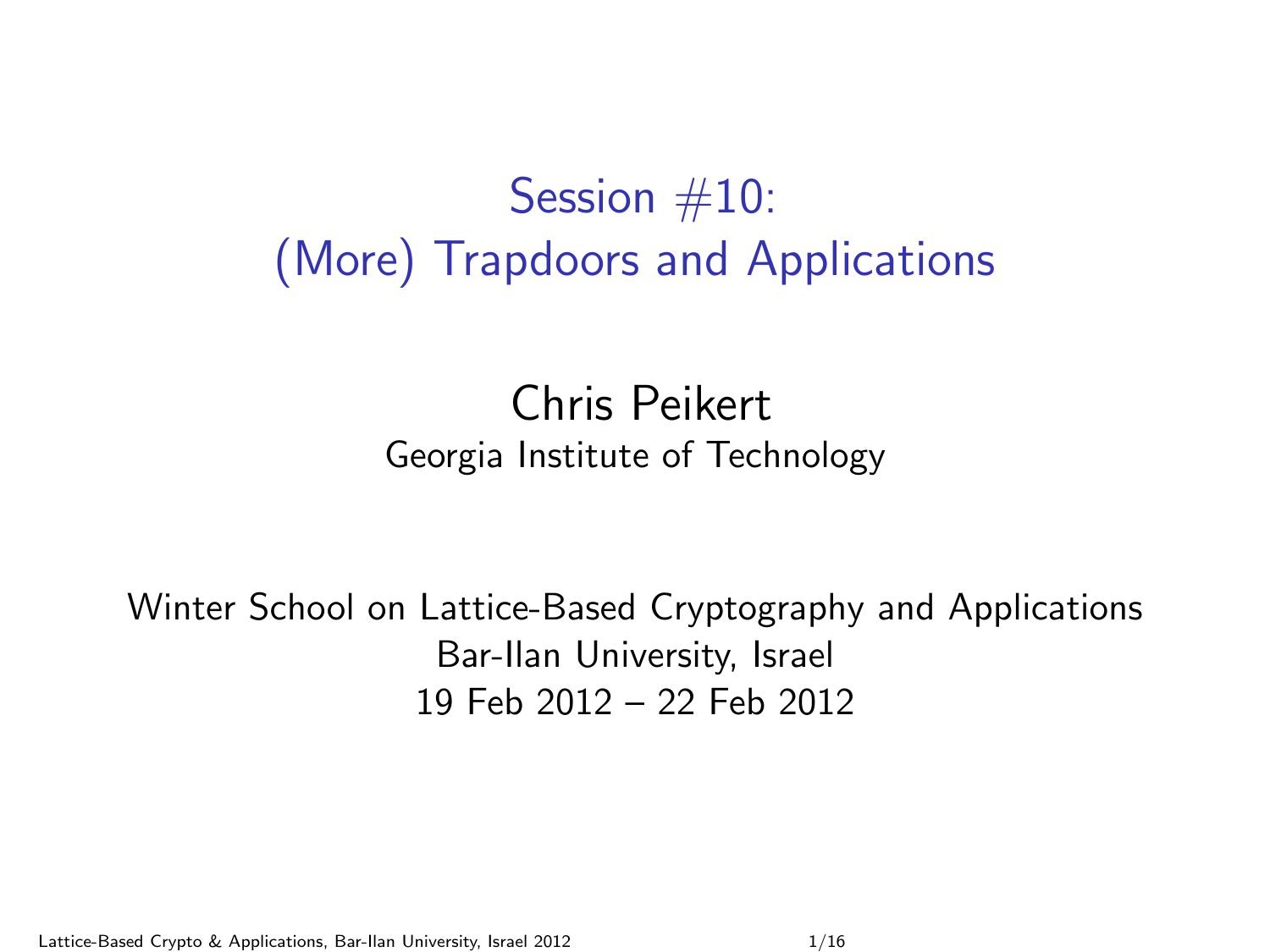$$
\blacktriangleright \text{ Public key } \left[ \cdots \mathbf{A} \cdots \right] \in \mathbb{Z}_q^{n \times m} \text{ for } q = \text{poly}(n), m = \Omega(n \log q).
$$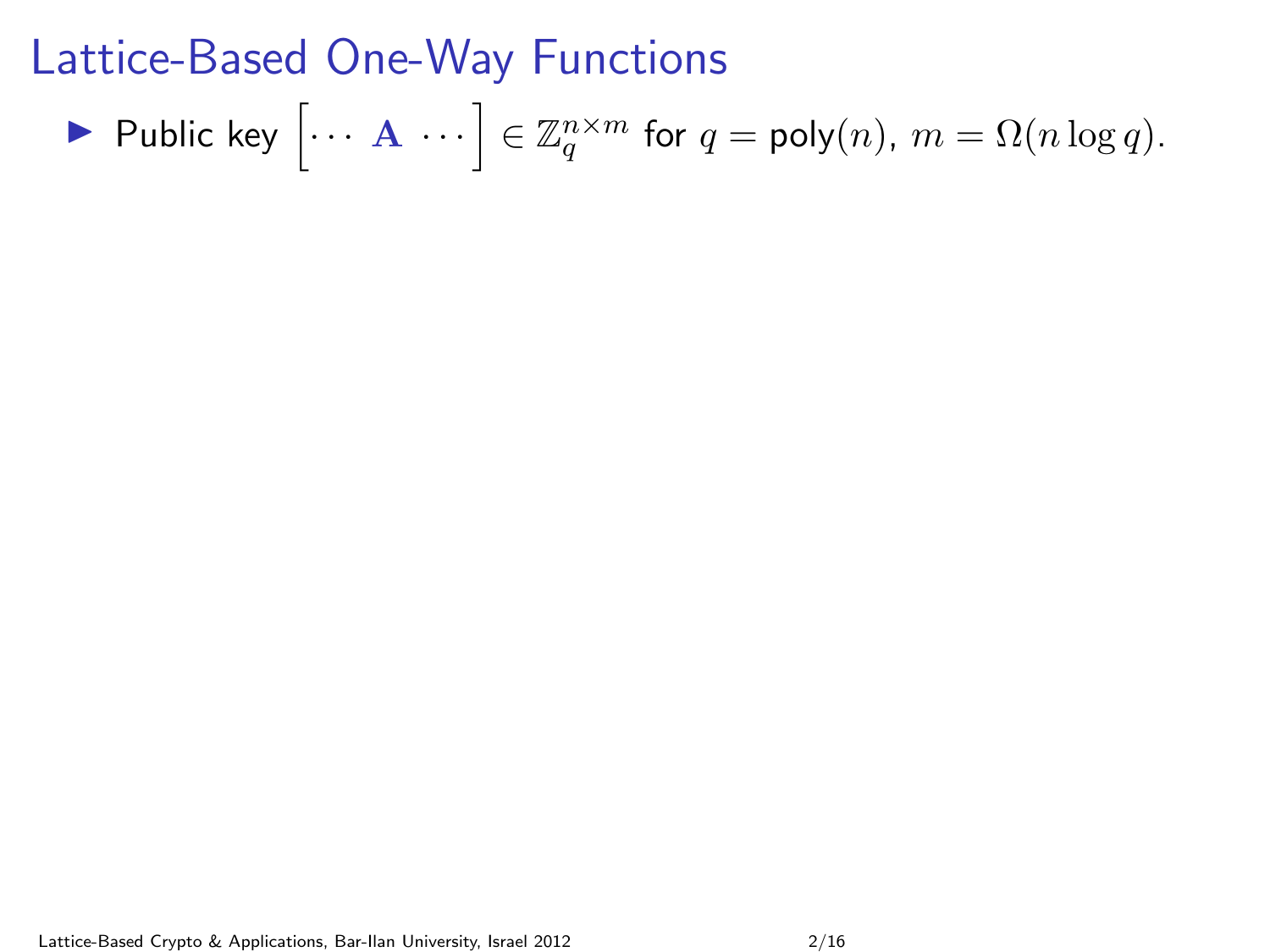$$
\blacktriangleright \text{ Public key } \left[ \cdots \mathbf{A} \cdots \right] \in \mathbb{Z}_q^{n \times m} \text{ for } q = \text{poly}(n), m = \Omega(n \log q).
$$

 $f_{\mathbf{A}}(\mathbf{x}) = \mathbf{A}\mathbf{x} \bmod q \in \mathbb{Z}_q^n$ ("short" x, surjective)

CRHF if SIS hard [Ajtai'96,. . . ]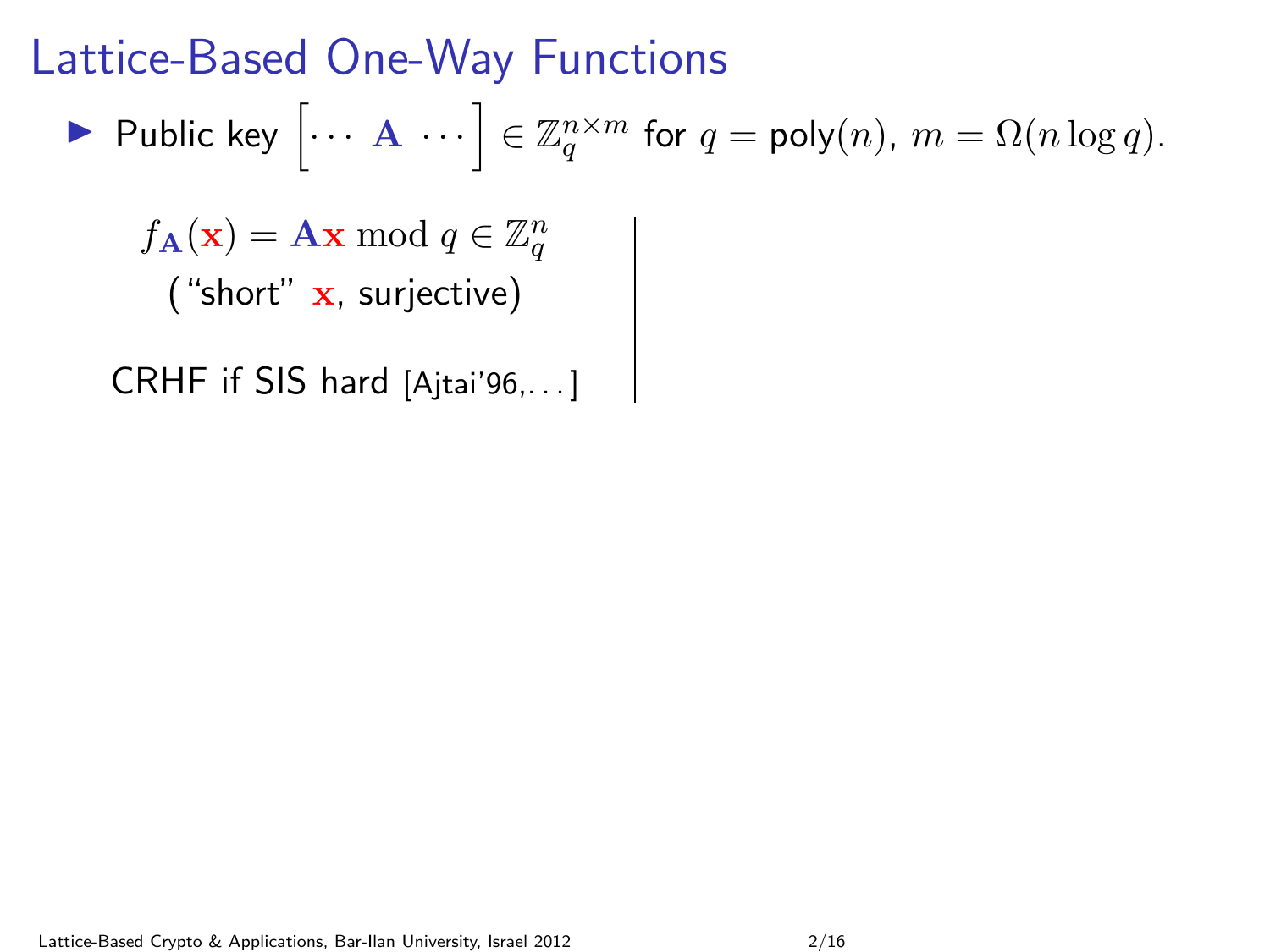$$
\blacktriangleright \text{ Public key } \left[ \cdots \mathbf{A} \cdots \right] \in \mathbb{Z}_q^{n \times m} \text{ for } q = \text{poly}(n), m = \Omega(n \log q).
$$

 $f_{\mathbf{A}}(\mathbf{x}) = \mathbf{A}\mathbf{x} \bmod q \in \mathbb{Z}_q^n$ ("short" x, surjective)  $g_{\mathbf{A}}(\mathbf{s}, \mathbf{e}) = \mathbf{s}^t \mathbf{A} + \mathbf{e}^t \bmod q \in \mathbb{Z}_q^m$ ("short" **e**, injective)

CRHF if SIS hard [Ajtai'96,...]

OWF if LWE hard [Regev'05,P'09]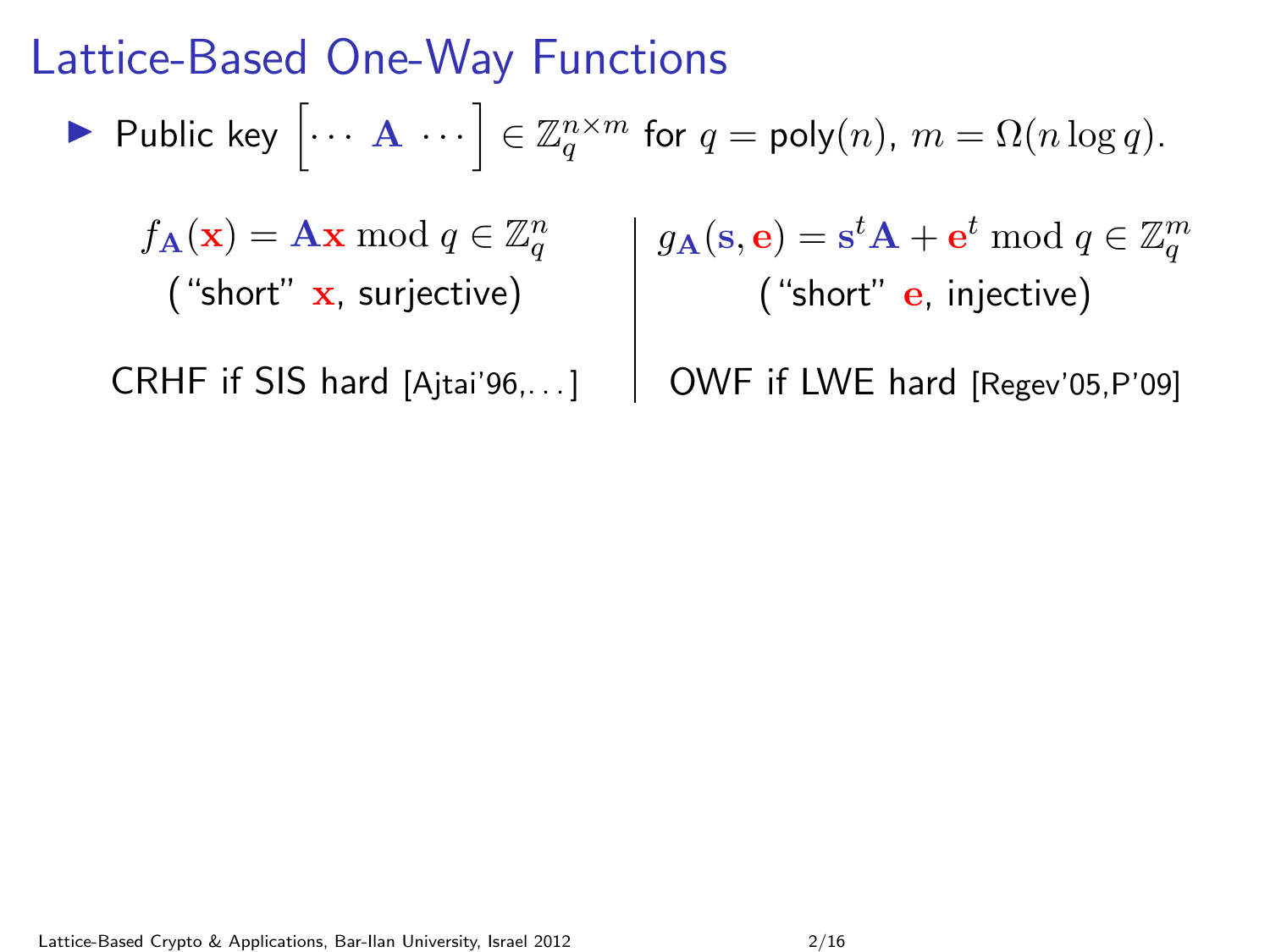$$
\blacktriangleright \text{ Public key } \left[ \cdots \mathbf{A} \cdots \right] \in \mathbb{Z}_q^{n \times m} \text{ for } q = \text{poly}(n), m = \Omega(n \log q).
$$

 $f_{\mathbf{A}}(\mathbf{x}) = \mathbf{A}\mathbf{x} \bmod q \in \mathbb{Z}_q^n$ ("short" x, surjective)  $g_{\mathbf{A}}(\mathbf{s}, \mathbf{e}) = \mathbf{s}^t \mathbf{A} + \mathbf{e}^t \bmod q \in \mathbb{Z}_q^m$ ("short" e, injective)

CRHF if SIS hard [Ajtai'96,. . . ]

OWF if LWE hard [Regev'05,P'09]

► Lattice interpretation:  $\Lambda^{\perp}(A) = \{ x \in \mathbb{Z}^m : f_A(x) = Ax = 0 \bmod{q} \}$ 

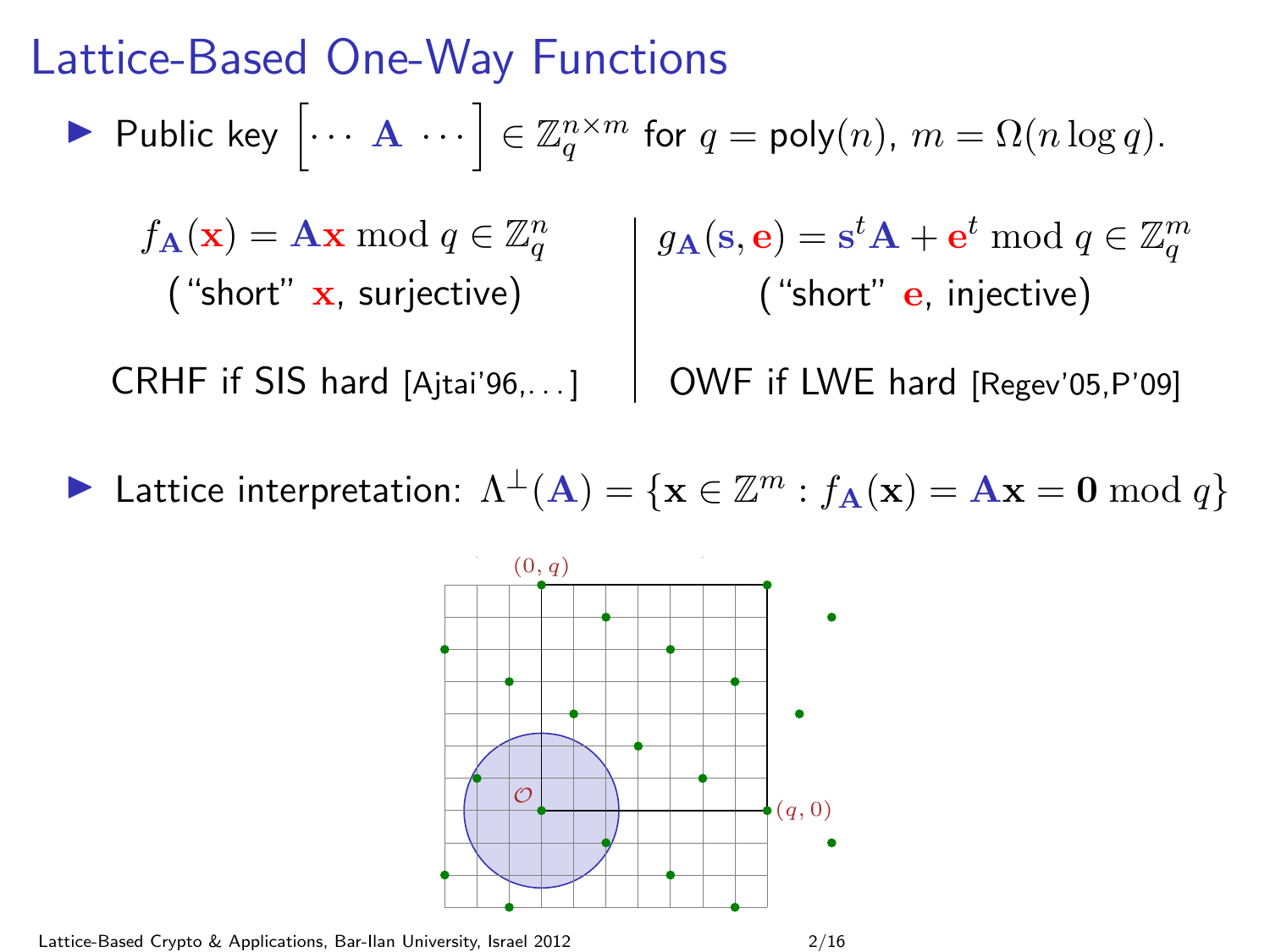$$
\blacktriangleright \text{ Public key } \left[ \cdots \mathbf{A} \cdots \right] \in \mathbb{Z}_q^{n \times m} \text{ for } q = \text{poly}(n), m = \Omega(n \log q).
$$

 $f_{\mathbf{A}}(\mathbf{x}) = \mathbf{A}\mathbf{x} \bmod q \in \mathbb{Z}_q^n$ ("short" x, surjective)  $g_{\mathbf{A}}(\mathbf{s}, \mathbf{e}) = \mathbf{s}^t \mathbf{A} + \mathbf{e}^t \bmod q \in \mathbb{Z}_q^m$ ("short" e, injective)

CRHF if SIS hard [Ajtai'96,. . . ]

OWF if LWE hard [Regev'05,P'09]

► Lattice interpretation:  $\Lambda_{\mathbf{u}}^{\perp}(\mathbf{A}) = \{ \mathbf{x} \in \mathbb{Z}^m : f_{\mathbf{A}}(\mathbf{x}) = \mathbf{A}\mathbf{x} = \mathbf{u} \bmod q \}$ 

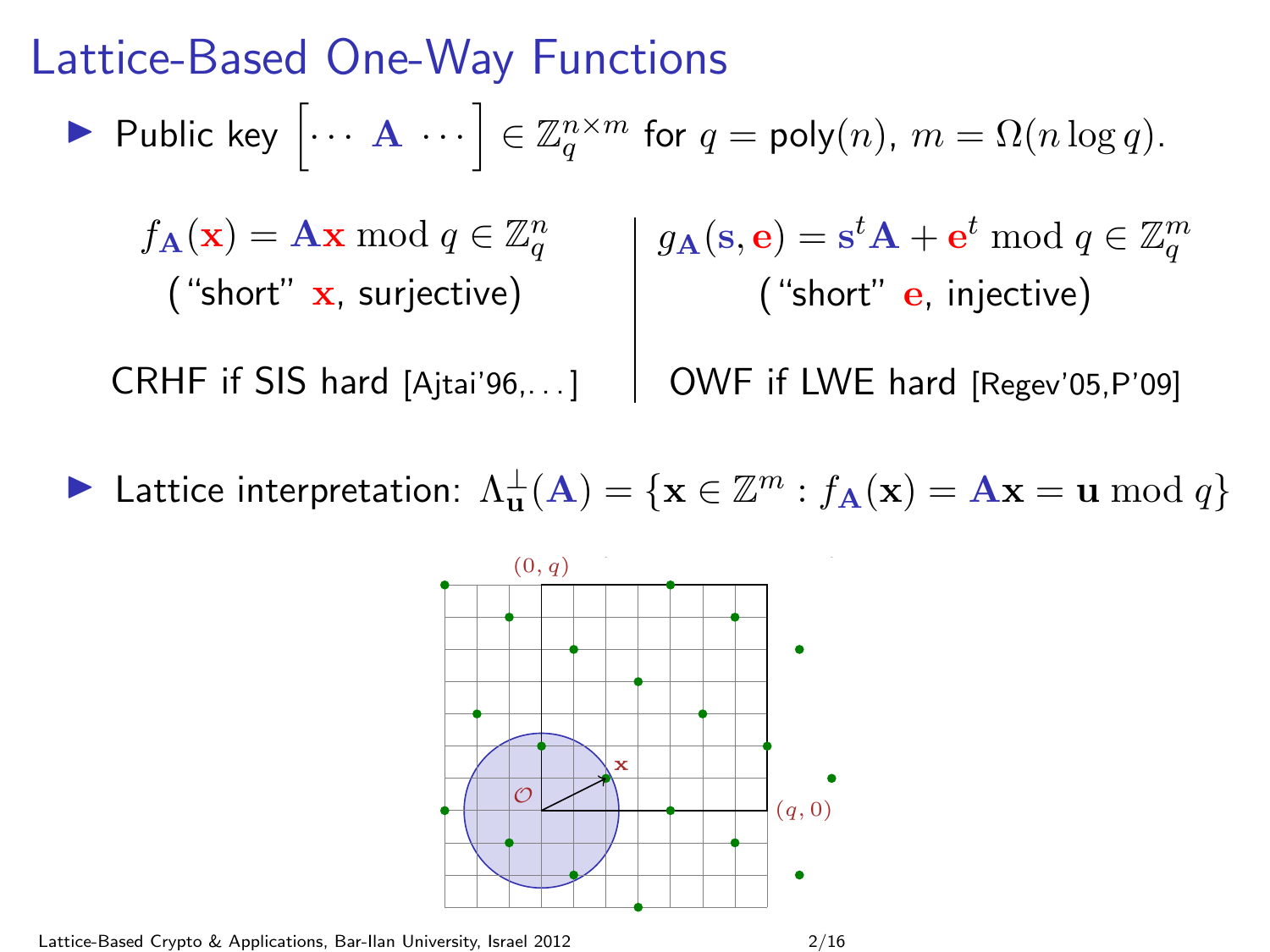$$
\blacktriangleright \text{ Public key } \left[ \cdots \mathbf{A} \cdots \right] \in \mathbb{Z}_q^{n \times m} \text{ for } q = \text{poly}(n), m = \Omega(n \log q).
$$

 $f_{\mathbf{A}}(\mathbf{x}) = \mathbf{A}\mathbf{x} \bmod q \in \mathbb{Z}_q^n$ ("short" x, surjective)  $g_{\mathbf{A}}(\mathbf{s}, \mathbf{e}) = \mathbf{s}^t \mathbf{A} + \mathbf{e}^t \bmod q \in \mathbb{Z}_q^m$ ("short" **e**, injective)

CRHF if SIS hard [Ajtai'96,. . . ] OWF if LWE hard [Regev'05,P'09]

 $\triangleright$   $f_{\rm A}$ ,  $g_{\rm A}$  in forward direction yield CRHFs, CPA security (w/FHE!) . . . but not much else.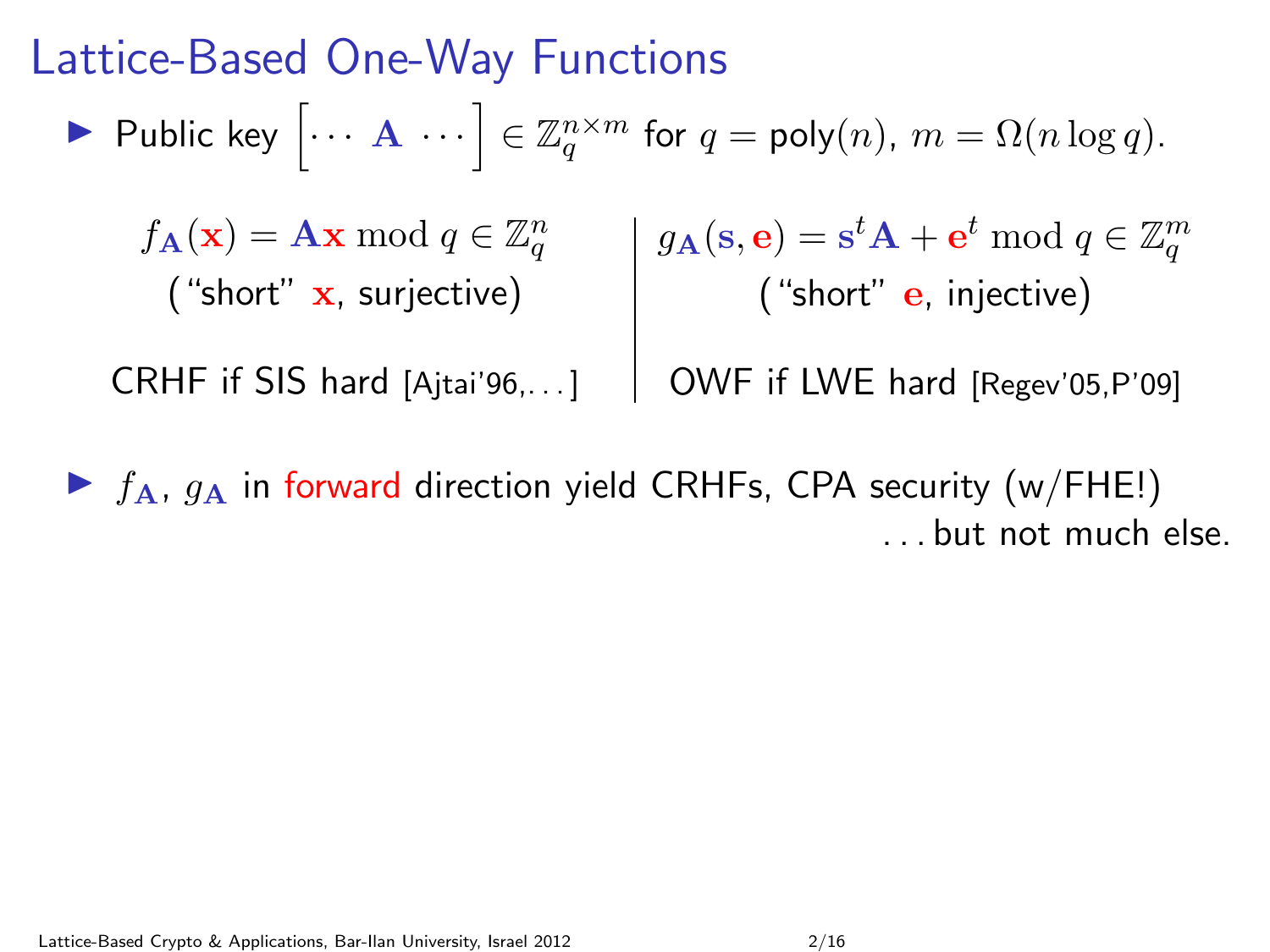$\triangleright$  Many cryptographic applications need to invert  $f_A$  and/or  $g_A$ .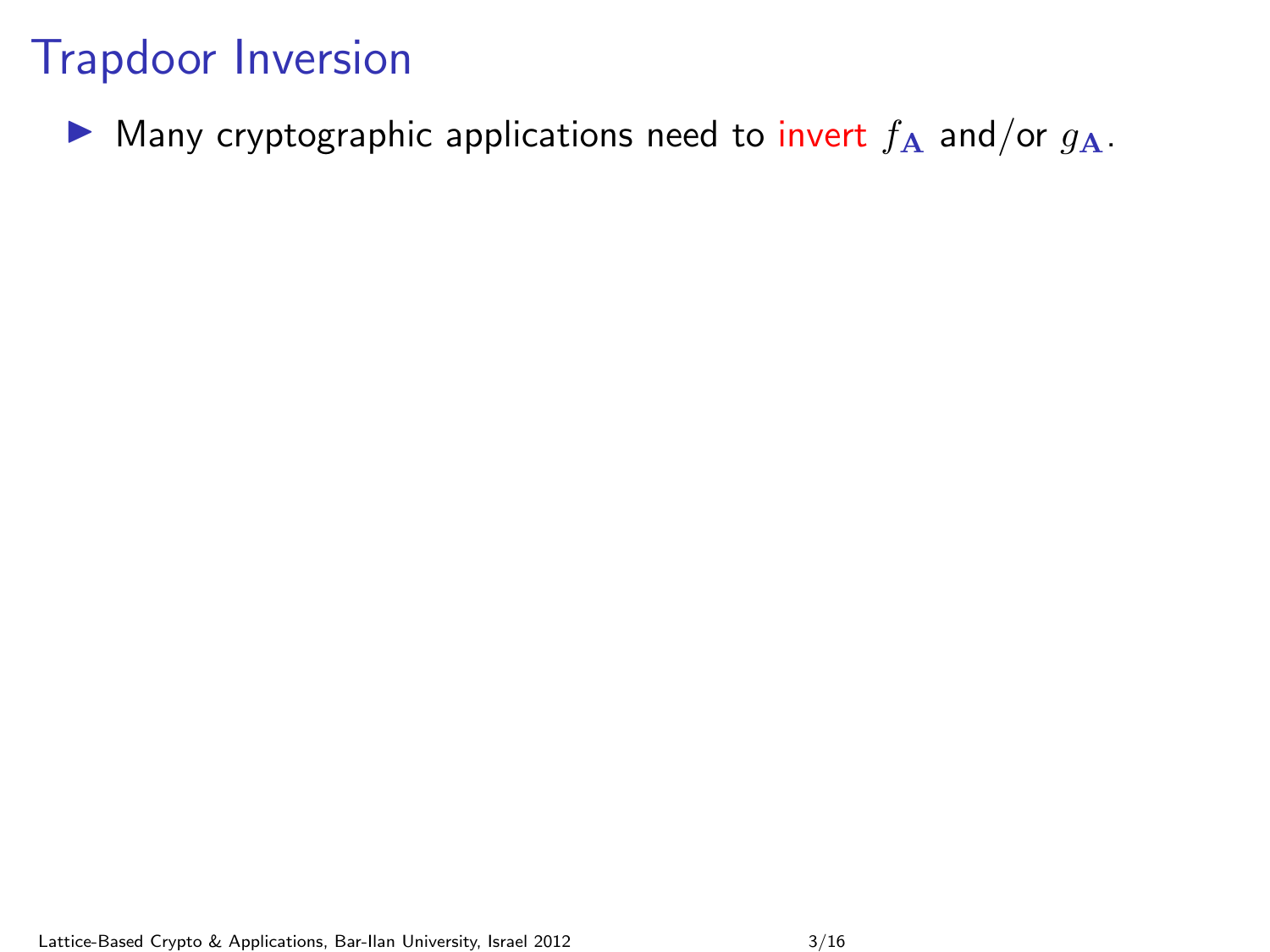Many cryptographic applications need to invert  $f_A$  and/or  $g_A$ .

Invert  $g_{\mathbf{A}}(\mathbf{s}, \mathbf{e}) = \mathbf{s}^t \mathbf{A} + \mathbf{e}^t$ : find the unique preimage s (equivalently,  ${\bf e})$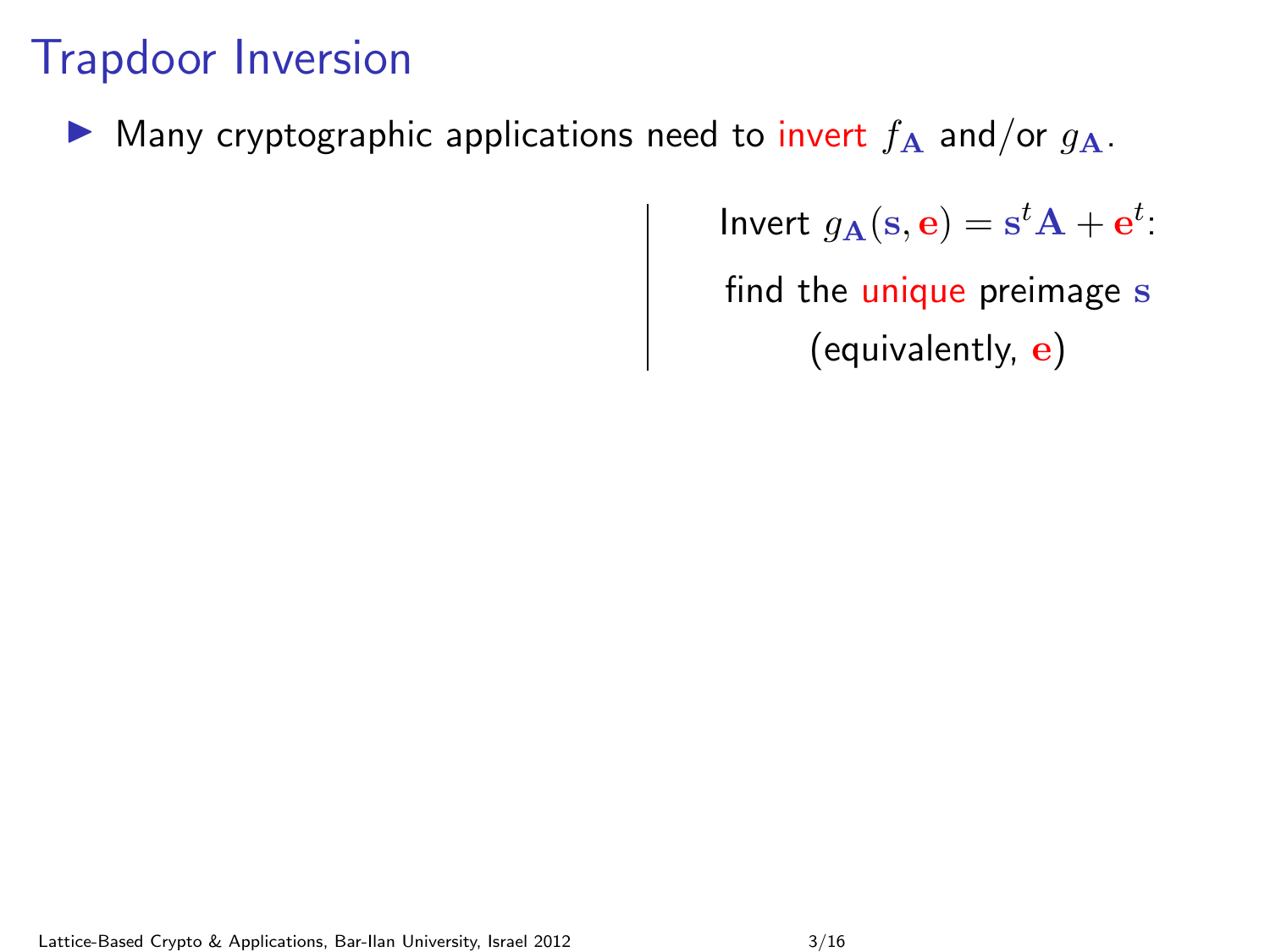Many cryptographic applications need to invert  $f_A$  and/or  $g_A$ .

Invert  $\mathbf{u} = f_{\mathbf{A}}(\mathbf{x}') = \mathbf{A}\mathbf{x}'$ : sample random  $\mathbf{x} \leftarrow f_{\mathbf{A}}^{-1}(\mathbf{u})$ with prob  $\propto \exp(-\|\mathbf{x}\|^2/s^2)$ . Invert  $g_{\mathbf{A}}(\mathbf{s}, \mathbf{e}) = \mathbf{s}^t \mathbf{A} + \mathbf{e}^t$ : find the unique preimage s (equivalently, e)

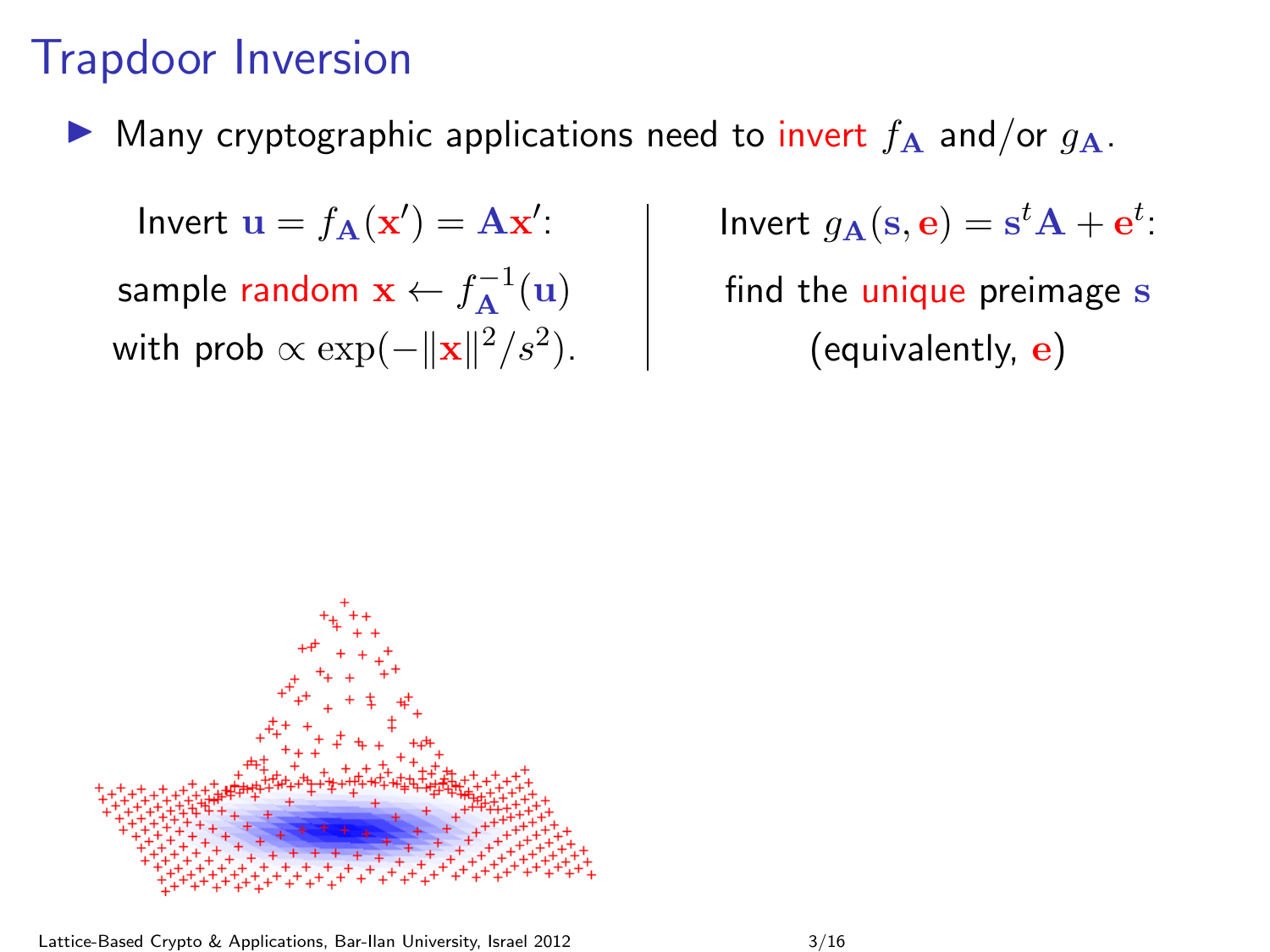Many cryptographic applications need to invert  $f_A$  and/or  $q_A$ .

Invert  $\mathbf{u} = f_{\mathbf{A}}(\mathbf{x}') = \mathbf{A}\mathbf{x}'$ : sample random  $\mathbf{x} \leftarrow f_{\mathbf{A}}^{-1}(\mathbf{u})$ with prob  $\propto \exp(-\|\mathbf{x}\|^2/s^2)$ . Invert  $g_{\mathbf{A}}(\mathbf{s}, \mathbf{e}) = \mathbf{s}^t \mathbf{A} + \mathbf{e}^t$ : find the unique preimage s (equivalently, e)

 $\blacktriangleright$  How? Use a "strong trapdoor" for A: a short basis of  $\Lambda^{\perp}(A)$ [Babai'86,GGH'97,Klein'01,GPV'08,P'10]



Lattice-Based Crypto & Applications, Bar-Ilan University, Israel 2012 3/16

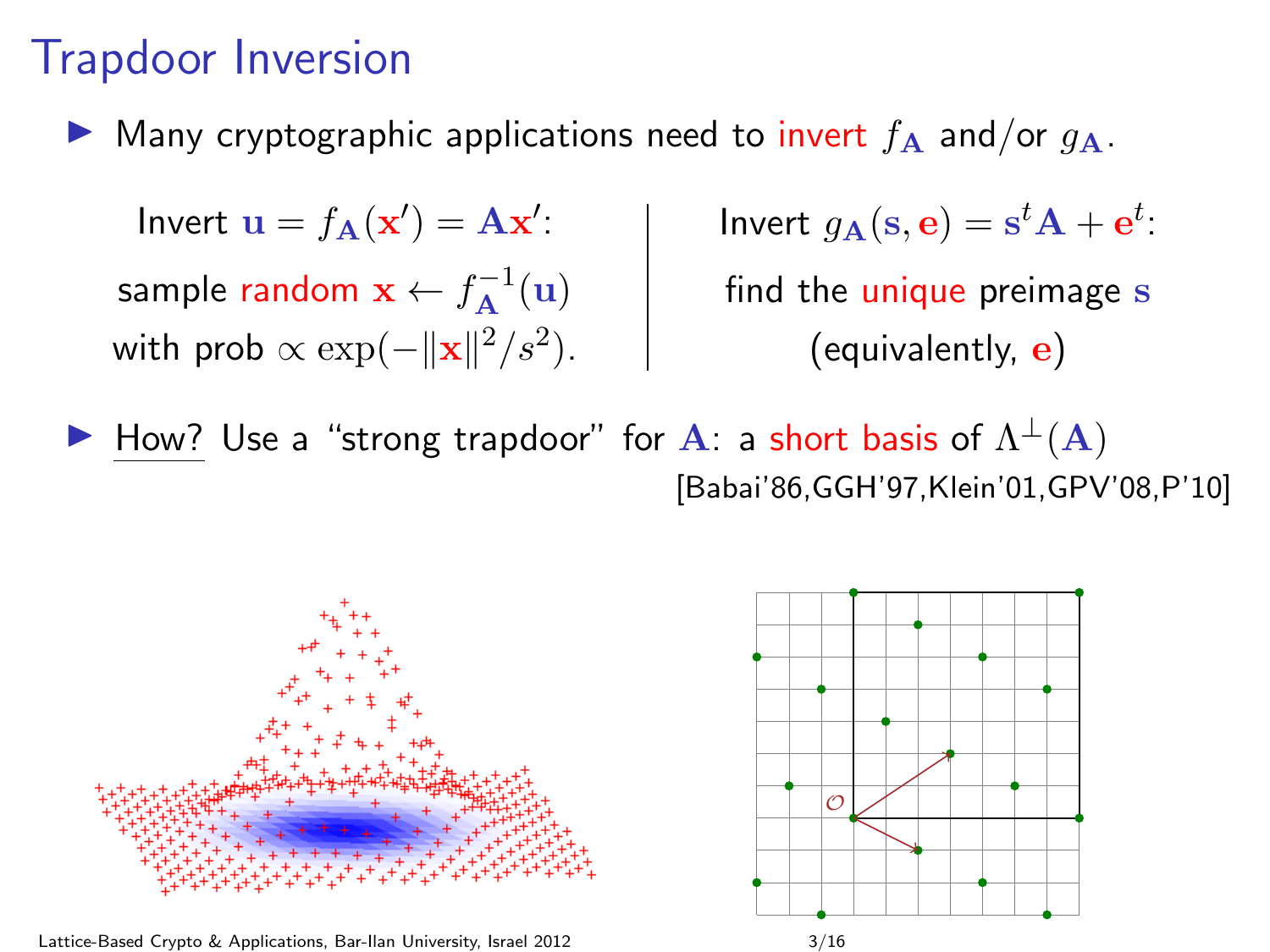#### Canonical App: [GPV'08] Signatures

▶  $pk = A$ ,  $sk =$  short basis for A, random oracle  $H: \{0, 1\}^* \rightarrow \mathbb{Z}_q^n$ .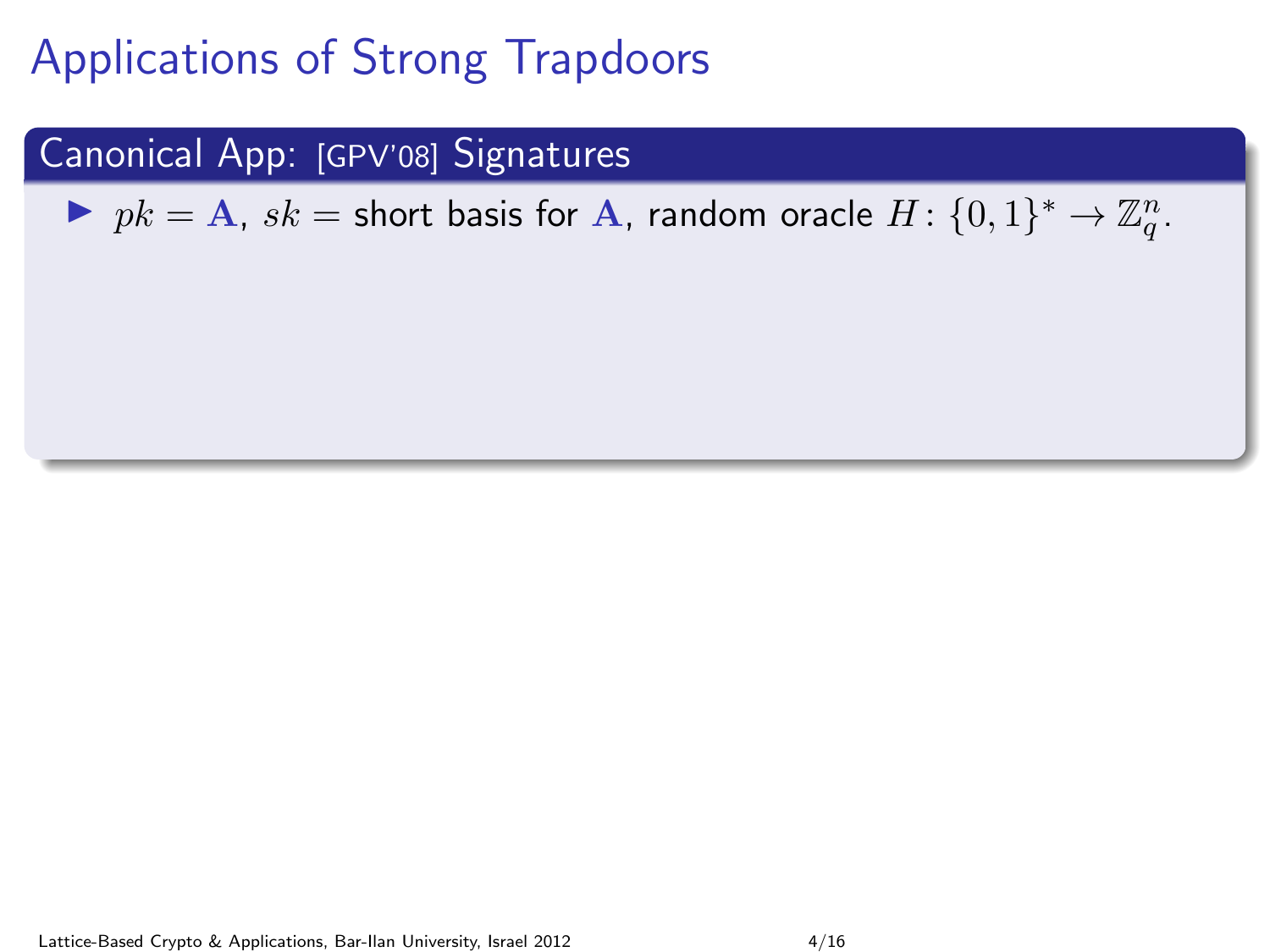#### Canonical App: [GPV'08] Signatures

▶  $pk = A$ ,  $sk =$  short basis for A, random oracle  $H: \{0, 1\}^* \rightarrow \mathbb{Z}_q^n$ .

▶ Sign $(m)$ : let  $\mathbf{u} = H(m)$  and output Gaussian  $\mathbf{x} \leftarrow f_{\mathbf{A}}^{-1}(\mathbf{u})$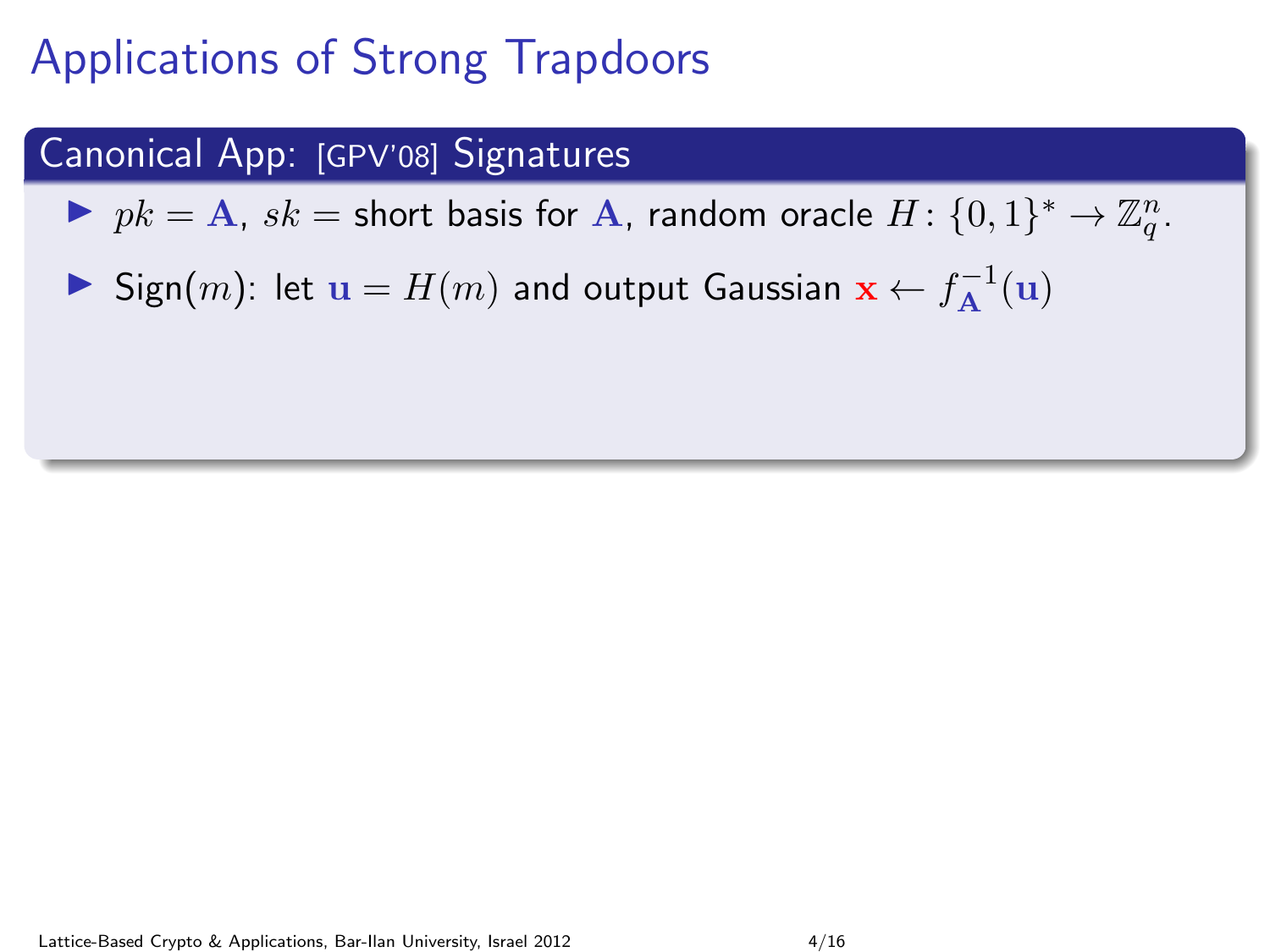#### Canonical App: [GPV'08] Signatures

▶  $pk = A$ ,  $sk =$  short basis for A, random oracle  $H: \{0, 1\}^* \rightarrow \mathbb{Z}_q^n$ .

- ▶ Sign $(m)$ : let  $\mathbf{u} = H(m)$  and output Gaussian  $\mathbf{x} \leftarrow f_{\mathbf{A}}^{-1}(\mathbf{u})$
- $\blacktriangleright$  Verify $(m, x)$ : check  $f_{\mathbf{A}}(x) = \mathbf{A}x = H(m)$  and x "short enough"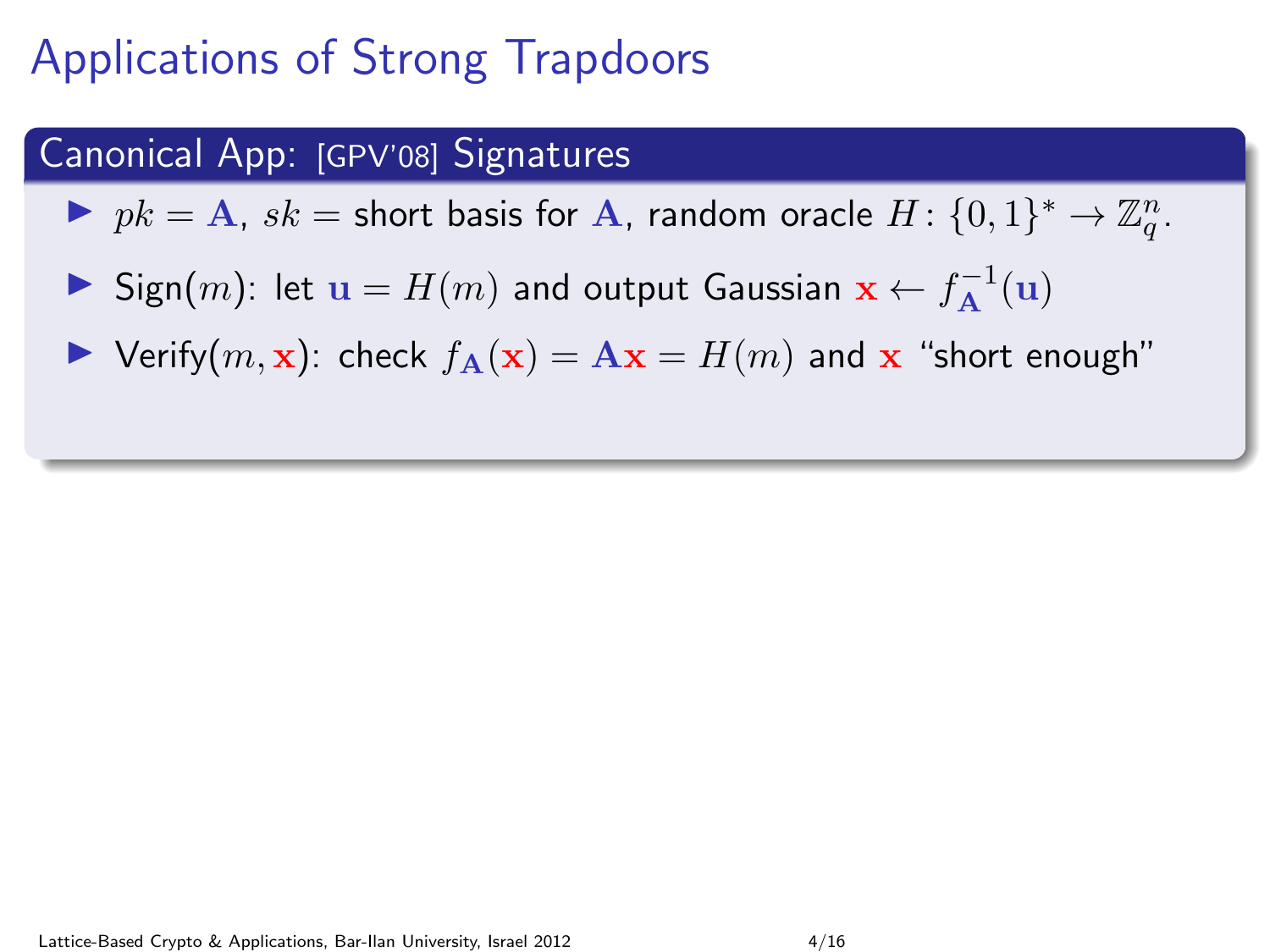#### Canonical App: [GPV'08] Signatures

▶  $pk = A$ ,  $sk =$  short basis for A, random oracle  $H: \{0, 1\}^* \rightarrow \mathbb{Z}_q^n$ .

- ▶ Sign $(m)$ : let  $\mathbf{u} = H(m)$  and output Gaussian  $\mathbf{x} \leftarrow f_{\mathbf{A}}^{-1}(\mathbf{u})$
- $\triangleright$  Verify $(m, x)$ : check  $f_{\mathbf{A}}(x) = \mathbf{A}x = H(m)$  and x "short enough"
- Security: finding "short enough" preimages in  $f_A$  must be hard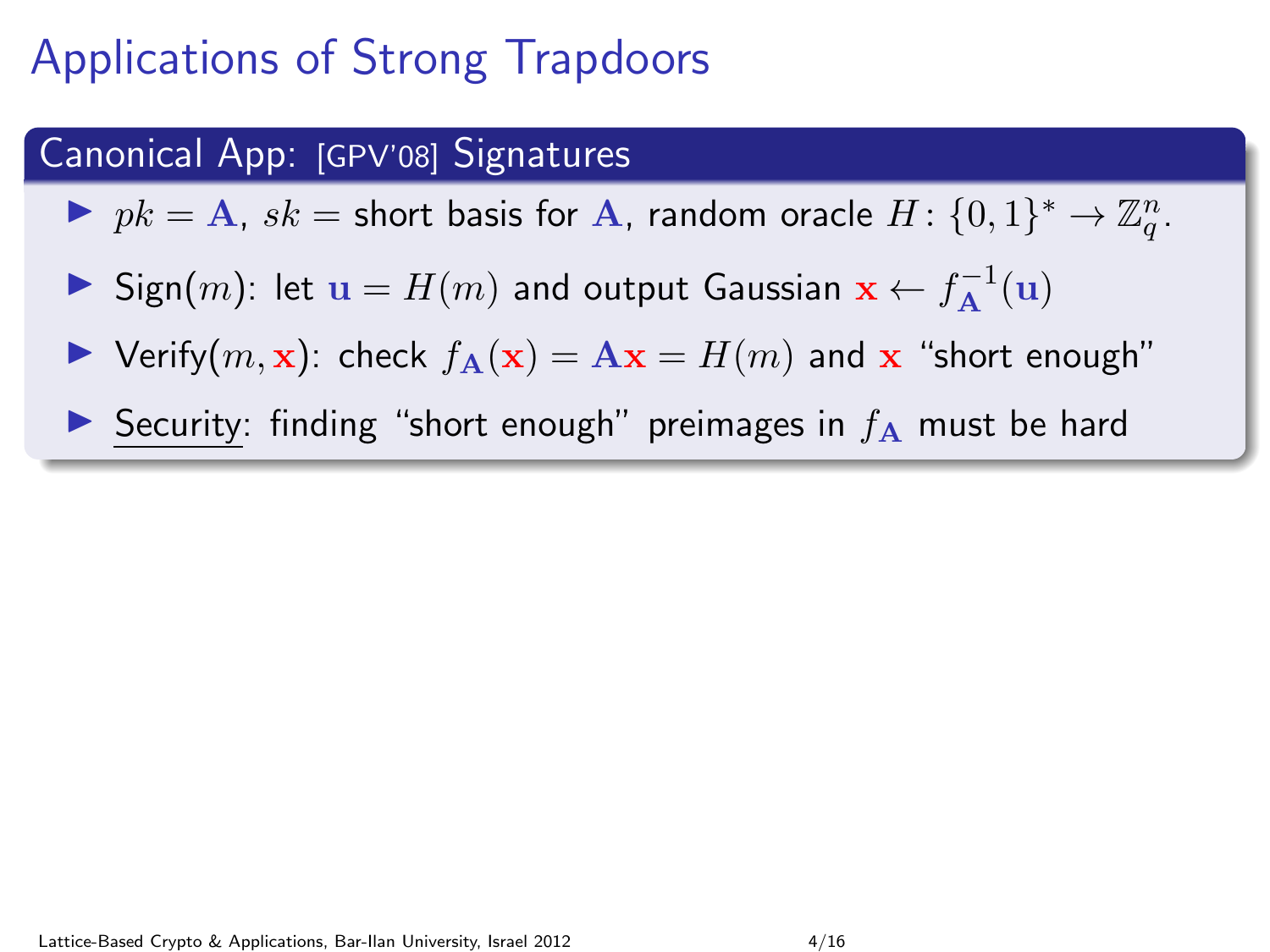#### Canonical App: [GPV'08] Signatures

▶  $pk = A$ ,  $sk =$  short basis for A, random oracle  $H: \{0, 1\}^* \rightarrow \mathbb{Z}_q^n$ .

- ▶ Sign $(m)$ : let  $\mathbf{u} = H(m)$  and output Gaussian  $\mathbf{x} \leftarrow f_{\mathbf{A}}^{-1}(\mathbf{u})$
- $\blacktriangleright$  Verify $(m, x)$ : check  $f_{\mathbf{A}}(x) = \mathbf{A}x = H(m)$  and x "short enough"
- Security: finding "short enough" preimages in  $f_A$  must be hard

### Other "Black-Box" Applications of  $f^{-1}$ ,  $g^{-1}$

- ▶ Standard Model (no RO) signatures [CHKP'10,R'10,B'10]
- In SM CCA-secure encryption [PW'08,P'09]
- ▶ SM (Hierarchical) IBE [GPV'08,CHKP'10,ABB'10a,ABB'10b]
- $\triangleright$  Many more: OT, NISZK, homom enc/sigs, deniable enc, func enc, ... [PVW'08,PV'08,GHV'10,GKV'10,BF'10a,BF'10b,OPW'11,AFV'11,ABVVW'11,...]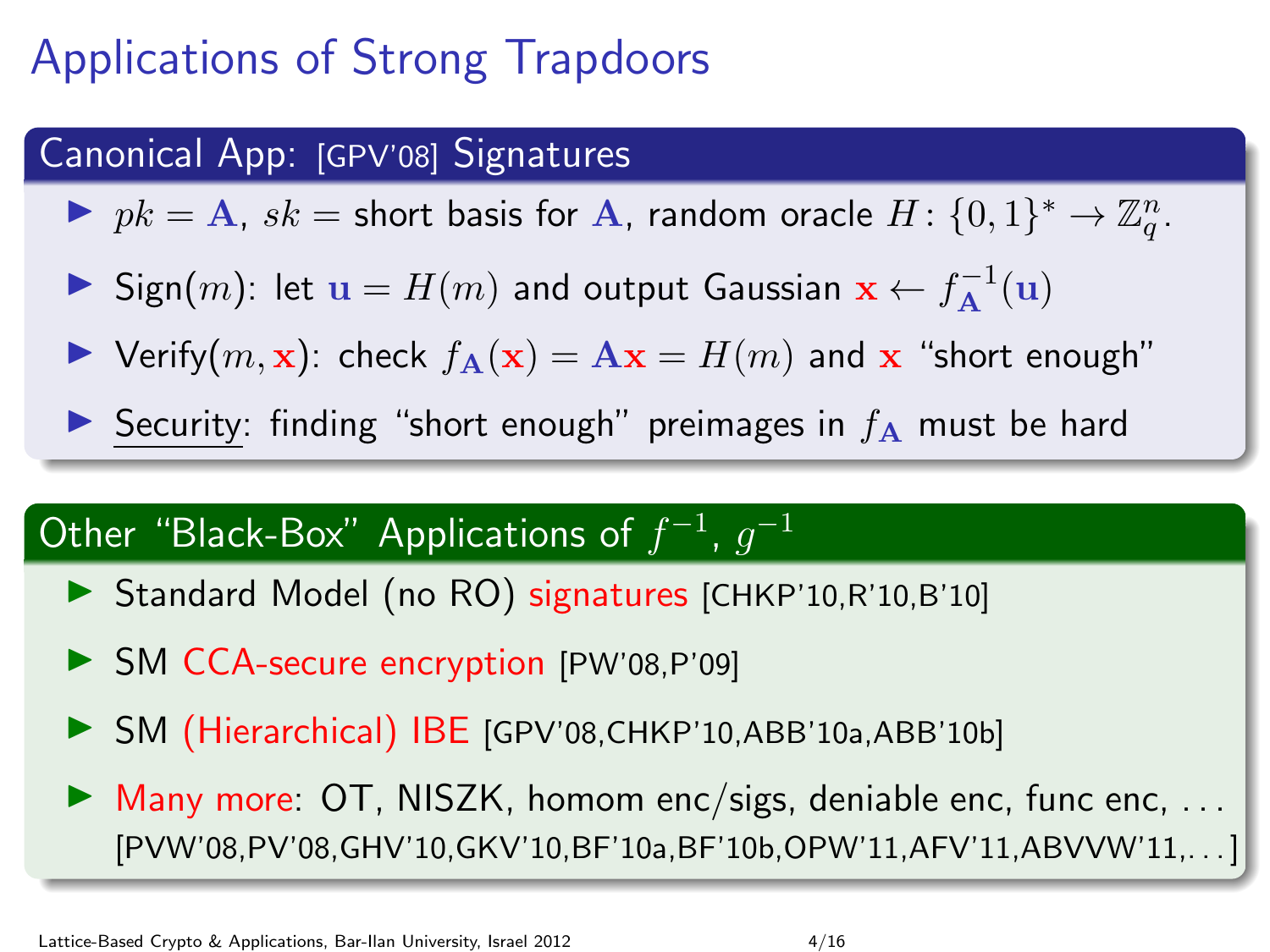#### Canonical App: [GPV'08] Signatures

▶  $pk = A$ ,  $sk =$  short basis for A, random oracle  $H: \{0, 1\}^* \rightarrow \mathbb{Z}_q^n$ .

- ▶ Sign $(m)$ : let  $\mathbf{u} = H(m)$  and output Gaussian  $\mathbf{x} \leftarrow f_{\mathbf{A}}^{-1}(\mathbf{u})$
- **If** Verify $(m, x)$ : check  $f_A(x) = Ax = H(m)$  and x "short enough"
- Security: finding "short enough" preimages in  $f_A$  must be hard

#### Some Drawbacks. . .

 $\chi$  Generating  $\Lambda$  w/ short basis is complicated and slow [Ajtai'99,AP'09]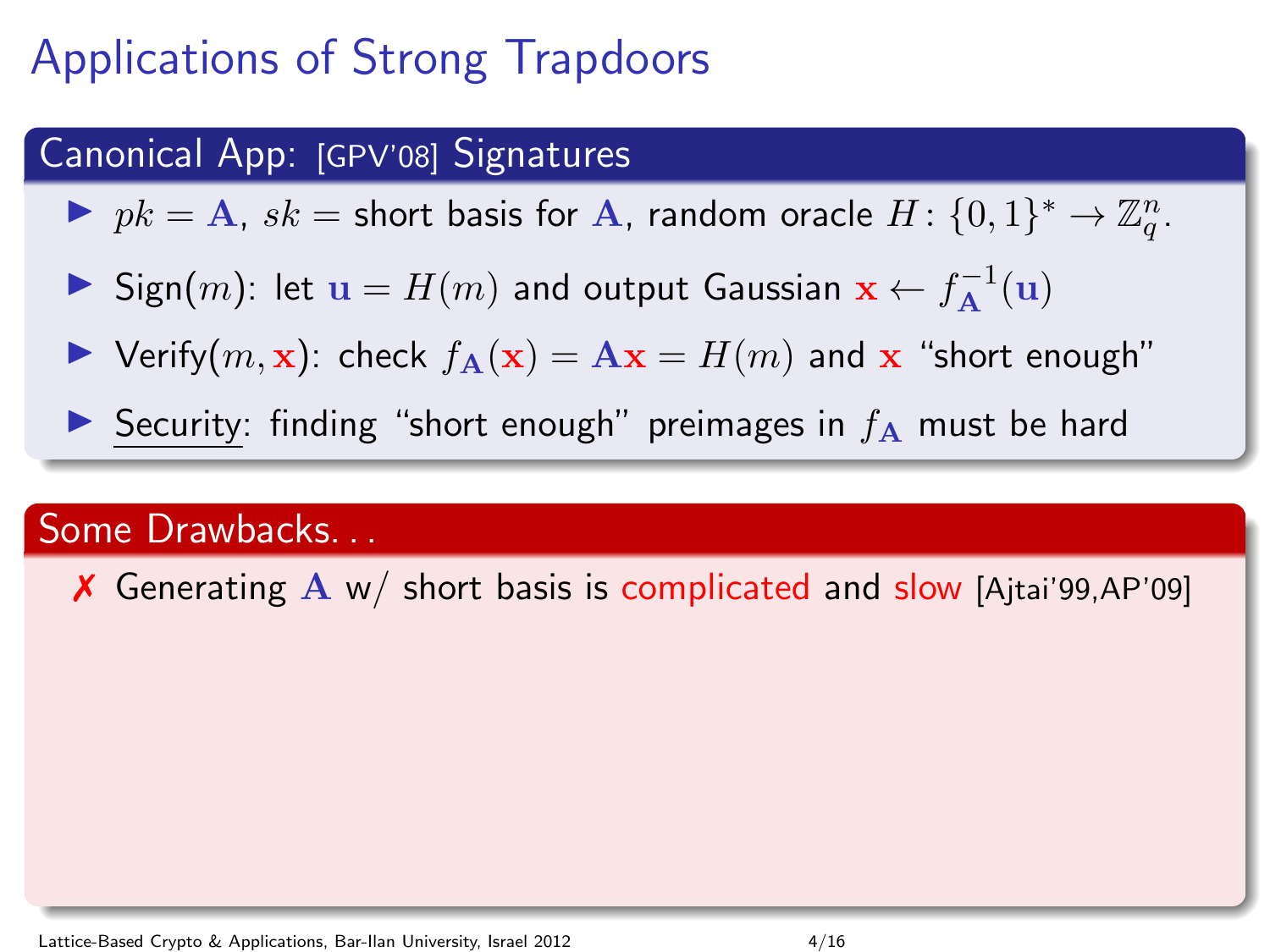#### Canonical App: [GPV'08] Signatures

▶  $pk = A$ ,  $sk =$  short basis for A, random oracle  $H: \{0, 1\}^* \rightarrow \mathbb{Z}_q^n$ .

- ▶ Sign $(m)$ : let  $\mathbf{u} = H(m)$  and output Gaussian  $\mathbf{x} \leftarrow f_{\mathbf{A}}^{-1}(\mathbf{u})$
- **If** Verify $(m, x)$ : check  $f_A(x) = Ax = H(m)$  and x "short enough"
- Security: finding "short enough" preimages in  $f_A$  must be hard

#### Some Drawbacks. . .

- $\overline{X}$  Generating  $\overline{A}$  w/ short basis is complicated and slow [Ajtai'99,AP'09]
- ✗ Known inversion algorithms trade quality for efficiency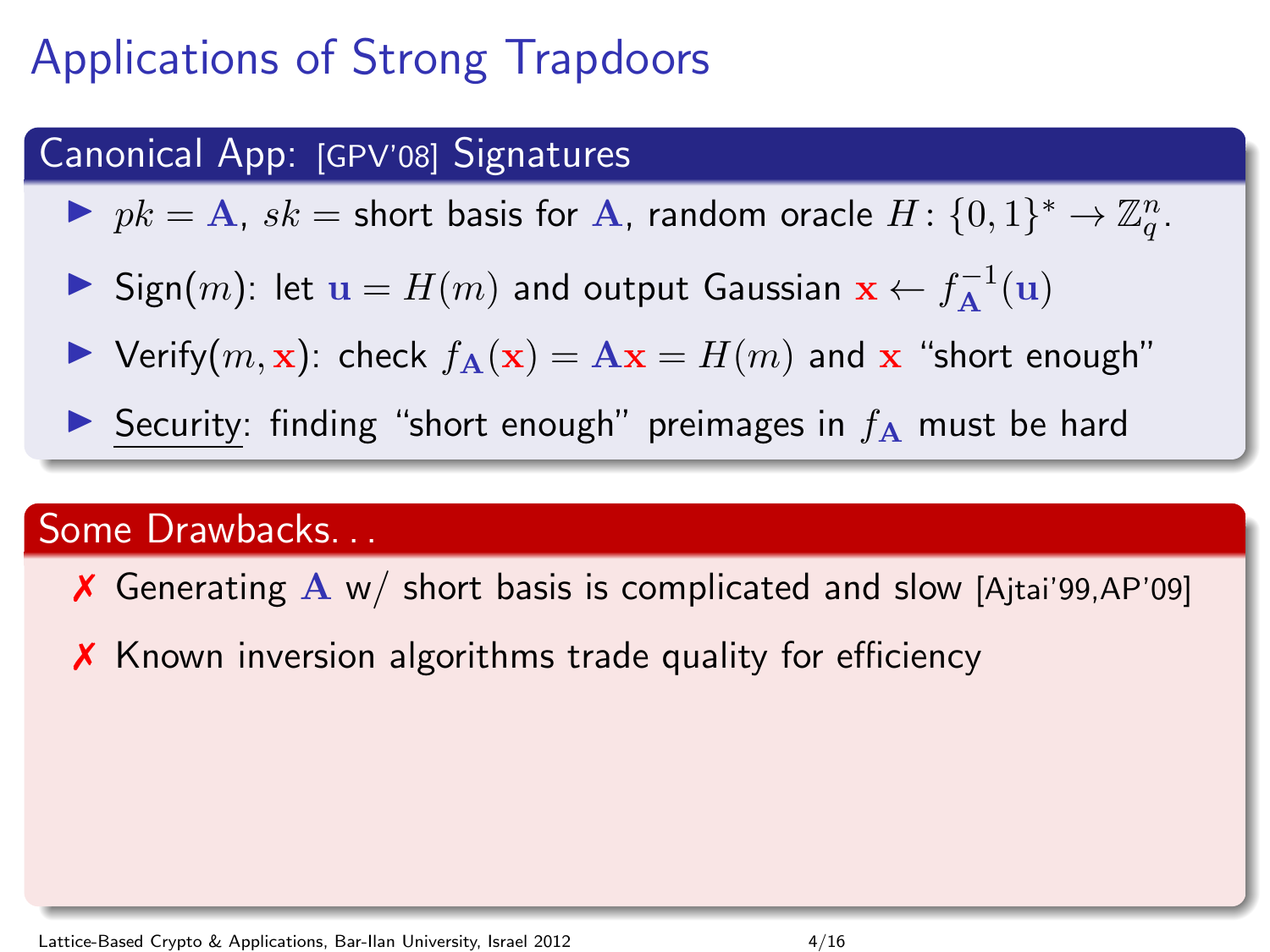#### Canonical App: [GPV'08] Signatures

▶  $pk = A$ ,  $sk =$  short basis for A, random oracle  $H: \{0, 1\}^* \rightarrow \mathbb{Z}_q^n$ .

- ▶ Sign $(m)$ : let  $\mathbf{u} = H(m)$  and output Gaussian  $\mathbf{x} \leftarrow f_{\mathbf{A}}^{-1}(\mathbf{u})$
- **If** Verify $(m, x)$ : check  $f_A(x) = Ax = H(m)$  and x "short enough"
- Security: finding "short enough" preimages in  $f_A$  must be hard

#### Some Drawbacks. . .

- $\overline{X}$  Generating  $\overline{A}$  w/ short basis is complicated and slow [Ajtai'99,AP'09]
- ✗ Known inversion algorithms trade quality for efficiency

|                    | tight, iterative, $fp$   looser, parallel, offline |
|--------------------|----------------------------------------------------|
| [Babai'86]         | [Babai'86]                                         |
| [Klein'01, GPV'08] | [P'10]                                             |

Lattice-Based Crypto & Applications, Bar-Ilan University, Israel 2012 4/16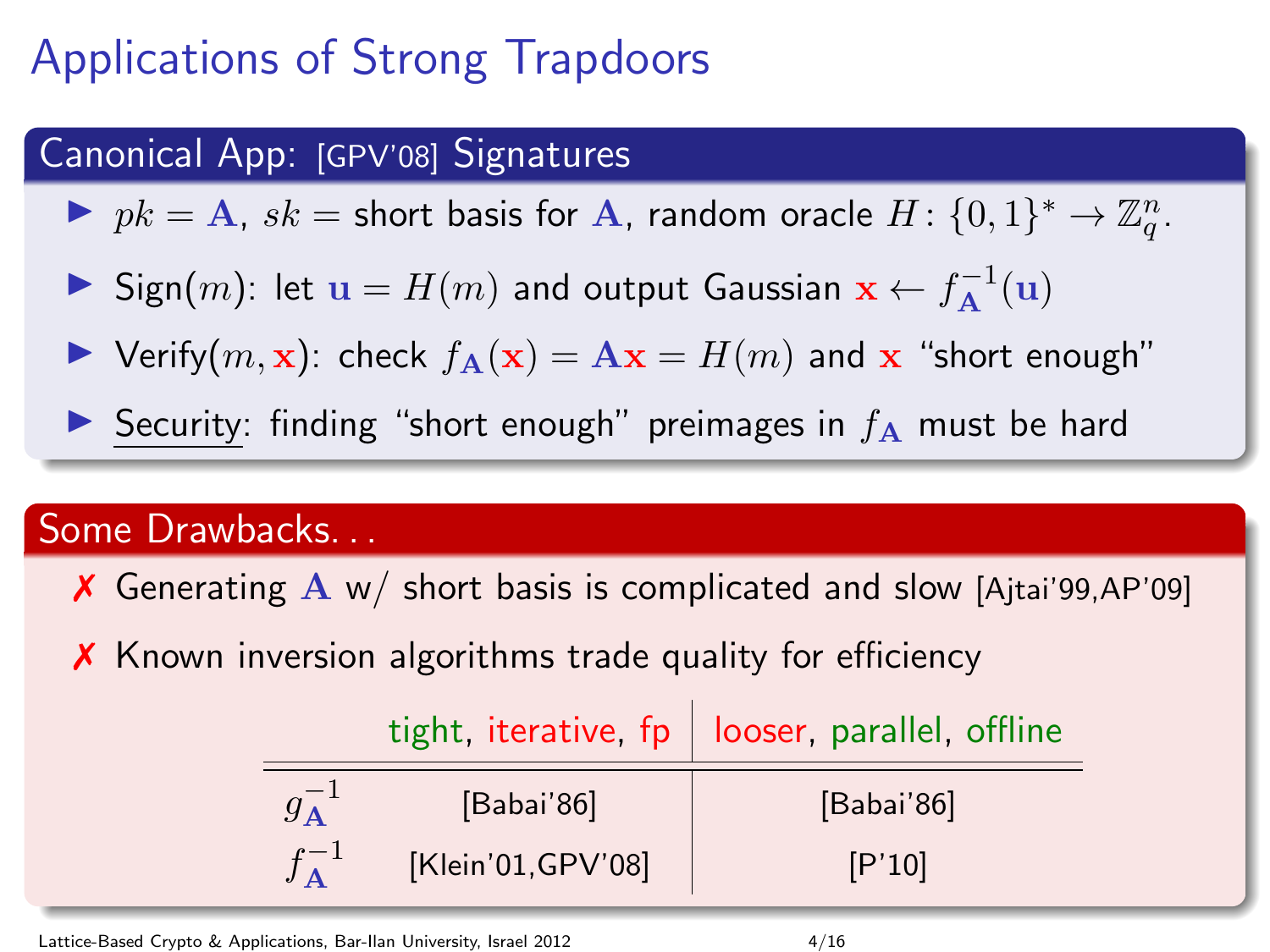



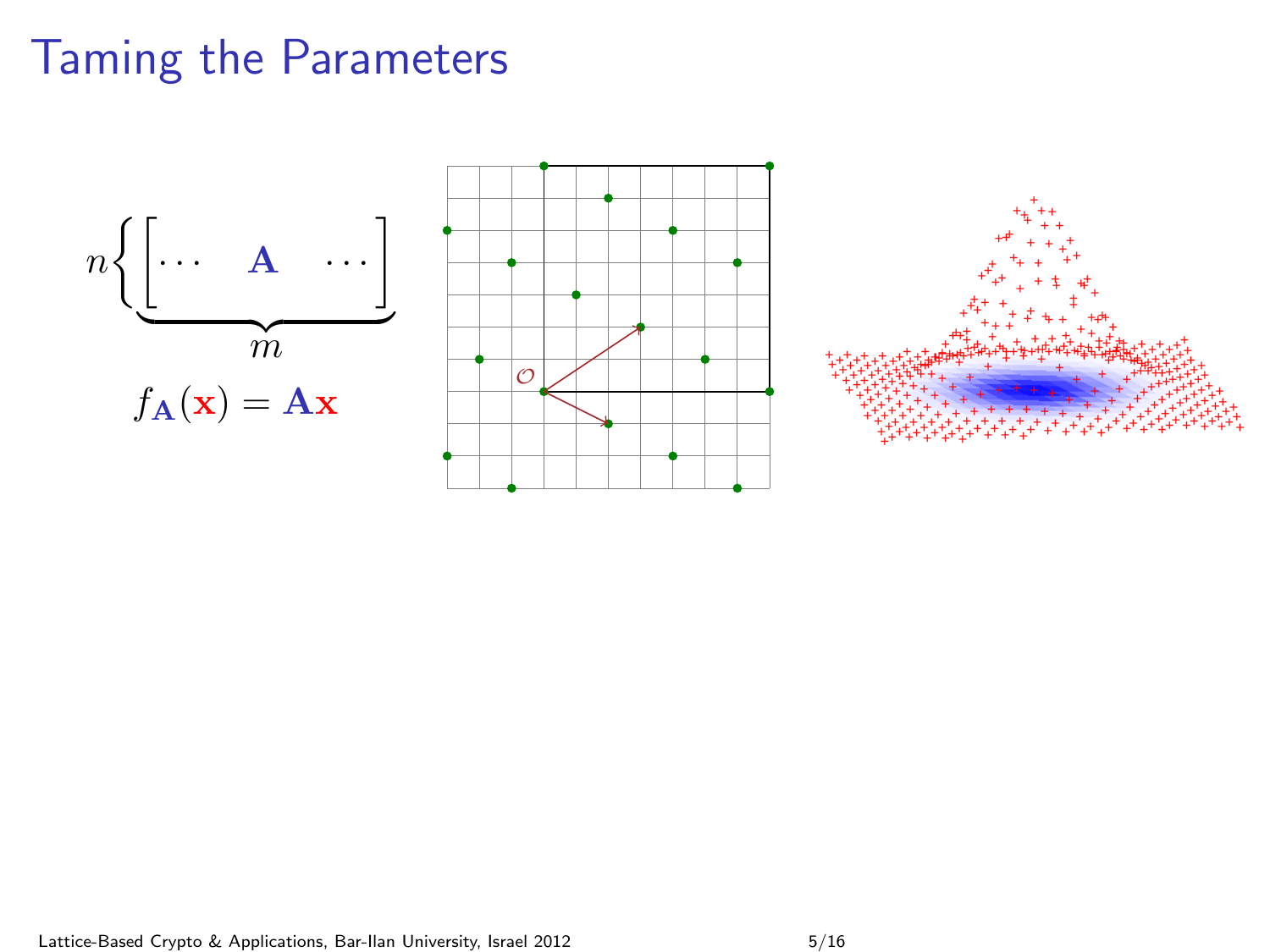

**1** Trapdoor generator yields some lattice dim  $m \geq Cn \log q$ .

Lattice-Based Crypto & Applications, Bar-Ilan University, Israel 2012 5/16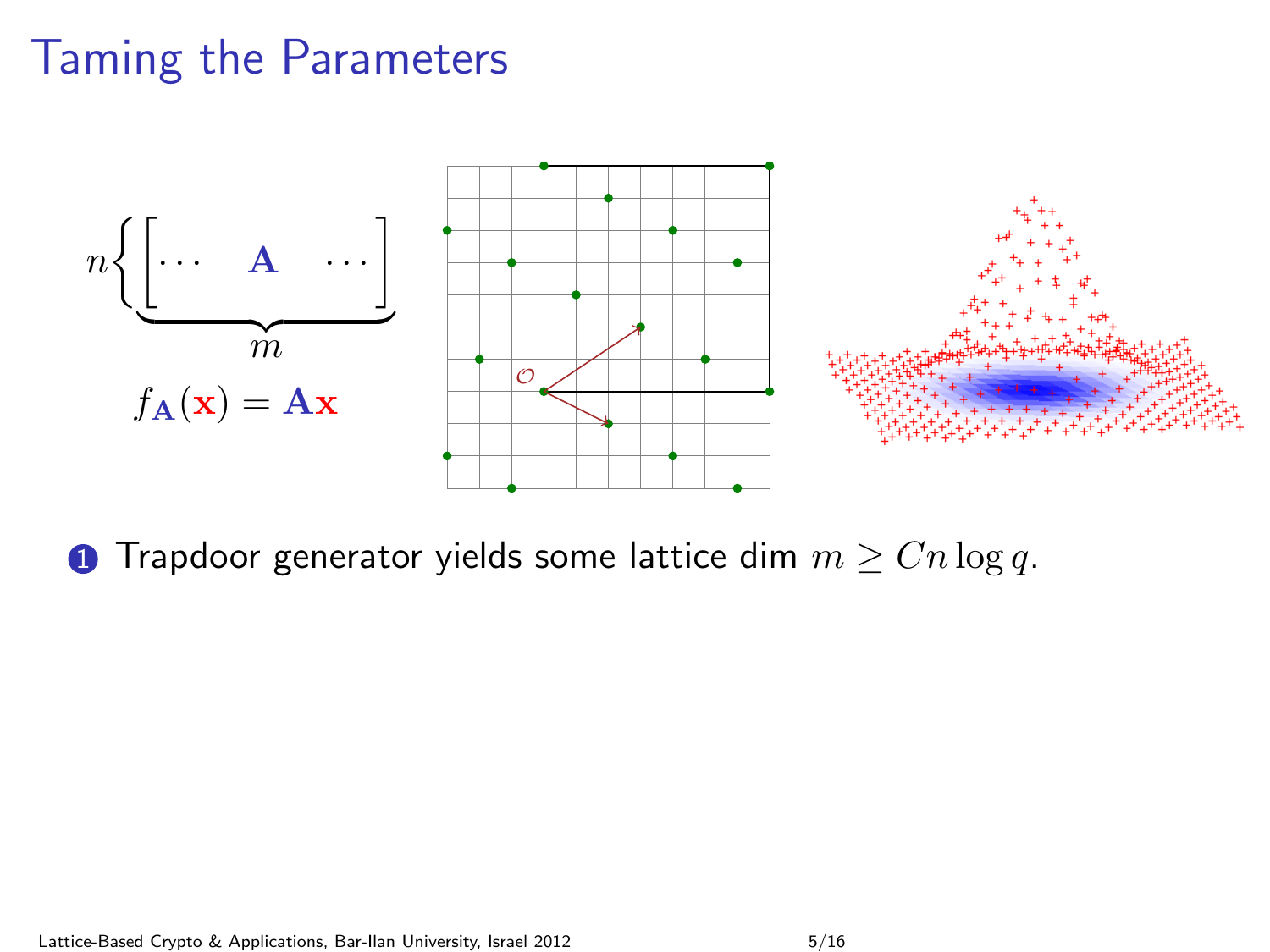

**1** Trapdoor generator yields some lattice dim  $m \geq Cn \log q$ .

**②** Basis "quality"  $\approx$  lengths of basis vectors  $\approx$  Gaussian std dev s.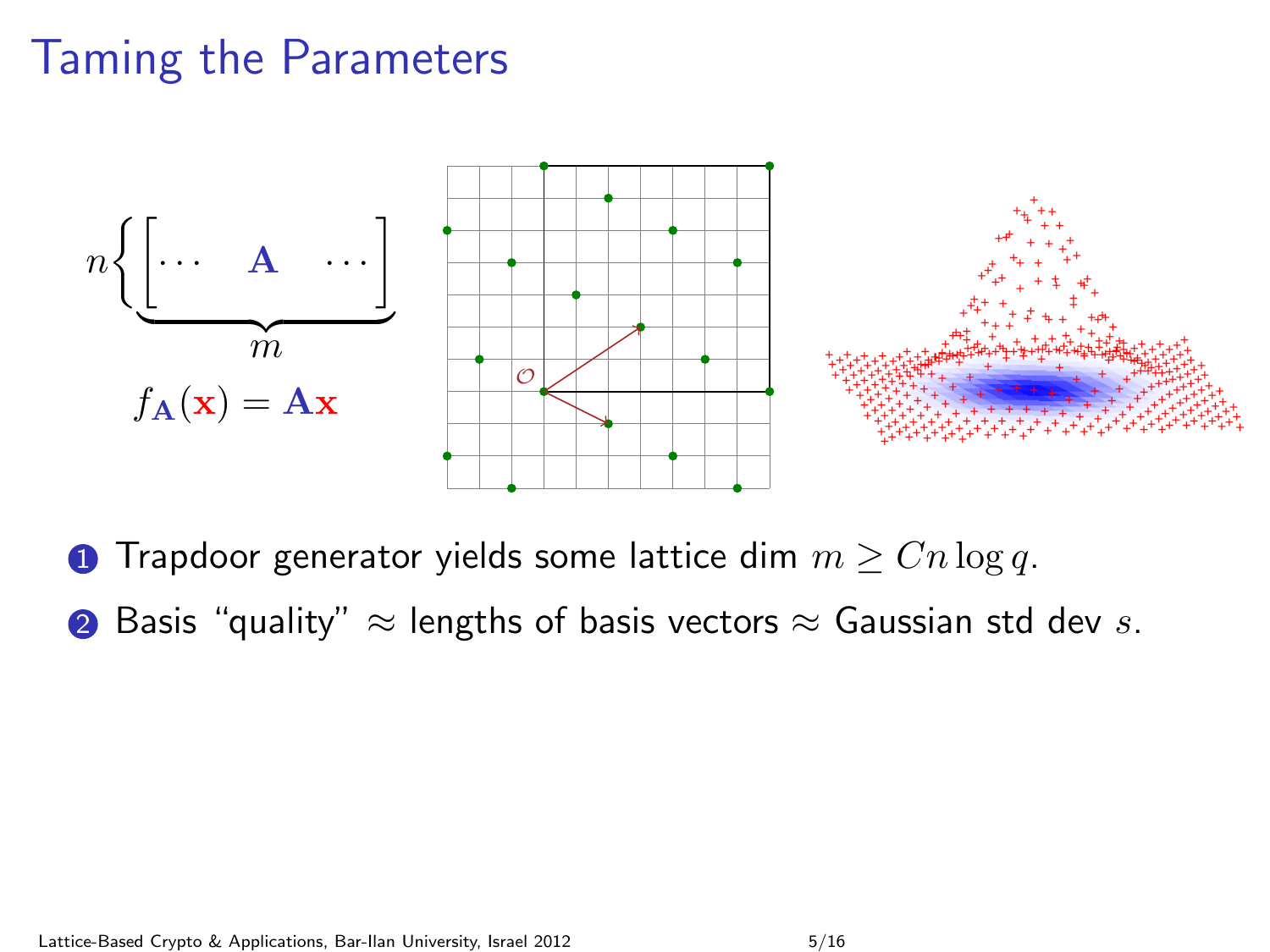

**1** Trapdoor generator yields some lattice dim  $m \geq Cn \log q$ .

- **②** Basis "quality"  $\approx$  lengths of basis vectors  $\approx$  Gaussian std dev s.
- $\bullet$  Dimension  $m$ , std dev  $s \Longrightarrow$  preimage length  $\beta = \|\mathbf{x}\| \approx s\sqrt{m}.$

Lattice-Based Crypto & Applications, Bar-Ilan University, Israel 2012 5/16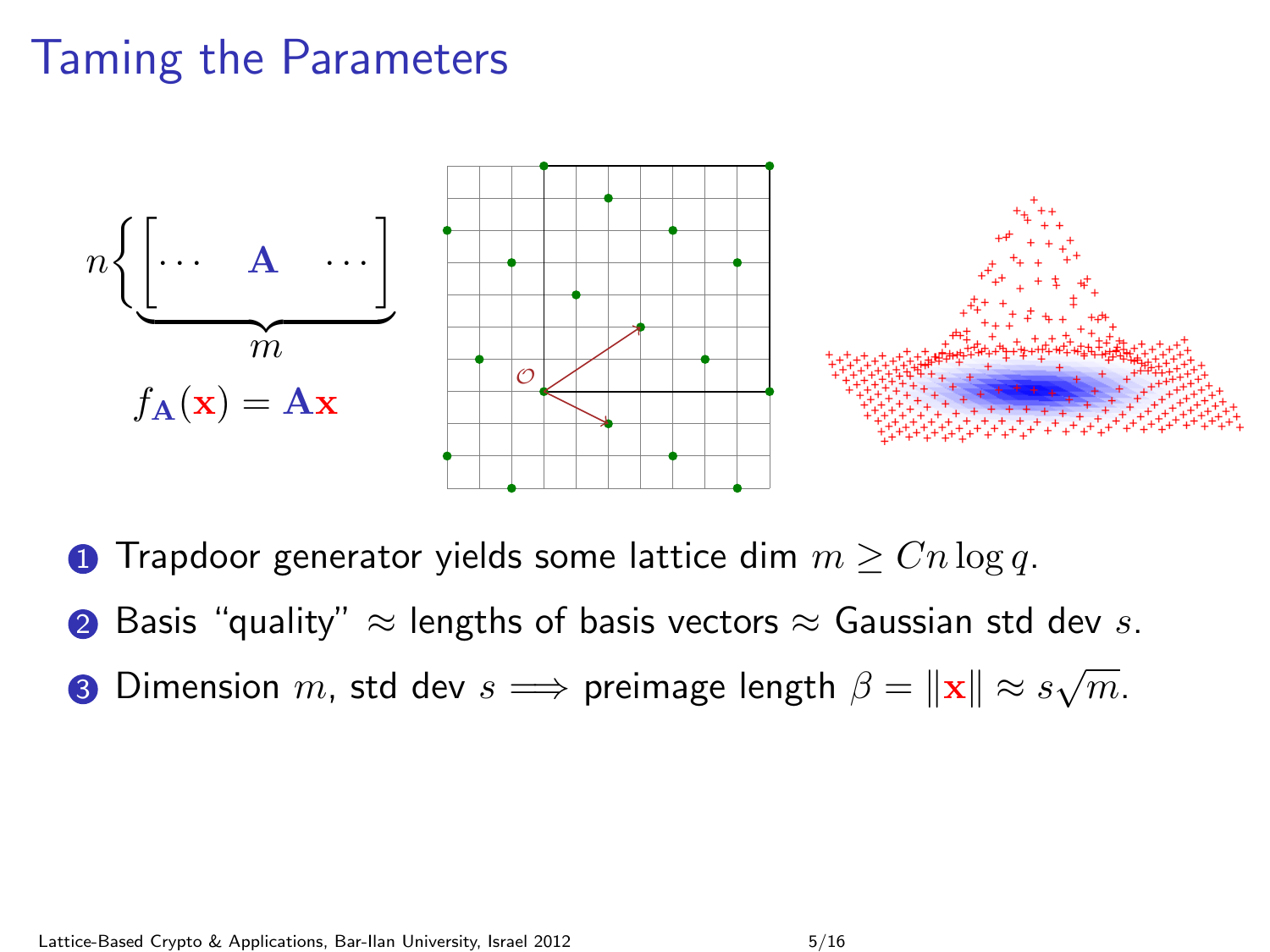

**1** Trapdoor generator yields some lattice dim  $m \geq Cn \log q$ .

- **②** Basis "quality"  $\approx$  lengths of basis vectors  $\approx$  Gaussian std dev s.
- $\bullet$  Dimension  $m$ , std dev  $s \Longrightarrow$  preimage length  $\beta = \|\mathbf{x}\| \approx s\sqrt{m}.$
- **4** Security: choose n, q so that finding  $\beta$ -bounded preimages is hard.

Lattice-Based Crypto & Applications, Bar-Ilan University, Israel 2012 5/16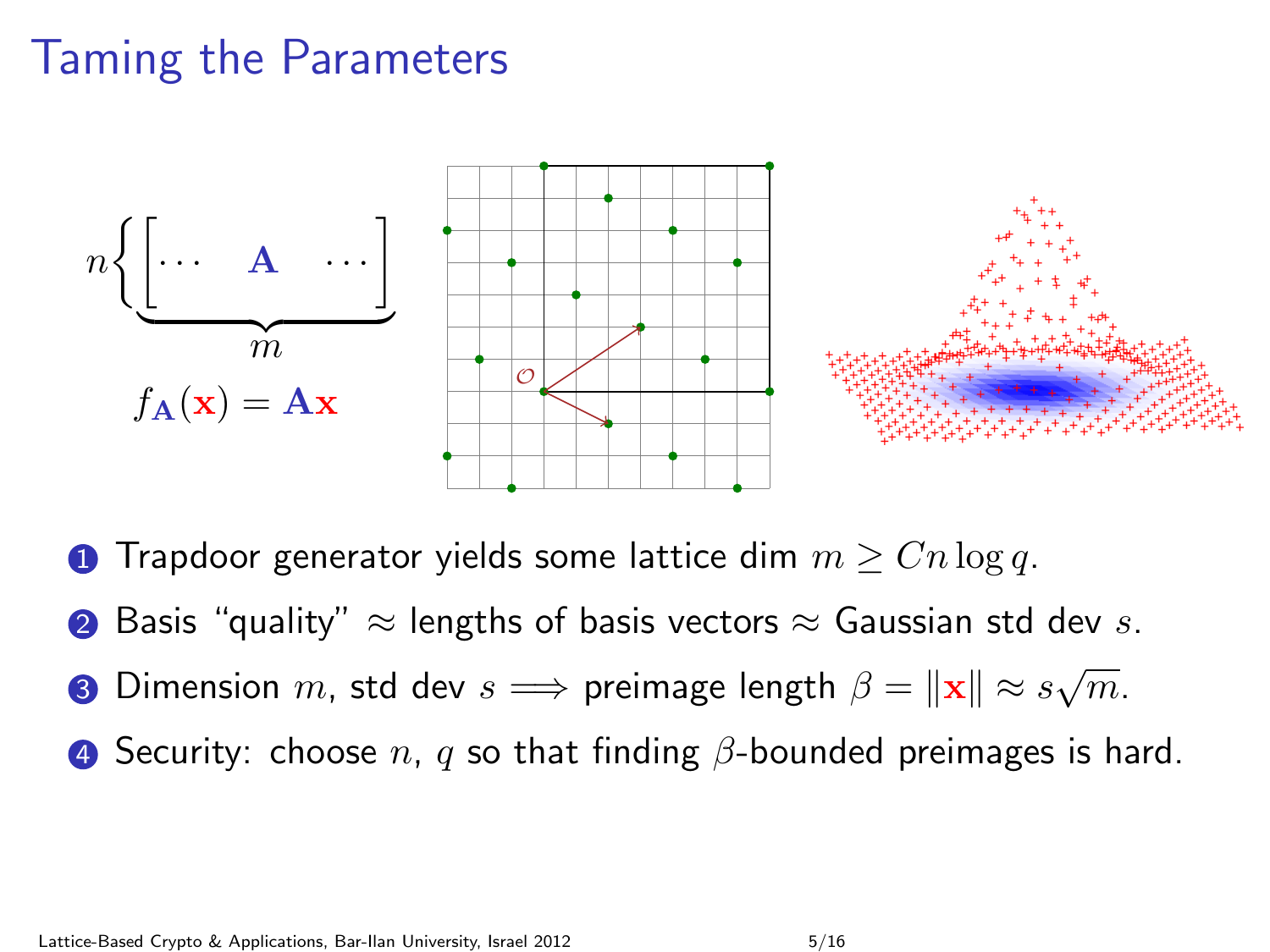

**1** Trapdoor generator yields some lattice dim  $m \geq Cn \log q$ .

- **②** Basis "quality"  $\approx$  lengths of basis vectors  $\approx$  Gaussian std dev s.
- $\bullet$  Dimension  $m$ , std dev  $s \Longrightarrow$  preimage length  $\beta = \|\mathbf{x}\| \approx s\sqrt{m}.$
- **4** Security: choose n, q so that finding  $\beta$ -bounded preimages is hard.
- $\vee$  Better dimension m & quality s

 $\implies$  "win-win-win" in security-keysize-runtime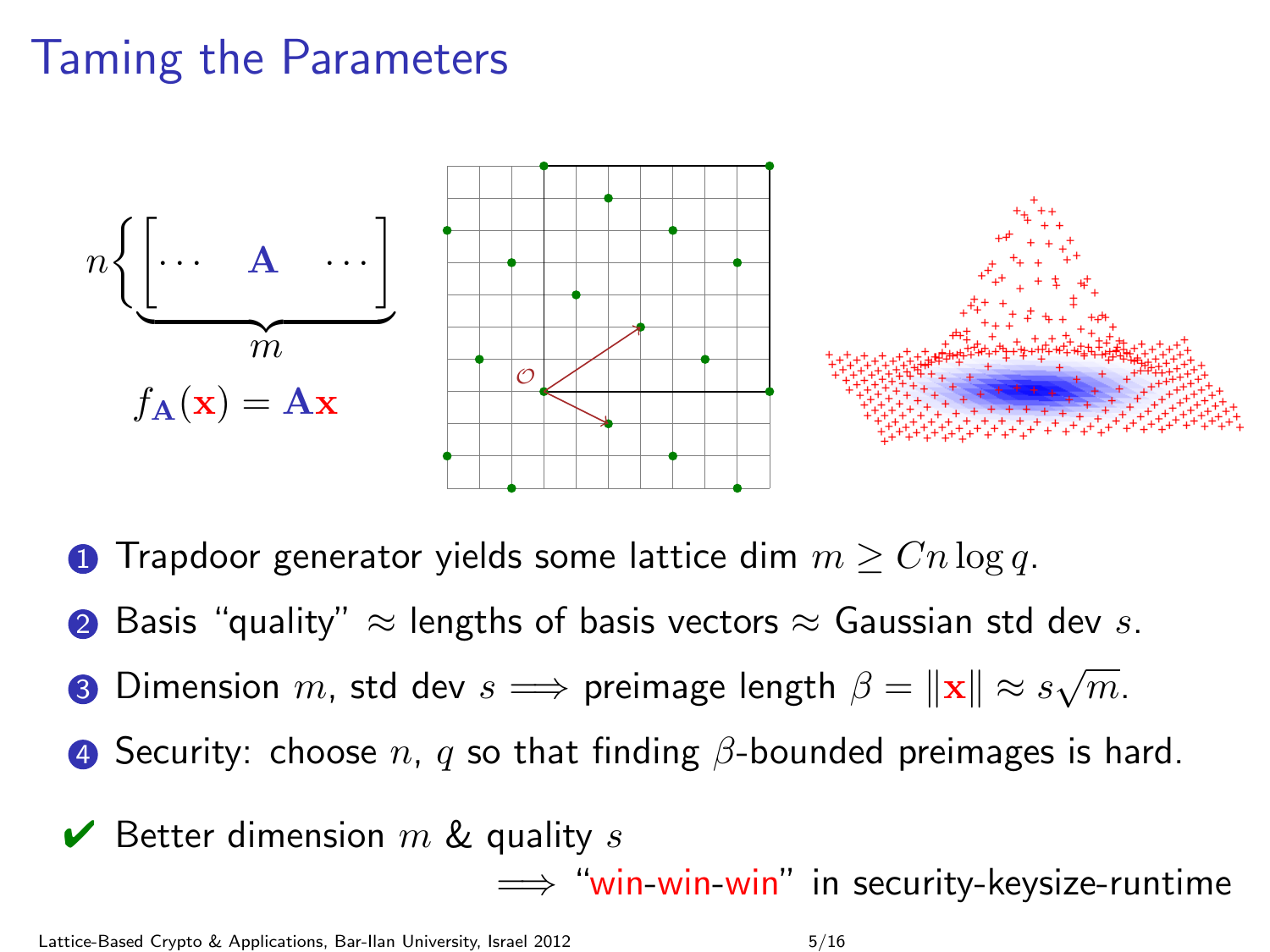"Strong" trapdoor generation and inversion algorithms: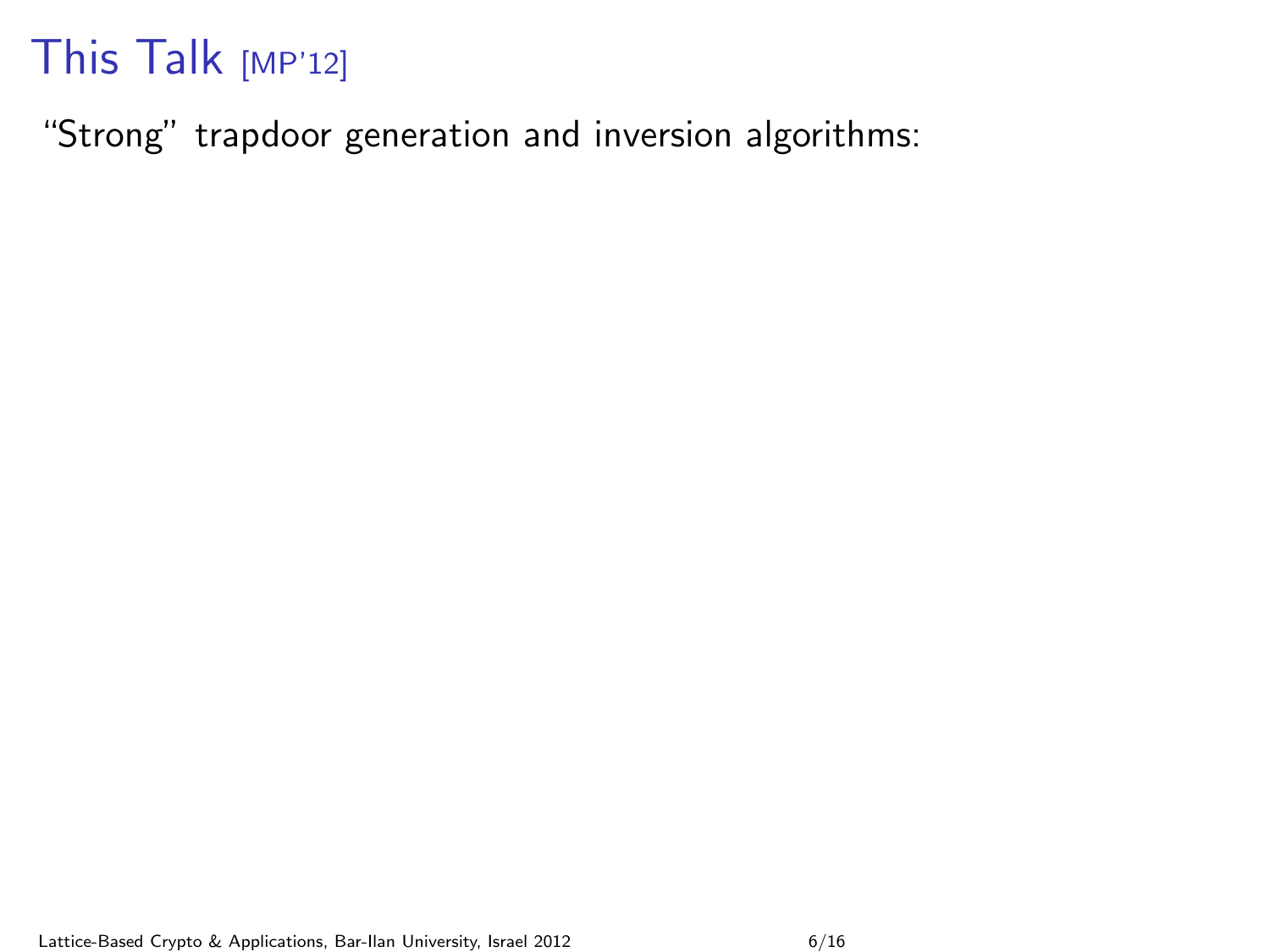"Strong" trapdoor generation and inversion algorithms:

### $\vee$  Very simple & fast

- $\star$  Generation: one matrix mult. No HNF or inverses (cf. [A'99,AP'09])
- $\star$  Inversion: practical, parallel, & mostly offline
- $\star$  No more efficiency-vs-quality tradeoff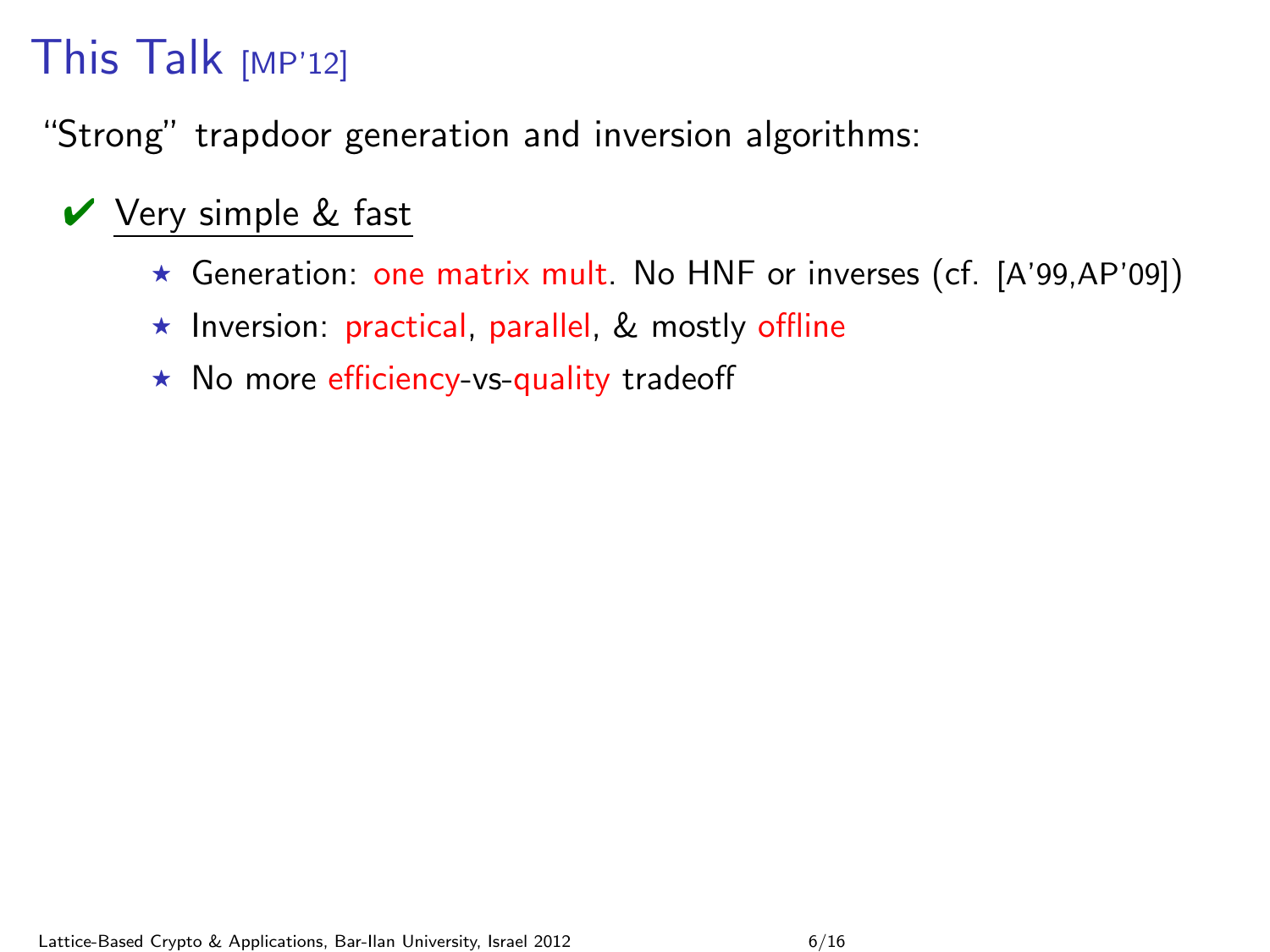"Strong" trapdoor generation and inversion algorithms:

### $\vee$  Very simple & fast

- $\star$  Generation: one matrix mult. No HNF or inverses (cf. [A'99,AP'09])
- $\star$  Inversion: practical, parallel, & mostly offline
- $\star$  No more efficiency-vs-quality tradeoff
- $\blacktriangleright$  Tighter parameters m and s
	- $\star$  Asymptotically optimal with small constant factors
	- ★ Ex improvement:  $32x$  in dim m,  $25x$  in quality  $s \Rightarrow 67x$  in keysize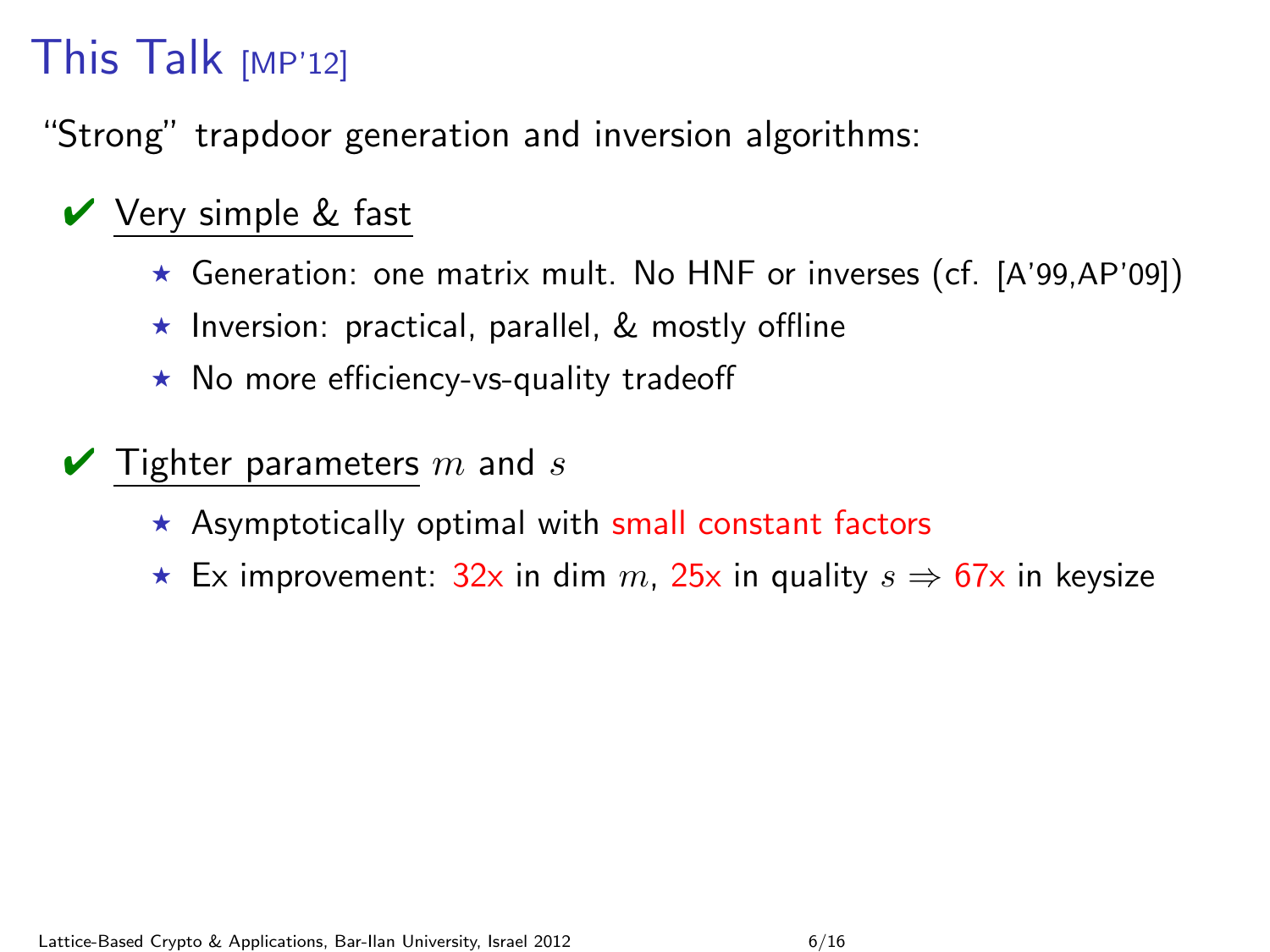"Strong" trapdoor generation and inversion algorithms:

### $\vee$  Very simple & fast

- $\star$  Generation: one matrix mult. No HNF or inverses (cf. [A'99,AP'09])
- $\star$  Inversion: practical, parallel, & mostly offline
- $\star$  No more efficiency-vs-quality tradeoff
- $\blacktriangleright$  Tighter parameters m and s
	- $\star$  Asymptotically optimal with small constant factors
	- ★ Ex improvement: 32x in dim  $m$ , 25x in quality  $s \Rightarrow 67x$  in keysize
- New kind of trapdoor  $-$  not a basis! (But just as powerful.)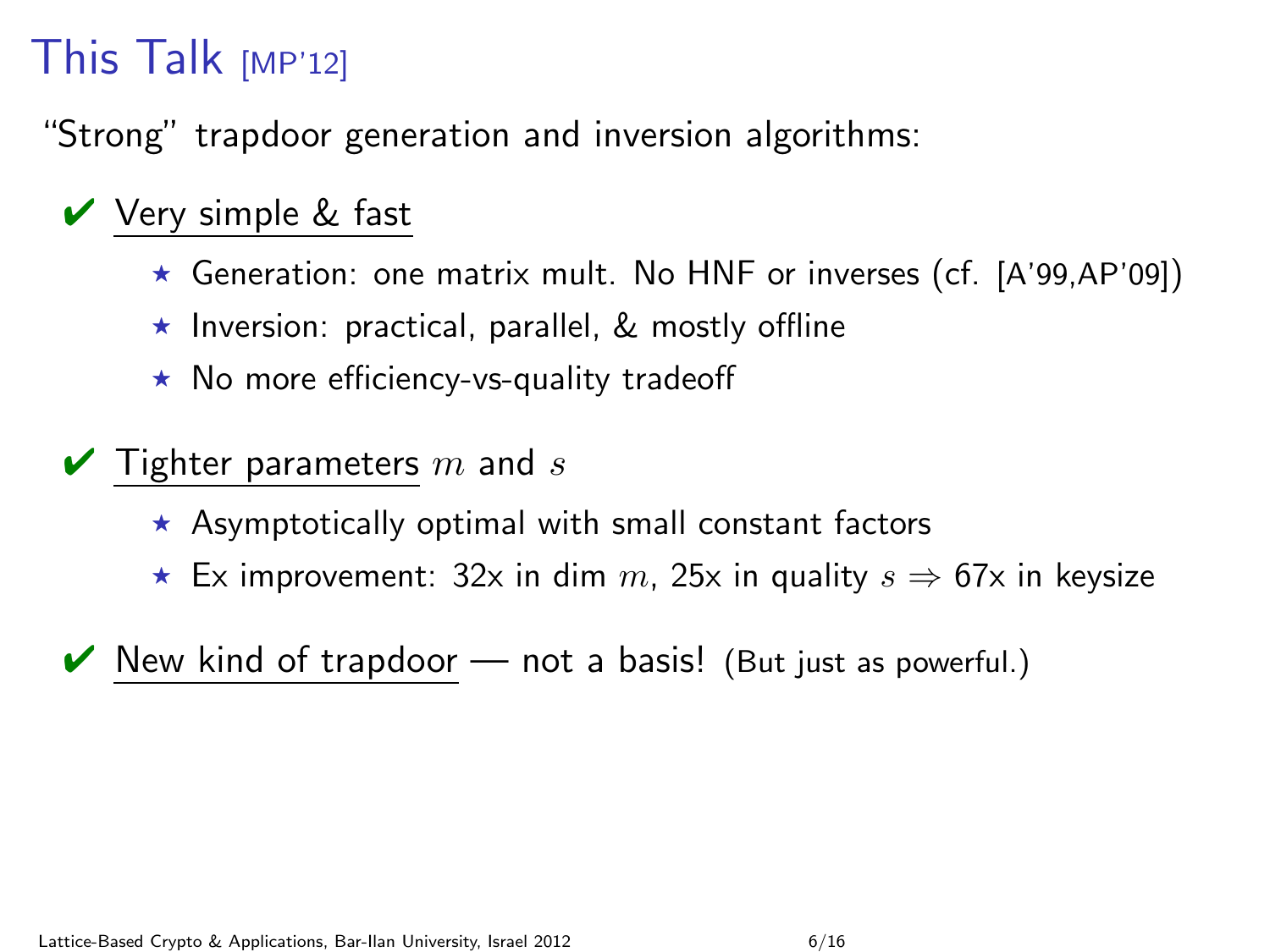"Strong" trapdoor generation and inversion algorithms:

### $\vee$  Very simple & fast

- $\star$  Generation: one matrix mult. No HNF or inverses (cf. [A'99,AP'09])
- $\star$  Inversion: practical, parallel, & mostly offline
- $\star$  No more efficiency-vs-quality tradeoff
- $\blacktriangleright$  Tighter parameters m and s
	- $\star$  Asymptotically optimal with small constant factors
	- ★ Ex improvement: 32x in dim  $m$ , 25x in quality  $s \Rightarrow 67x$  in keysize
- New kind of trapdoor  $-$  not a basis! (But just as powerful.)
- $\vee$  More efficient applications: CCA,  $(H)$ IBE in standard model

Lattice-Based Crypto & Applications, Bar-Ilan University, Israel 2012 6/16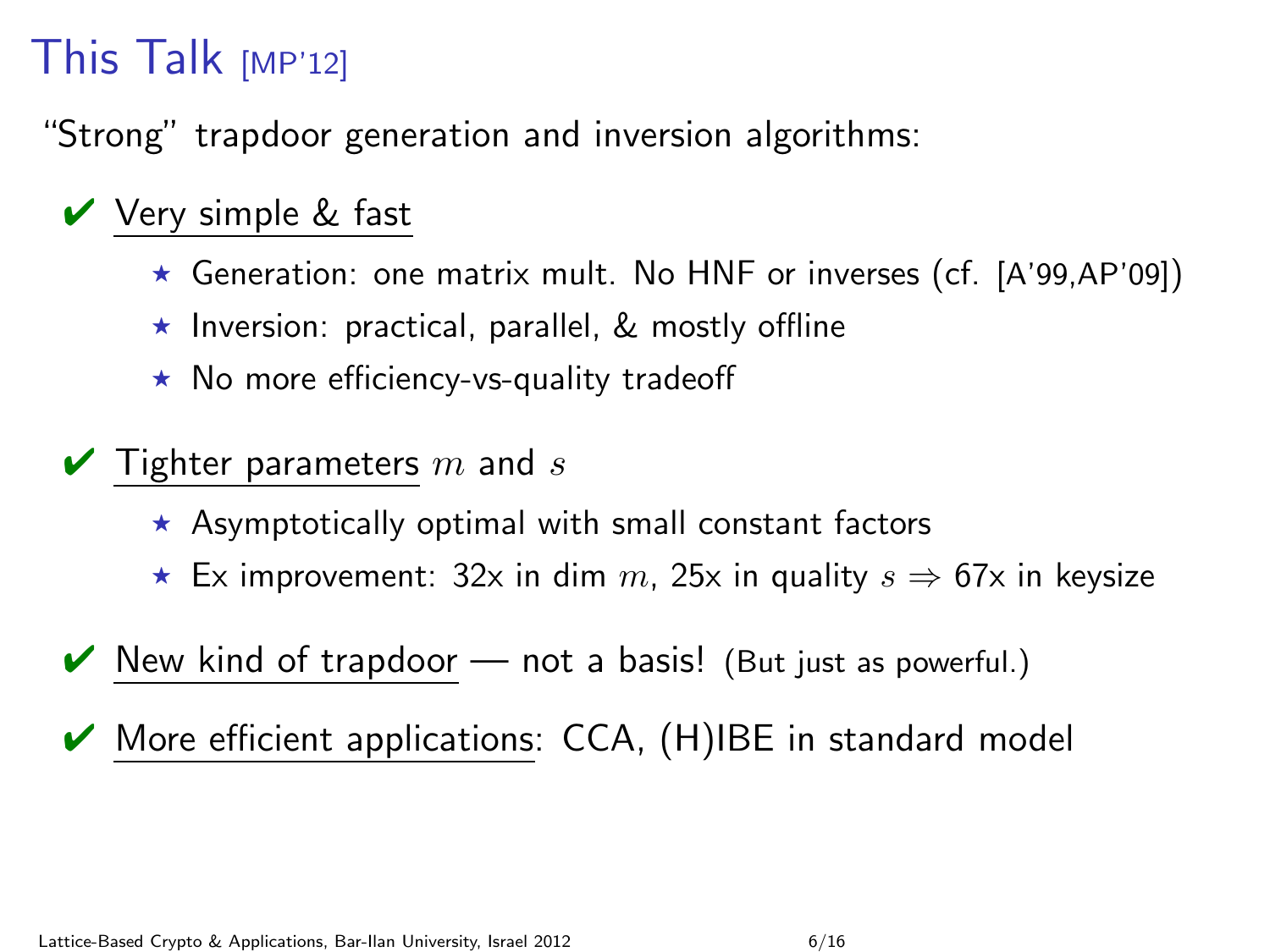### Overview of Methods

 $\bullet$  Design a fixed, public lattice defined by "gadget" matrix  $\mathbf{G}$ . Give fast, parallel, offline algorithms for  $f_{\bf G}^{-1}$ ,  $g_{\bf G}^{-1}$ .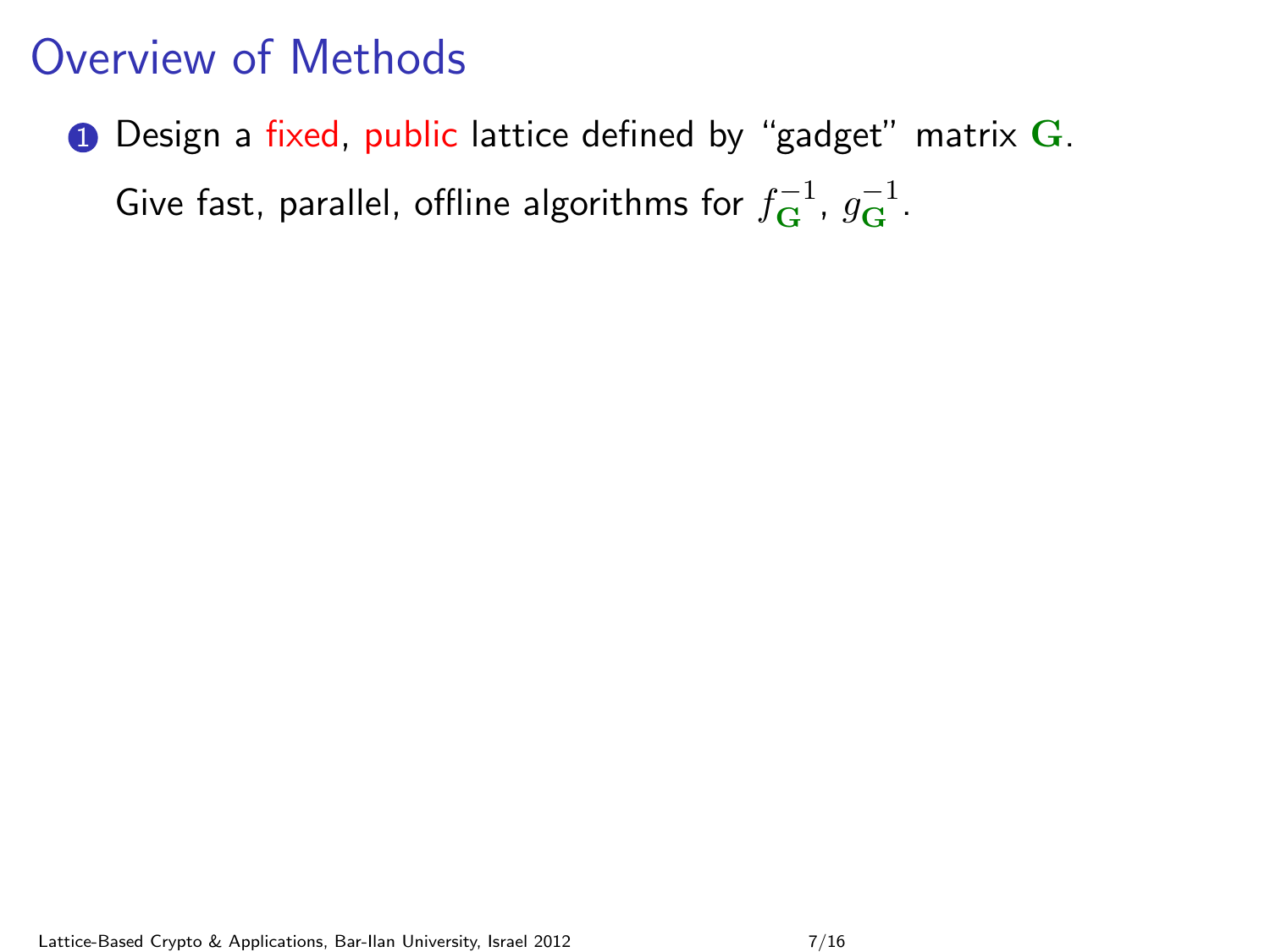### Overview of Methods

- $\bullet$  Design a fixed, public lattice defined by "gadget" matrix  $\mathbf{G}$ . Give fast, parallel, offline algorithms for  $f_{\bf G}^{-1}$ ,  $g_{\bf G}^{-1}$ .
- **2** Randomize  $G \leftrightarrow A$  via a "nice" unimodular transformation. (The transformation is the trapdoor!)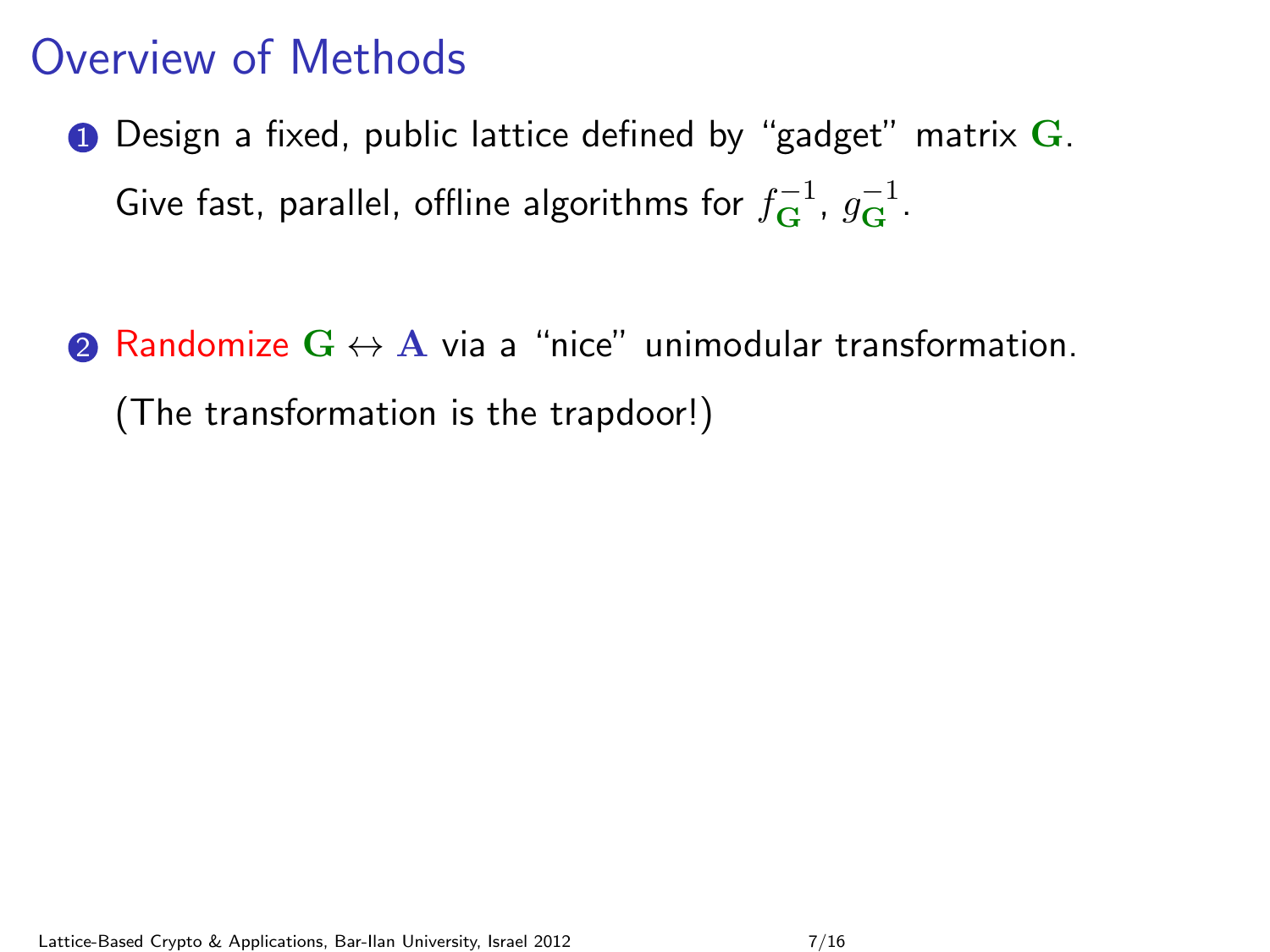### Overview of Methods

- $\bullet$  Design a fixed, public lattice defined by "gadget" matrix  $\mathbf{G}$ . Give fast, parallel, offline algorithms for  $f_{\bf G}^{-1}$ ,  $g_{\bf G}^{-1}$ .
- 2 Randomize  $G \leftrightarrow A$  via a "nice" unimodular transformation. (The transformation is the trapdoor!)

**3** Reduce  $f_{\mathbf{A}}^{-1}$ ,  $g_{\mathbf{A}}^{-1}$  to  $f_{\mathbf{G}}^{-1}$ ,  $g_{\mathbf{G}}^{-1}$  plus pre-/post-processing.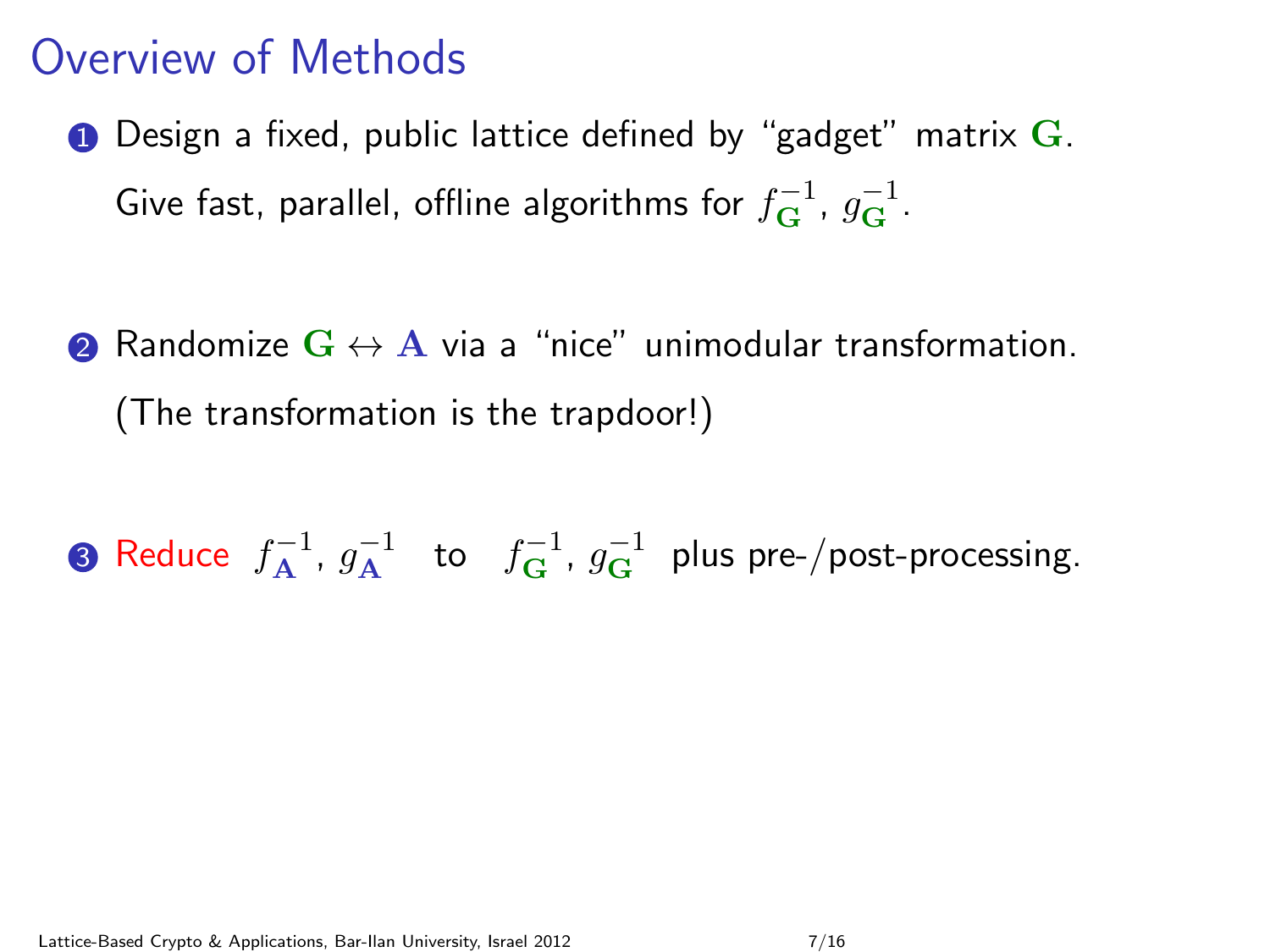Step 1: Gadget G and Inversion Algorithms Let  $q = 2^k$ . Define 1-by- $k$  "parity check" vector

$$
\mathbf{g} := \begin{bmatrix} 1 & 2 & 4 & \cdots & 2^{k-1} \end{bmatrix} \in \mathbb{Z}_q^{1 \times k}.
$$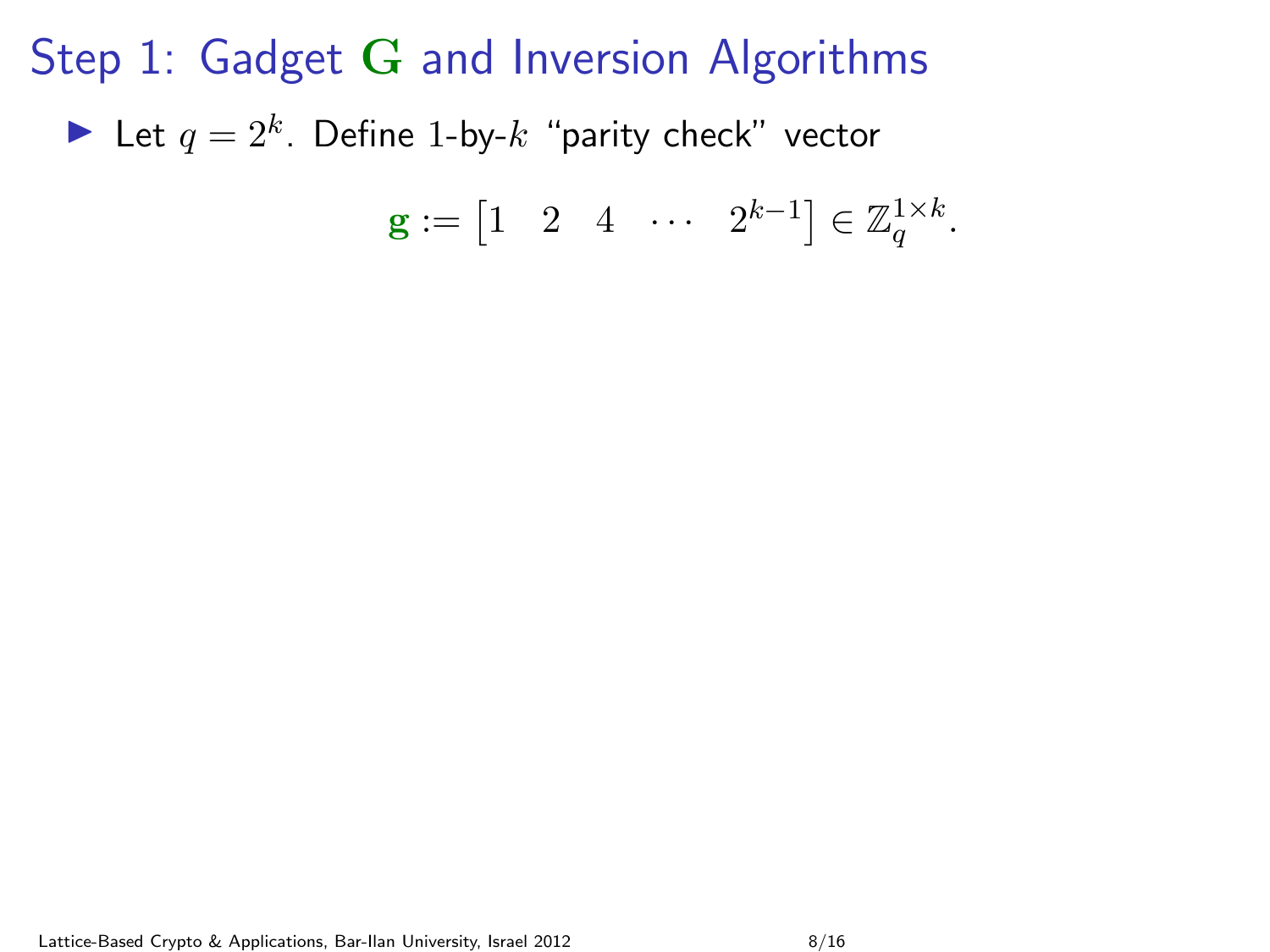Step 1: Gadget G and Inversion Algorithms Let  $q = 2^k$ . Define 1-by- $k$  "parity check" vector

$$
\mathbf{g} := \begin{bmatrix} 1 & 2 & 4 & \cdots & 2^{k-1} \end{bmatrix} \in \mathbb{Z}_q^{1 \times k}.
$$

▶ To invert LWE function  $g_{\mathbf{g}}: \mathbb{Z}_q \times \mathbb{Z}^k \to \mathbb{Z}_q^k$ :

 $s \cdot \mathbf{g} + \mathbf{e} = [s + e_0 \quad 2s + e_1 \quad \cdots \quad 2^{k-1} s + e_{k-1}] \mod q.$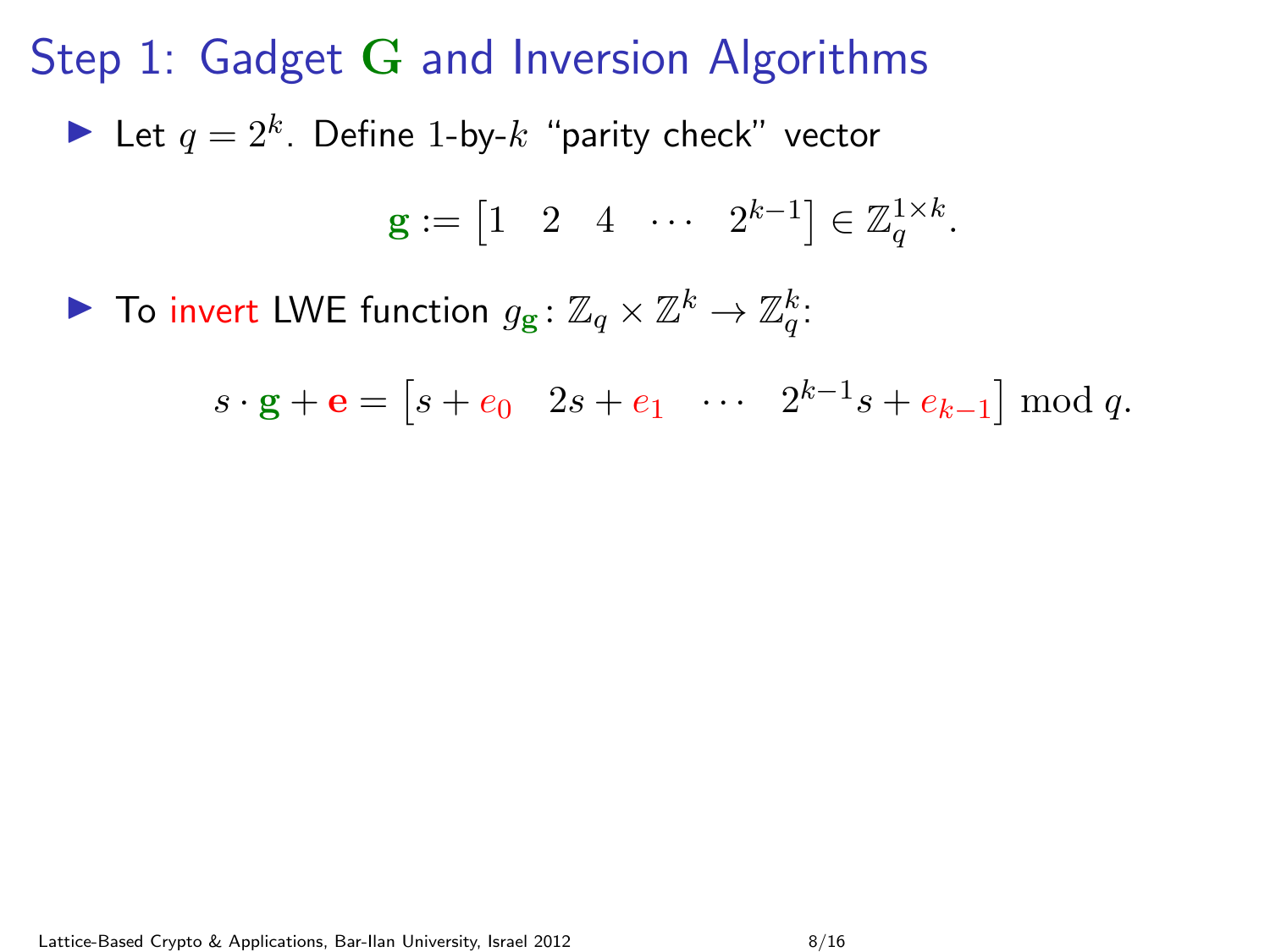Step 1: Gadget G and Inversion Algorithms Let  $q = 2^k$ . Define 1-by- $k$  "parity check" vector  $\mathbf{g} := \begin{bmatrix} 1 & 2 & 4 & \cdots & 2^{k-1} \end{bmatrix} \in \mathbb{Z}_q^{1 \times k}.$ 

▶ To invert LWE function  $g_{\mathbf{g}}: \mathbb{Z}_q \times \mathbb{Z}^k \to \mathbb{Z}_q^k$ :

 $s \cdot \mathbf{g} + \mathbf{e} = [s + e_0 \quad 2s + e_1 \quad \cdots \quad 2^{k-1} s + e_{k-1}] \mod q.$ 

★ Get lsb $(s)$  from  $2^{k-1}s + e_{k-1}$ . Then get next bit of s, etc. Works exactly when every  $e_i \in [-\frac{q}{4},\frac{q}{4}).$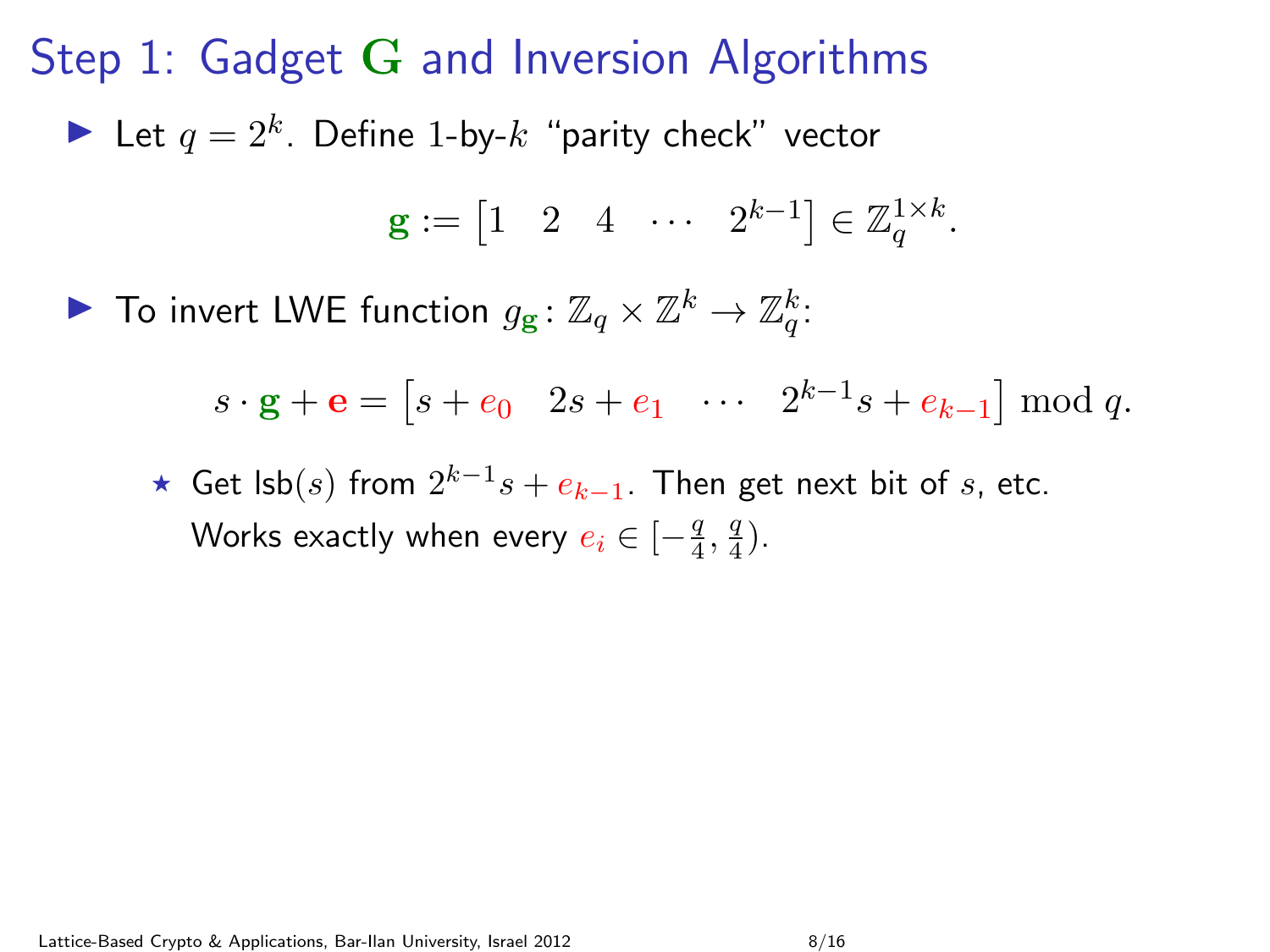Step 1: Gadget G and Inversion Algorithms Let  $q = 2^k$ . Define 1-by- $k$  "parity check" vector  $\mathbf{g} := \begin{bmatrix} 1 & 2 & 4 & \cdots & 2^{k-1} \end{bmatrix} \in \mathbb{Z}_q^{1 \times k}.$ 

▶ To invert LWE function  $g_{\mathbf{g}}: \mathbb{Z}_q \times \mathbb{Z}^k \to \mathbb{Z}_q^k$ :

 $s \cdot \mathbf{g} + \mathbf{e} = [s + e_0 \quad 2s + e_1 \quad \cdots \quad 2^{k-1} s + e_{k-1}] \mod q.$ 

- ★ Get lsb $(s)$  from  $2^{k-1}s + e_{k-1}$ . Then get next bit of s, etc. Works exactly when every  $e_i \in [-\frac{q}{4},\frac{q}{4}).$
- $\star$  OR round entries and look up in table.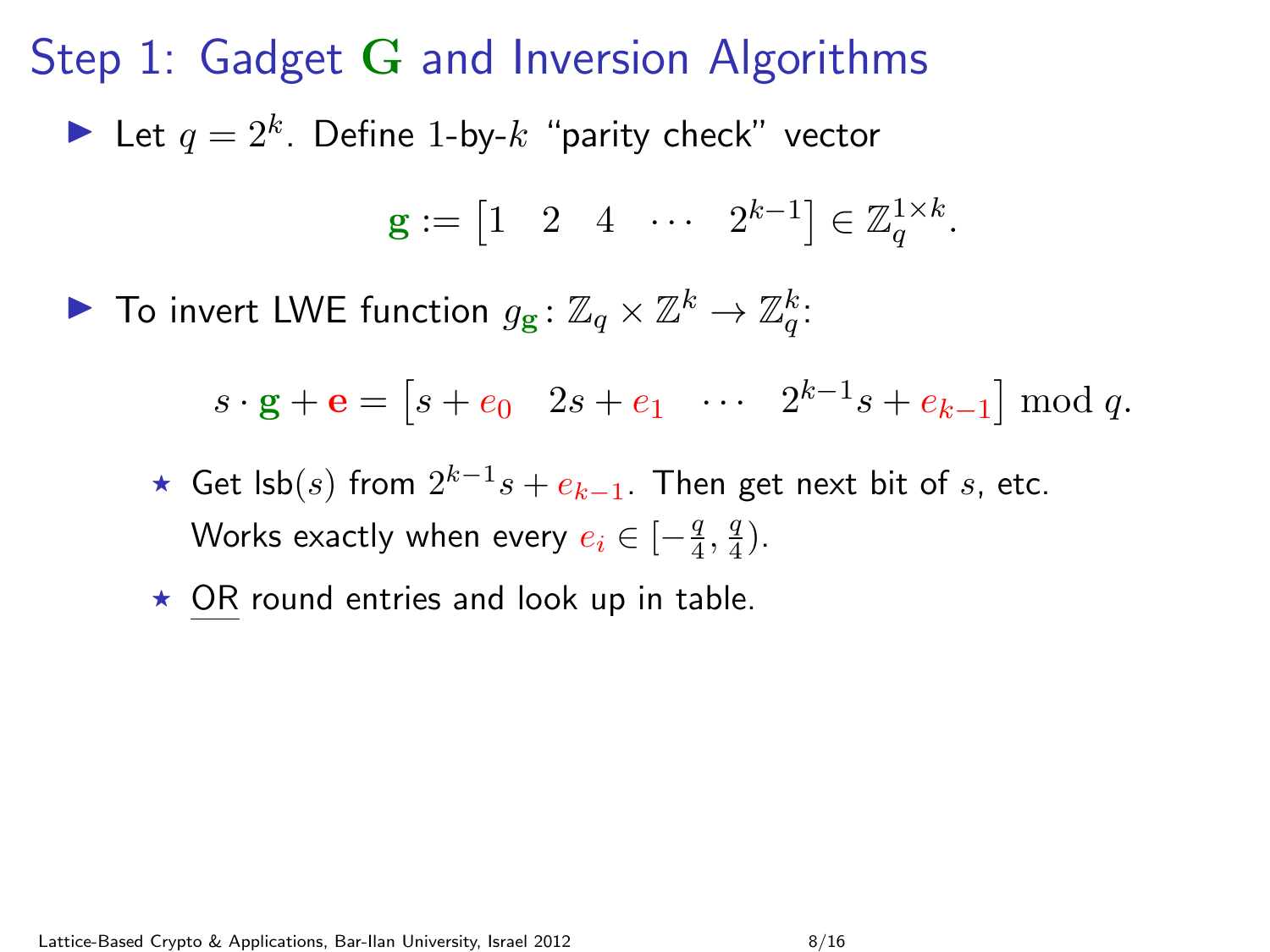Step 1: Gadget G and Inversion Algorithms Let  $q = 2^k$ . Define 1-by- $k$  "parity check" vector

$$
\mathbf{g} := \begin{bmatrix} 1 & 2 & 4 & \cdots & 2^{k-1} \end{bmatrix} \in \mathbb{Z}_q^{1 \times k}.
$$

▶ To invert LWE function  $g_{\mathbf{g}}: \mathbb{Z}_q \times \mathbb{Z}^k \to \mathbb{Z}_q^k$ :

 $s \cdot \mathbf{g} + \mathbf{e} = [s + e_0 \quad 2s + e_1 \quad \cdots \quad 2^{k-1} s + e_{k-1}] \mod q.$ 

- ★ Get lsb $(s)$  from  $2^{k-1}s + e_{k-1}$ . Then get next bit of s, etc. Works exactly when every  $e_i \in [-\frac{q}{4},\frac{q}{4}).$
- $\star$  OR round entries and look up in table.

 $\triangleright$  To sample Gaussian preimage for  $u = f_{\mathbf{g}}(\mathbf{x}) := \langle \mathbf{g}, \mathbf{x} \rangle$ :

Lattice-Based Crypto & Applications, Bar-Ilan University, Israel 2012 6/16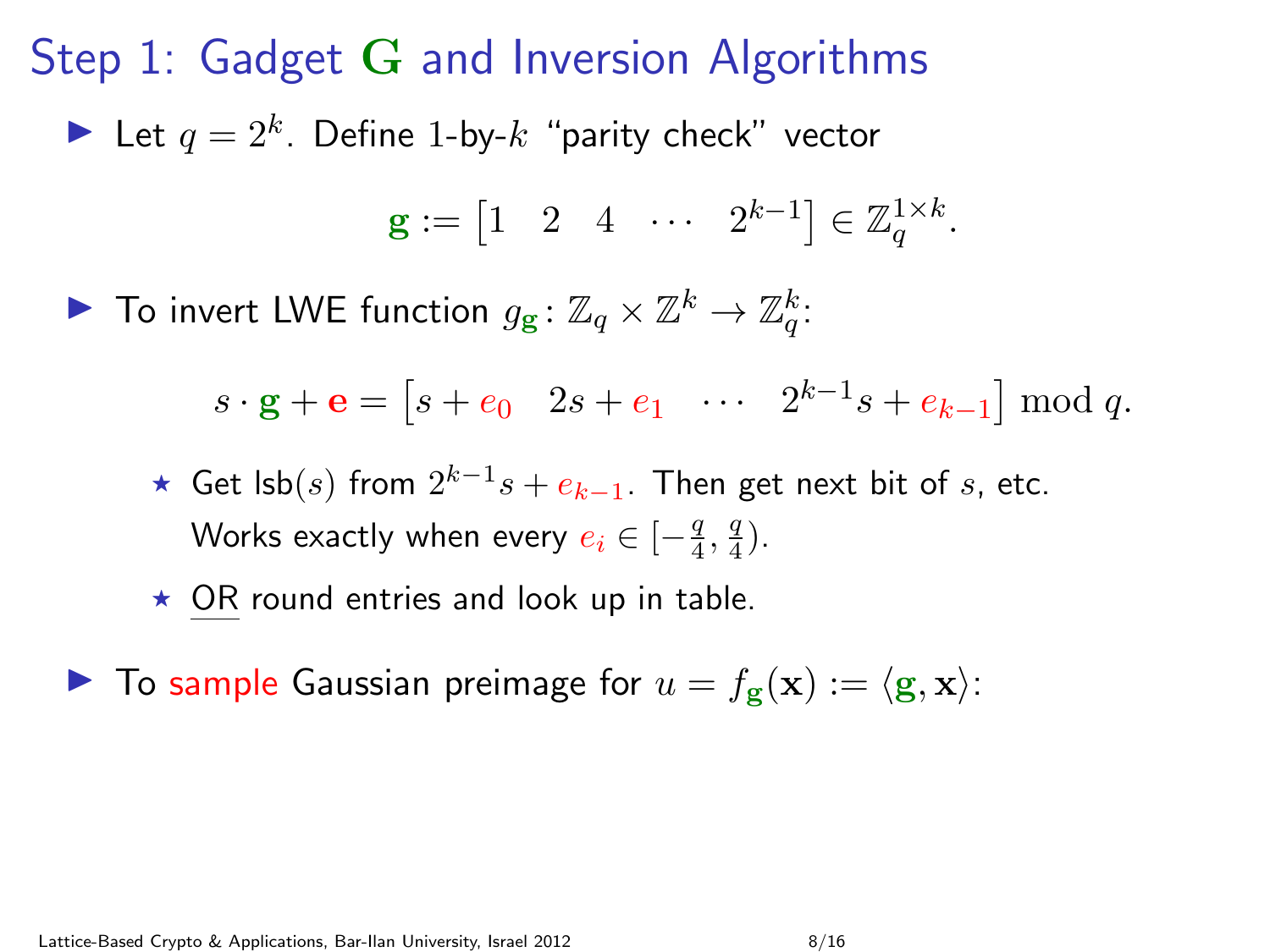Step 1: Gadget G and Inversion Algorithms Let  $q = 2^k$ . Define 1-by- $k$  "parity check" vector

$$
\mathbf{g} := \begin{bmatrix} 1 & 2 & 4 & \cdots & 2^{k-1} \end{bmatrix} \in \mathbb{Z}_q^{1 \times k}.
$$

▶ To invert LWE function  $g_{\mathbf{g}}: \mathbb{Z}_q \times \mathbb{Z}^k \to \mathbb{Z}_q^k$ :

 $s \cdot \mathbf{g} + \mathbf{e} = [s + e_0 \quad 2s + e_1 \quad \cdots \quad 2^{k-1} s + e_{k-1}] \mod q.$ 

- ★ Get lsb $(s)$  from  $2^{k-1}s + e_{k-1}$ . Then get next bit of s, etc. Works exactly when every  $e_i \in [-\frac{q}{4},\frac{q}{4}).$
- $\star$  OR round entries and look up in table.
- $\blacktriangleright$  To sample Gaussian preimage for  $u = f_{\mathbf{g}}(\mathbf{x}) := \langle \mathbf{g}, \mathbf{x} \rangle$ :

**★ For**  $i \leftarrow 0, \ldots, k - 1$ : choose  $x_i \leftarrow (2\mathbb{Z} + u)$ , let  $u \leftarrow (u - x_i)/2 \in \mathbb{Z}$ .

Lattice-Based Crypto & Applications, Bar-Ilan University, Israel 2012 6/16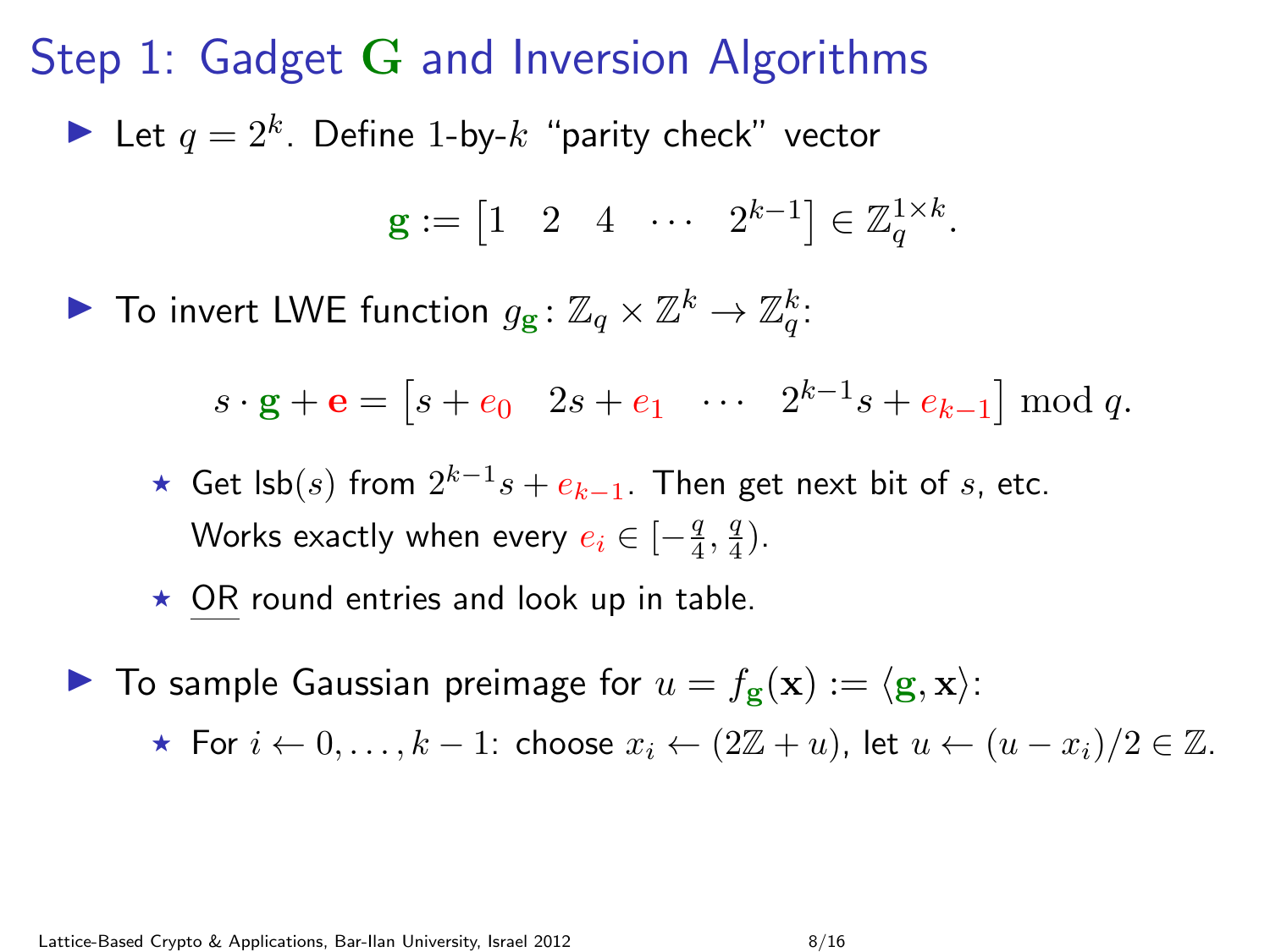Step 1: Gadget G and Inversion Algorithms Let  $q = 2^k$ . Define 1-by- $k$  "parity check" vector

$$
\mathbf{g} := \begin{bmatrix} 1 & 2 & 4 & \cdots & 2^{k-1} \end{bmatrix} \in \mathbb{Z}_q^{1 \times k}.
$$

▶ To invert LWE function  $g_{\mathbf{g}}: \mathbb{Z}_q \times \mathbb{Z}^k \to \mathbb{Z}_q^k$ :

 $s \cdot \mathbf{g} + \mathbf{e} = [s + e_0 \quad 2s + e_1 \quad \cdots \quad 2^{k-1} s + e_{k-1}] \mod q.$ 

- ★ Get lsb $(s)$  from  $2^{k-1}s + e_{k-1}$ . Then get next bit of s, etc. Works exactly when every  $e_i \in [-\frac{q}{4},\frac{q}{4}).$
- $\star$  OR round entries and look up in table.
- $\blacktriangleright$  To sample Gaussian preimage for  $u = f_{\mathbf{g}}(\mathbf{x}) := \langle \mathbf{g}, \mathbf{x} \rangle$ :
	- **★ For**  $i \leftarrow 0, \ldots, k-1$ : choose  $x_i \leftarrow (2\mathbb{Z}+u)$ , let  $u \leftarrow (u-x_i)/2 \in \mathbb{Z}$ .
	- ★ OR presample many  $\mathbf{x} \leftarrow \mathbb{Z}^k$  and store in  $q$  'buckets'  $f_{\mathbf{g}}(\mathbf{x})$  for later.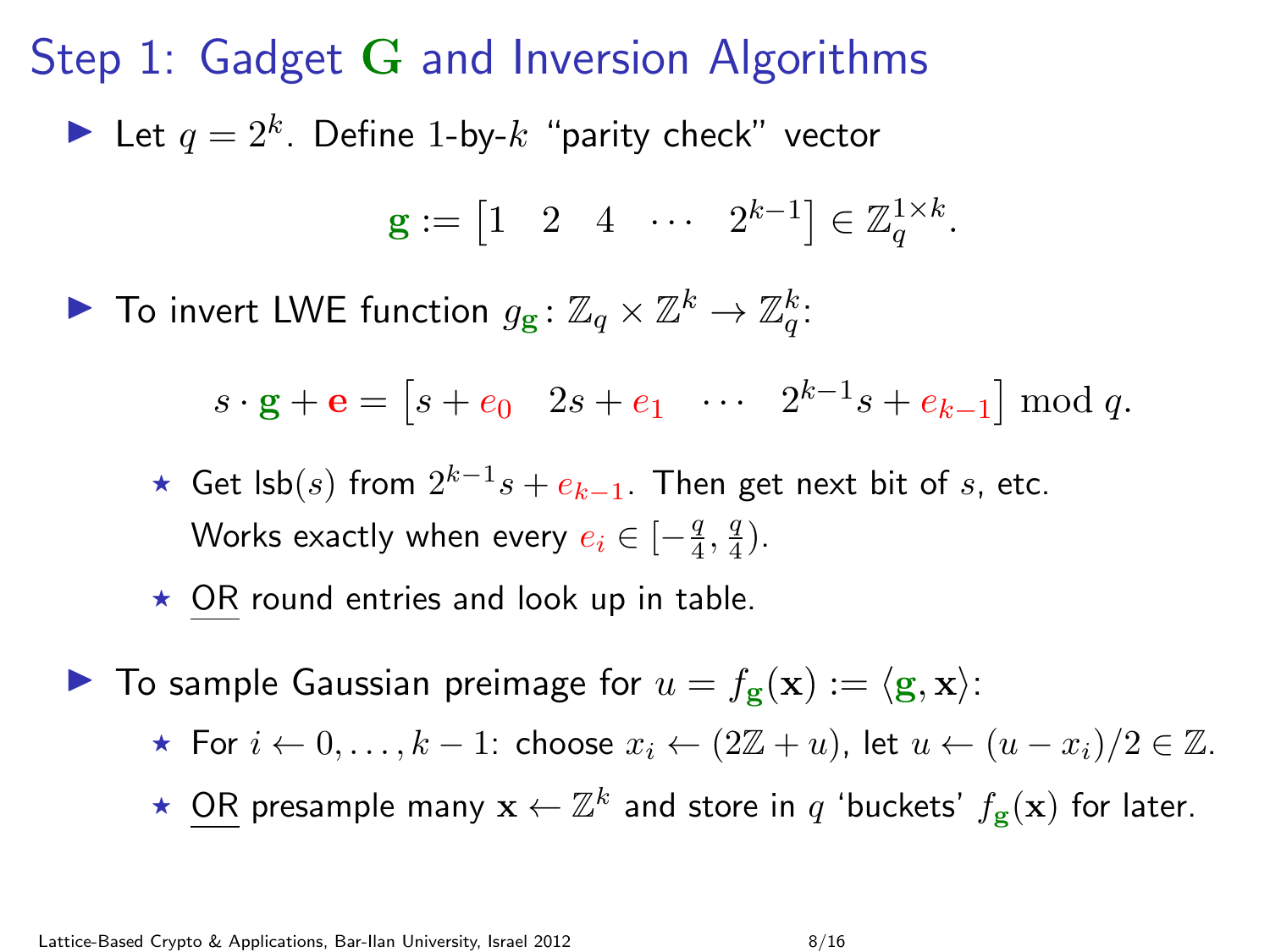▶ Another view: for  $\mathbf{g} = \begin{bmatrix} 1 & 2 & \cdots & 2^{k-1} \end{bmatrix}$  the lattice  $\Lambda^\perp(\mathbf{g})$  has basis

$$
\mathbf{S} = \begin{bmatrix} 2 & & & \\ -1 & 2 & & \\ & -1 & \ddots & \\ & & 2 & \\ & & -1 & 2 \end{bmatrix} \in \mathbb{Z}^{k \times k}, \text{ with } \tilde{\mathbf{S}} = 2 \cdot \mathbf{I}_k.
$$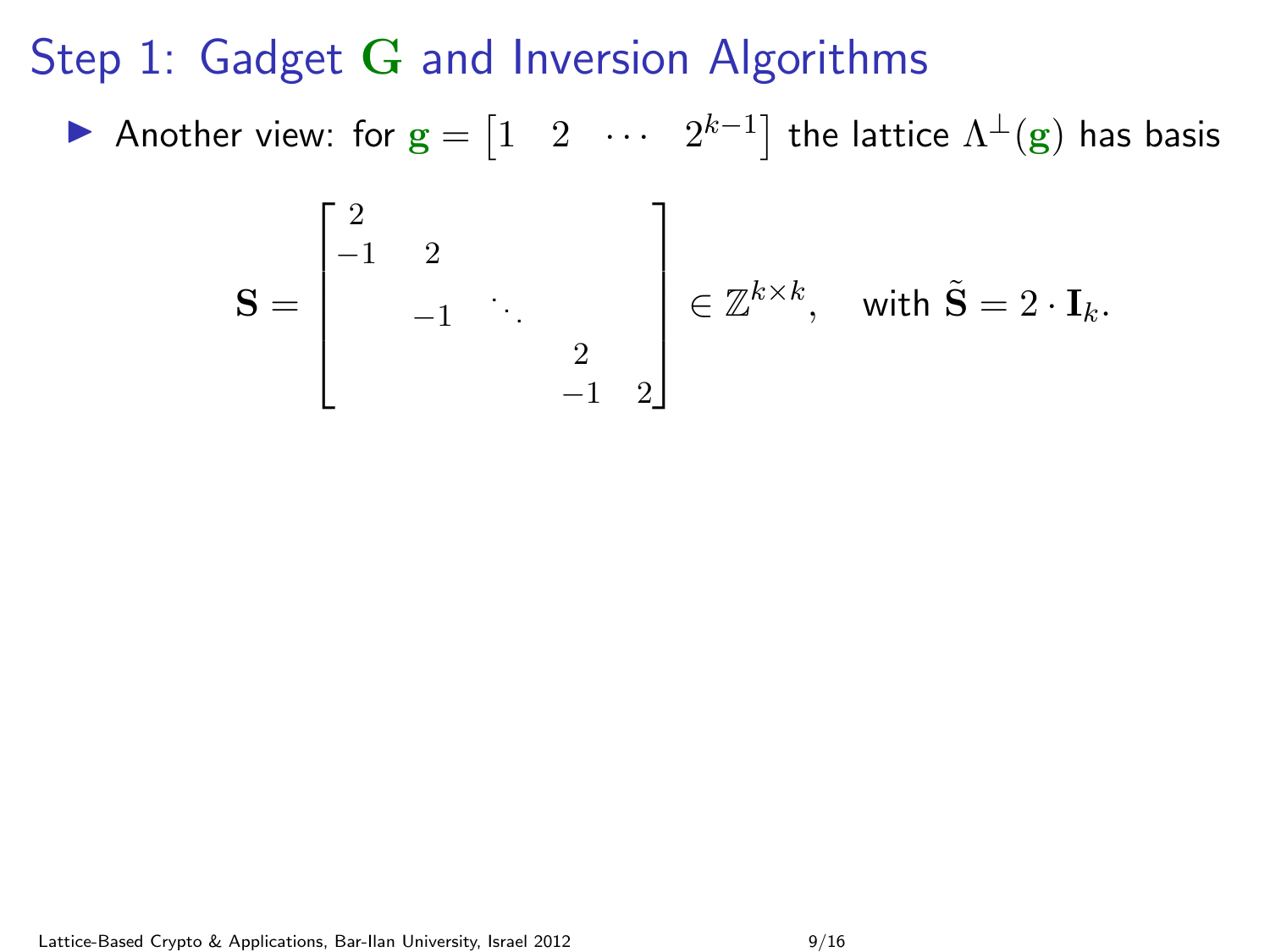▶ Another view: for  $\mathbf{g} = \begin{bmatrix} 1 & 2 & \cdots & 2^{k-1} \end{bmatrix}$  the lattice  $\Lambda^\perp(\mathbf{g})$  has basis

$$
\mathbf{S} = \begin{bmatrix} 2 & & & \\ -1 & 2 & & \\ & -1 & \ddots & \\ & & 2 & \\ & & -1 & 2 \end{bmatrix} \in \mathbb{Z}^{k \times k}, \text{ with } \tilde{\mathbf{S}} = 2 \cdot \mathbf{I}_k.
$$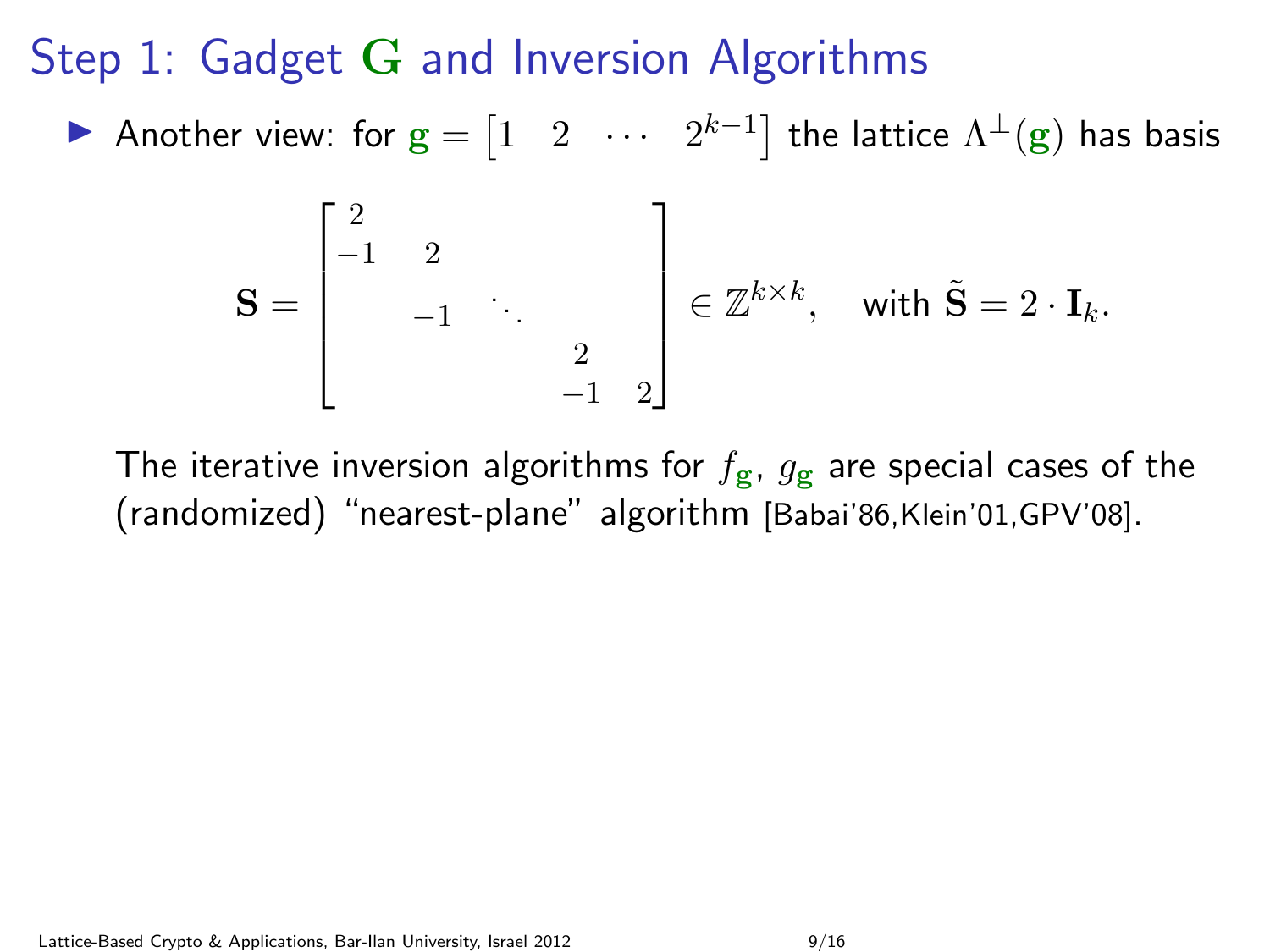▶ Another view: for  $\mathbf{g} = \begin{bmatrix} 1 & 2 & \cdots & 2^{k-1} \end{bmatrix}$  the lattice  $\Lambda^\perp(\mathbf{g})$  has basis

$$
\mathbf{S} = \begin{bmatrix} 2 & & & \\ -1 & 2 & & \\ & -1 & \ddots & \\ & & 2 & \\ & & -1 & 2 \end{bmatrix} \in \mathbb{Z}^{k \times k}, \text{ with } \tilde{\mathbf{S}} = 2 \cdot \mathbf{I}_k.
$$

$$
\triangleright \text{ Define } \mathbf{G} = \mathbf{I}_n \otimes \mathbf{g} = \begin{bmatrix} \cdots \mathbf{g} \cdots & & \\ & \cdots \mathbf{g} \cdots & \\ & \ddots & \\ & \ddots & \\ & \ddots & \\ & \ddots & \ddots \end{bmatrix} \in \mathbb{Z}_q^{n \times nk}.
$$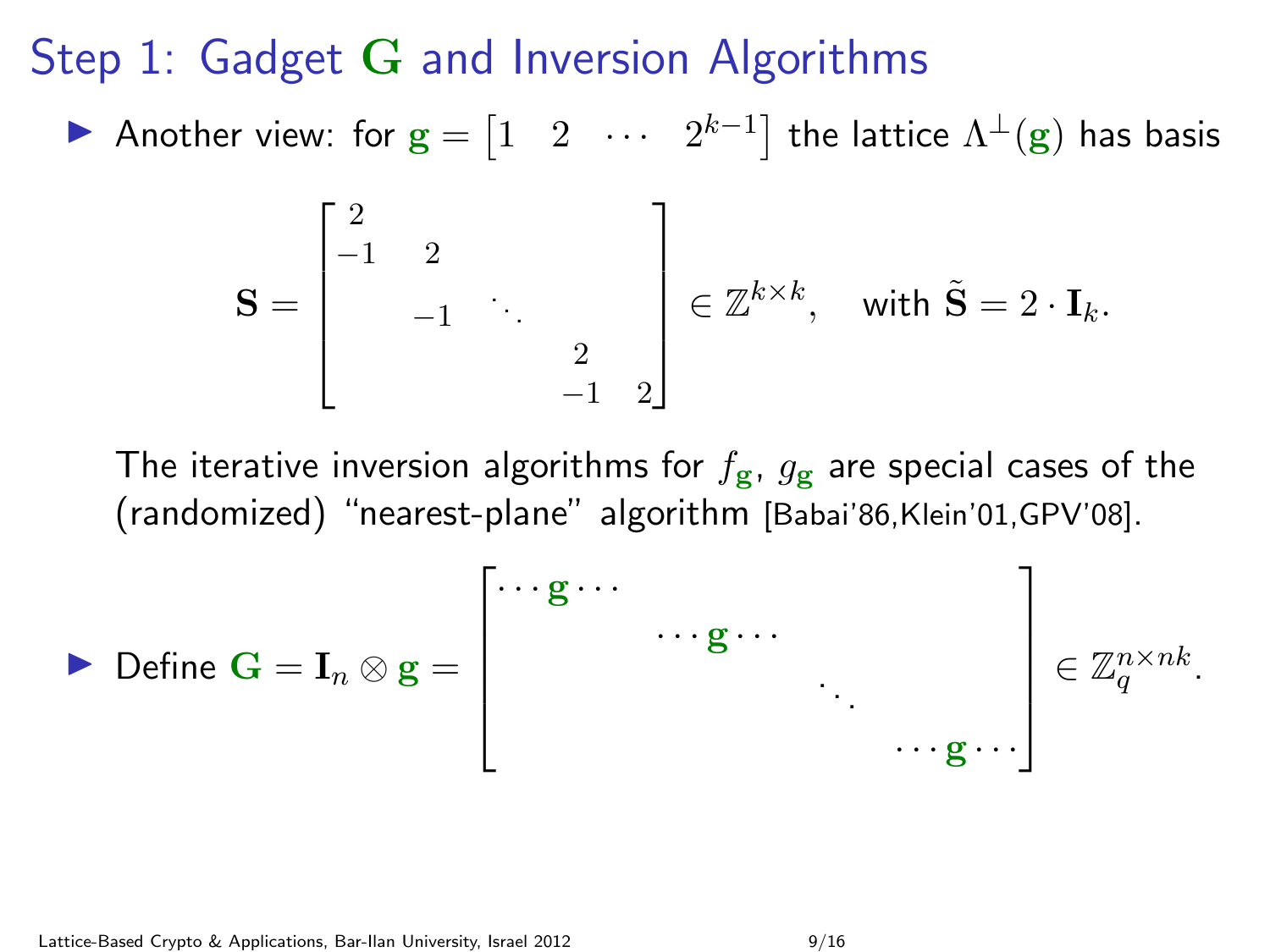▶ Another view: for  $\mathbf{g} = \begin{bmatrix} 1 & 2 & \cdots & 2^{k-1} \end{bmatrix}$  the lattice  $\Lambda^\perp(\mathbf{g})$  has basis

$$
\mathbf{S} = \begin{bmatrix} 2 & & & \\ -1 & 2 & & \\ & -1 & \ddots & \\ & & 2 & \\ & & -1 & 2 \end{bmatrix} \in \mathbb{Z}^{k \times k}, \text{ with } \tilde{\mathbf{S}} = 2 \cdot \mathbf{I}_k.
$$

$$
\triangleright \text{ Define } \mathbf{G} = \mathbf{I}_n \otimes \mathbf{g} = \begin{bmatrix} \cdots \mathbf{g} \cdots \\ \cdots \mathbf{g} \cdots \\ \vdots \\ \cdots \mathbf{g} \cdots \end{bmatrix} \in \mathbb{Z}_q^{n \times nk}.
$$
  
Now  $f_{\mathbf{G}}^{-1}$ ,  $g_{\mathbf{G}}^{-1}$  reduce to *n* parallel (and offline) calls to  $f_{\mathbf{g}}^{-1}$ ,  $g_{\mathbf{g}}^{-1}$ .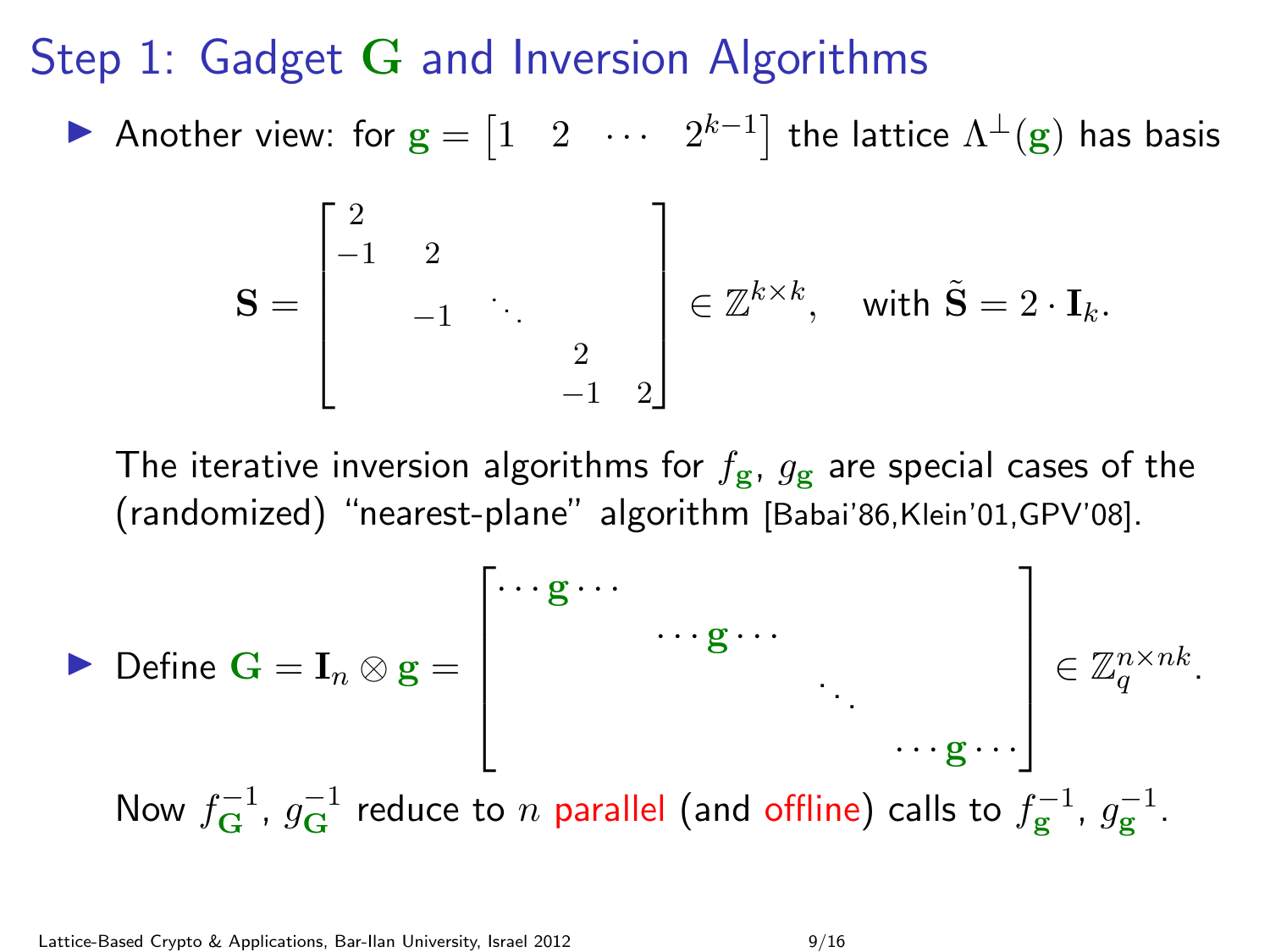▶ Another view: for  $\mathbf{g} = \begin{bmatrix} 1 & 2 & \cdots & 2^{k-1} \end{bmatrix}$  the lattice  $\Lambda^\perp(\mathbf{g})$  has basis

$$
\mathbf{S} = \begin{bmatrix} 2 & & & \\ -1 & 2 & & \\ & -1 & \ddots & \\ & & 2 & \\ & & -1 & 2 \end{bmatrix} \in \mathbb{Z}^{k \times k}, \text{ with } \tilde{\mathbf{S}} = 2 \cdot \mathbf{I}_k.
$$

Define 
$$
\mathbf{G} = \mathbf{I}_n \otimes \mathbf{g} = \begin{bmatrix} \cdots \mathbf{g} \cdots & \cdots & \cdots \\ \cdots \mathbf{g} \cdots & \cdots \\ \vdots & \ddots \\ \vdots & \ddots \\ \vdots \\ \vdots \\ \vdots \\ \vdots \end{bmatrix} \in \mathbb{Z}_q^{n \times nk}.
$$

\nNow  $f_{\mathbf{G}}^{-1}$ ,  $g_{\mathbf{G}}^{-1}$  reduce to *n* parallel (and offline) calls to  $f_{\mathbf{g}}^{-1}$ ,  $g_{\mathbf{g}}^{-1}$ .

\nAlso applies to  $\mathbf{H} \cdot \mathbf{G}$  for any invertible  $\mathbf{H} \in \mathbb{Z}_q^{n \times n}$ .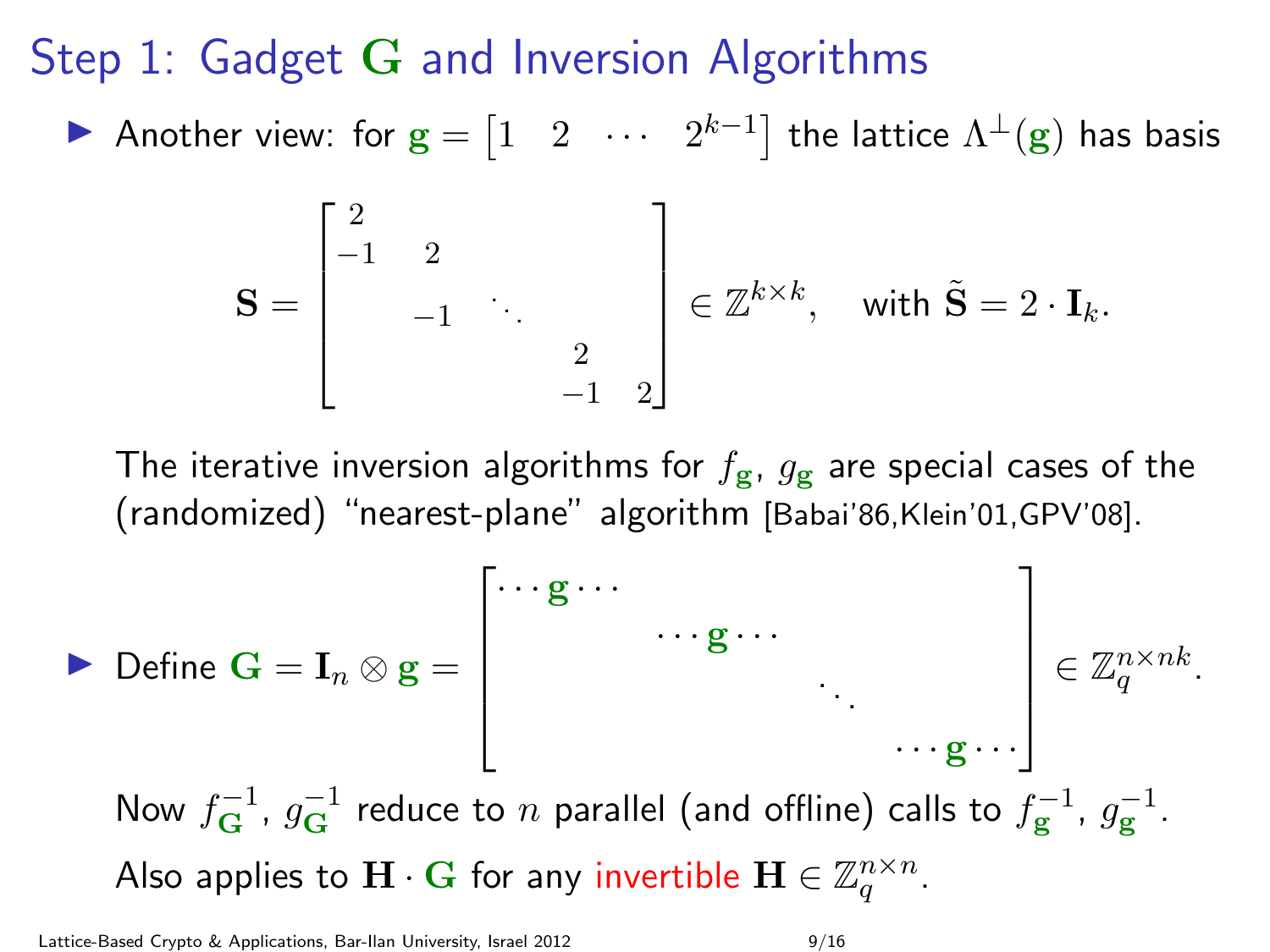$\bf D$  Define semi-random  $[{\bf \bar A}\mid {\bf G}]$  for uniform  ${\bf \bar A}\in \mathbb Z_q^{n\times \bar m}.$ 

(Note:  $f^{-1}_{[\bar{\rm A}]{\rm {\bf G}}]}$ ,  $g^{-1}_{[\bar{\rm A}]{\rm {\bf G}}]}$  easily reduce to  $f^{-1}_{\rm G}$ ,  $g^{-1}_{\rm G}$  [CHKP'10].)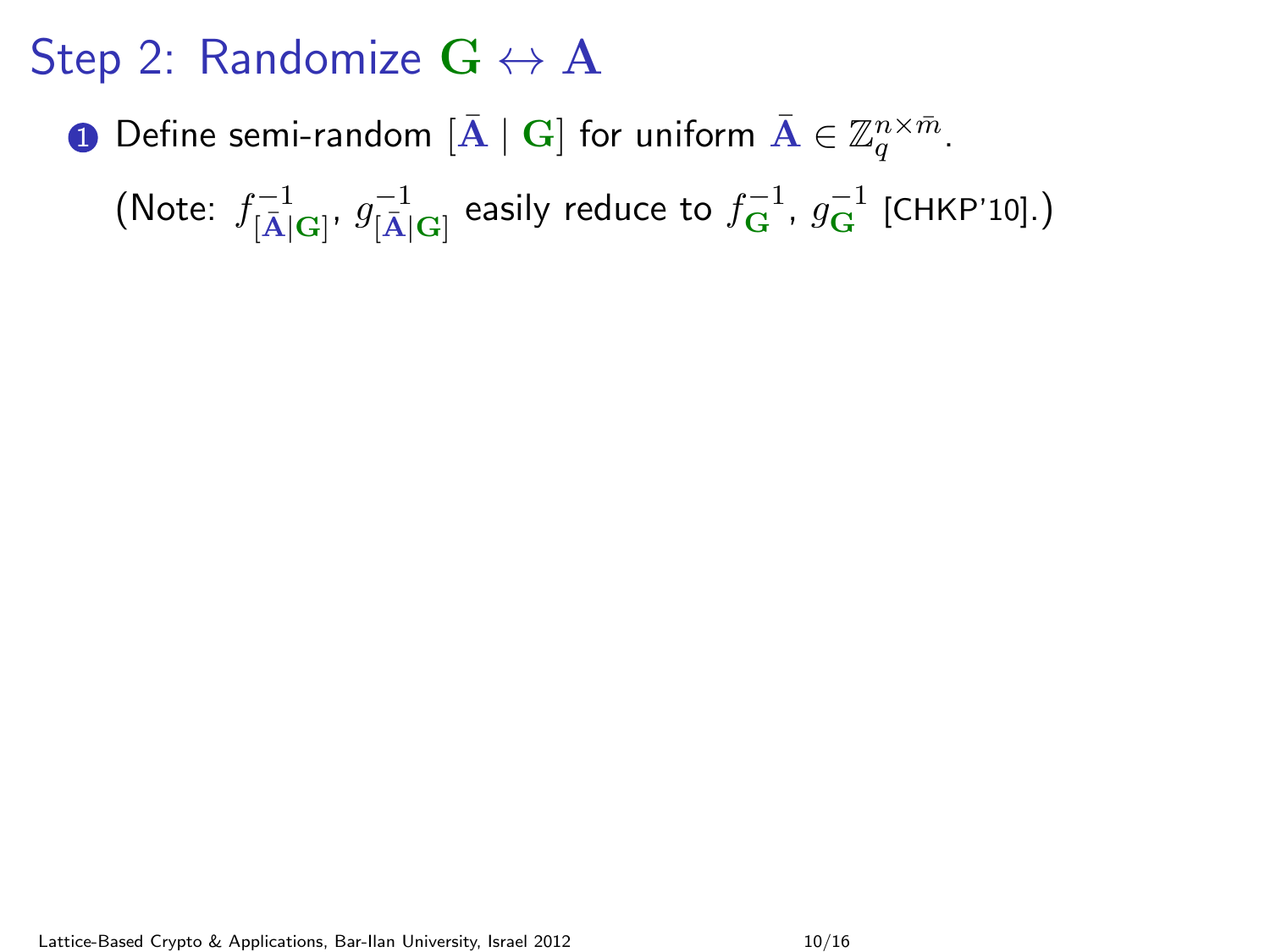$\bf D$  Define semi-random  $[{\bf \bar A}\mid {\bf G}]$  for uniform  ${\bf \bar A}\in \mathbb Z_q^{n\times \bar m}.$ 

(Note:  $f^{-1}_{[\bar{\rm A}]{\rm {\bf G}}]}$ ,  $g^{-1}_{[\bar{\rm A}]{\rm {\bf G}}]}$  easily reduce to  $f^{-1}_{\rm G}$ ,  $g^{-1}_{\rm G}$  [CHKP'10].)

 $\mathbf 2$  Choose "short" (Gaussian)  $\mathbf R \leftarrow \mathbb Z^{\bar m \times n \log q}$  and let

$$
\mathbf{A} := [\bar{\mathbf{A}} \mid \mathbf{G}] \underbrace{\begin{bmatrix} \mathbf{I} & -\mathbf{R} \\ & \mathbf{I} \end{bmatrix}}_{\text{unimodular}} = [\bar{\mathbf{A}} \mid \mathbf{G} - \bar{\mathbf{A}} \mathbf{R}].
$$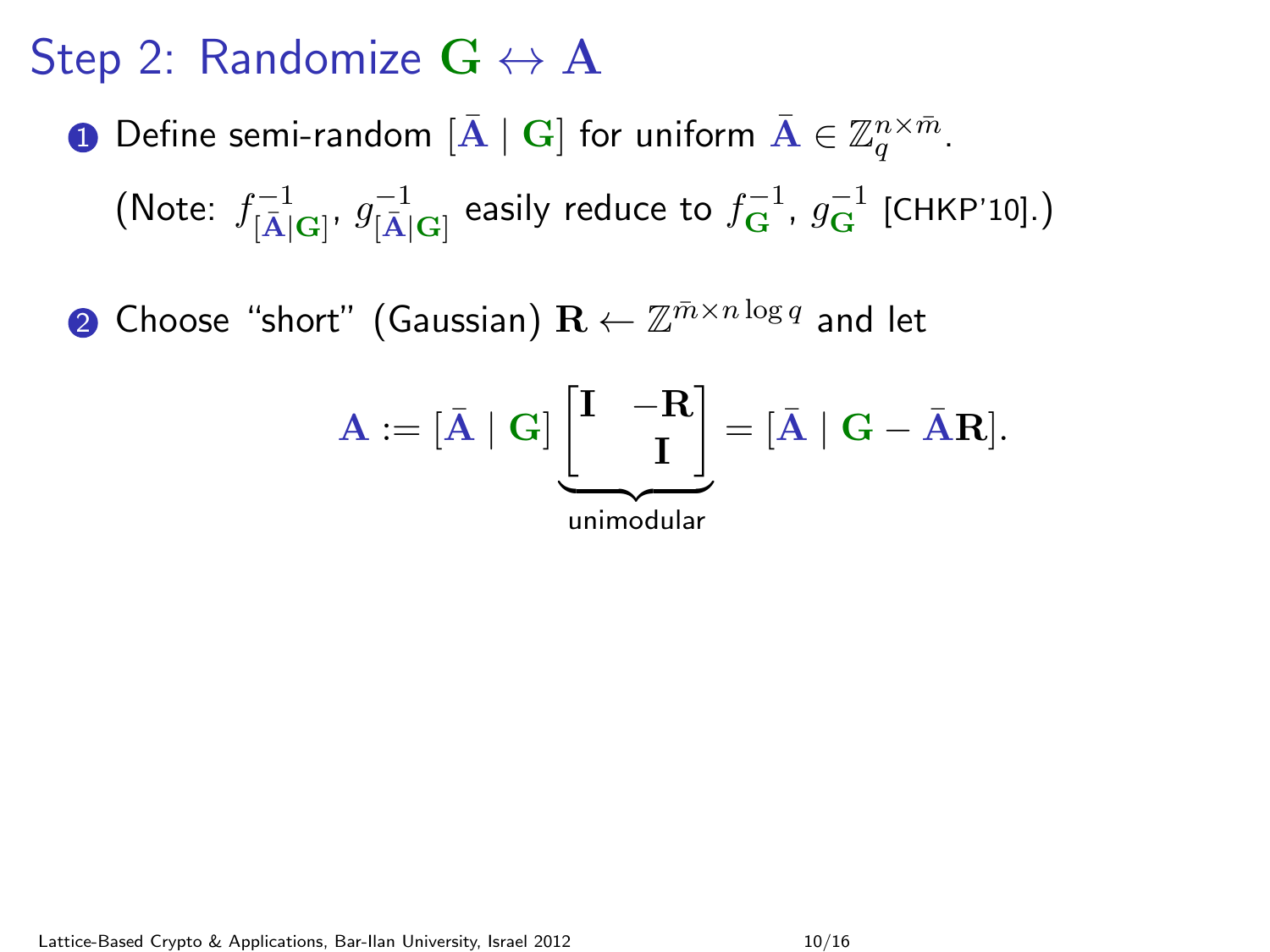$\bf D$  Define semi-random  $[{\bf \bar A}\mid {\bf G}]$  for uniform  ${\bf \bar A}\in \mathbb Z_q^{n\times \bar m}.$ 

(Note:  $f^{-1}_{[\bar{\rm A}]{\rm {\bf G}}]}$ ,  $g^{-1}_{[\bar{\rm A}]{\rm {\bf G}}]}$  easily reduce to  $f^{-1}_{\rm G}$ ,  $g^{-1}_{\rm G}$  [CHKP'10].)

 $\mathbf 2$  Choose "short" (Gaussian)  $\mathbf R \leftarrow \mathbb Z^{\bar m \times n \log q}$  and let

$$
\mathbf{A} := [\bar{\mathbf{A}} \mid \mathbf{G}] \underbrace{\begin{bmatrix} \mathbf{I} & -\mathbf{R} \\ & \mathbf{I} \end{bmatrix}}_{\text{unimodular}} = [\bar{\mathbf{A}} \mid \mathbf{G} - \bar{\mathbf{A}} \mathbf{R}].
$$

 $\star$  A is uniform if  $[{\bf \overline{A}} \mid {\bf \overline{A}R}]$  is: leftover hash lemma for  $\bar{m} \approx n \log q$ .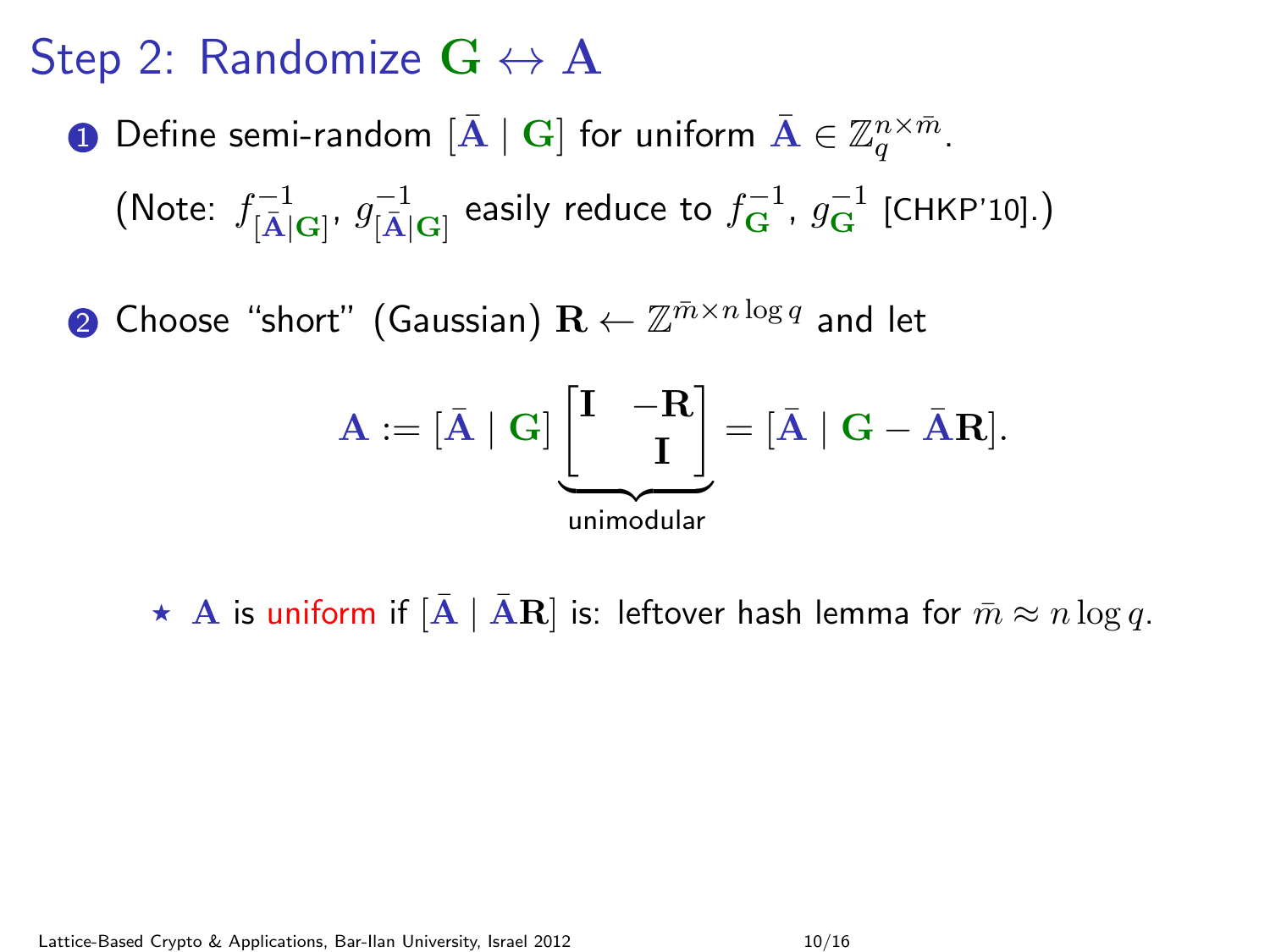$\bf D$  Define semi-random  $[{\bf \bar A}\mid {\bf G}]$  for uniform  ${\bf \bar A}\in \mathbb Z_q^{n\times \bar m}.$ 

(Note:  $f^{-1}_{[\bar{\rm A}]{\rm {\bf G}}]}$ ,  $g^{-1}_{[\bar{\rm A}]{\rm {\bf G}}]}$  easily reduce to  $f^{-1}_{\rm G}$ ,  $g^{-1}_{\rm G}$  [CHKP'10].)

 $\mathbf 2$  Choose "short" (Gaussian)  $\mathbf R \leftarrow \mathbb Z^{\bar m \times n \log q}$  and let

$$
\mathbf{A} := [\bar{\mathbf{A}} \mid \mathbf{G}] \underbrace{\begin{bmatrix} \mathbf{I} & -\mathbf{R} \\ & \mathbf{I} \end{bmatrix}}_{\text{unimodular}} = [\bar{\mathbf{A}} \mid \mathbf{G} - \bar{\mathbf{A}} \mathbf{R}].
$$

 $\star$  A is uniform if  $[A \mid AR]$  is: leftover hash lemma for  $\bar{m} \approx n \log q$ .

With  $G = 0$ , we get Ajtai's original method for constructing A with a "weak" trapdoor of  $> 1$  short vector (but not a full basis).

Lattice-Based Crypto & Applications, Bar-Ilan University, Israel 2012 10:16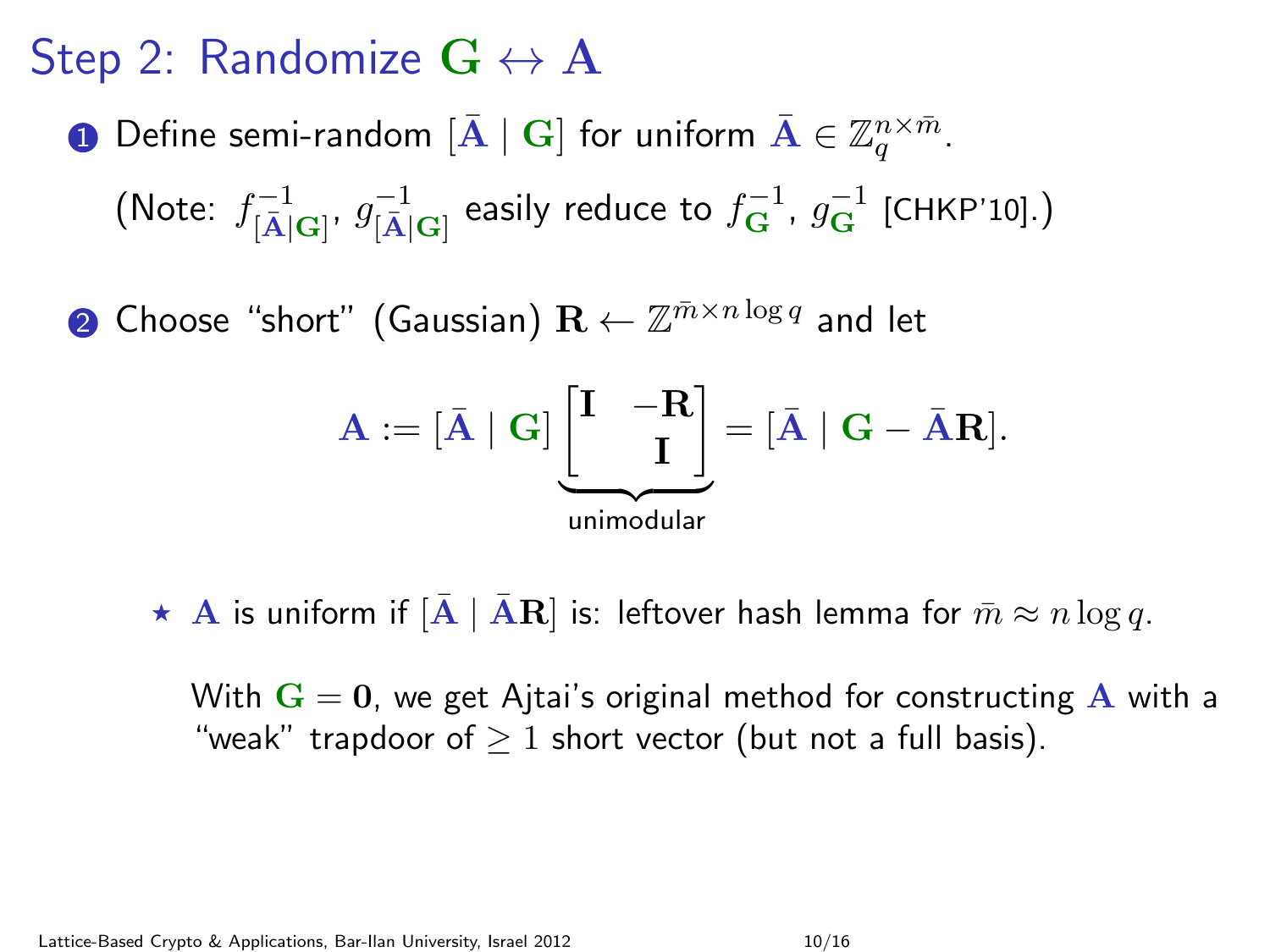$\bf D$  Define semi-random  $[{\bf \bar A}\mid {\bf G}]$  for uniform  ${\bf \bar A}\in \mathbb Z_q^{n\times \bar m}.$ 

(Note:  $f^{-1}_{[\bar{\rm A}]{\rm {\bf G}}]}$ ,  $g^{-1}_{[\bar{\rm A}]{\rm {\bf G}}]}$  easily reduce to  $f^{-1}_{\rm G}$ ,  $g^{-1}_{\rm G}$  [CHKP'10].)

 $\mathbf 2$  Choose "short" (Gaussian)  $\mathbf R \leftarrow \mathbb Z^{\bar m \times n \log q}$  and let

$$
\mathbf{A} := [\bar{\mathbf{A}} \mid \mathbf{G}] \underbrace{\begin{bmatrix} \mathbf{I} & -\mathbf{R} \\ & \mathbf{I} \end{bmatrix}}_{\text{unimodular}} = [\bar{\mathbf{A}} \mid \mathbf{G} - \bar{\mathbf{A}} \mathbf{R}].
$$

 $\star$  A is uniform if  $[A \mid AR]$  is: leftover hash lemma for  $\bar{m} \approx n \log q$ .

With  $G = 0$ , we get Ajtai's original method for constructing A with a "weak" trapdoor of  $> 1$  short vector (but not a full basis).

 $\star$   $\left| \mathbf{I} \mid \bar{\mathbf{A}} \mid -(\bar{\mathbf{A}}\mathbf{R}_1 + \mathbf{R}_2)\right|$  is pseudorandom (under LWE) for  $\bar{m} = n$ .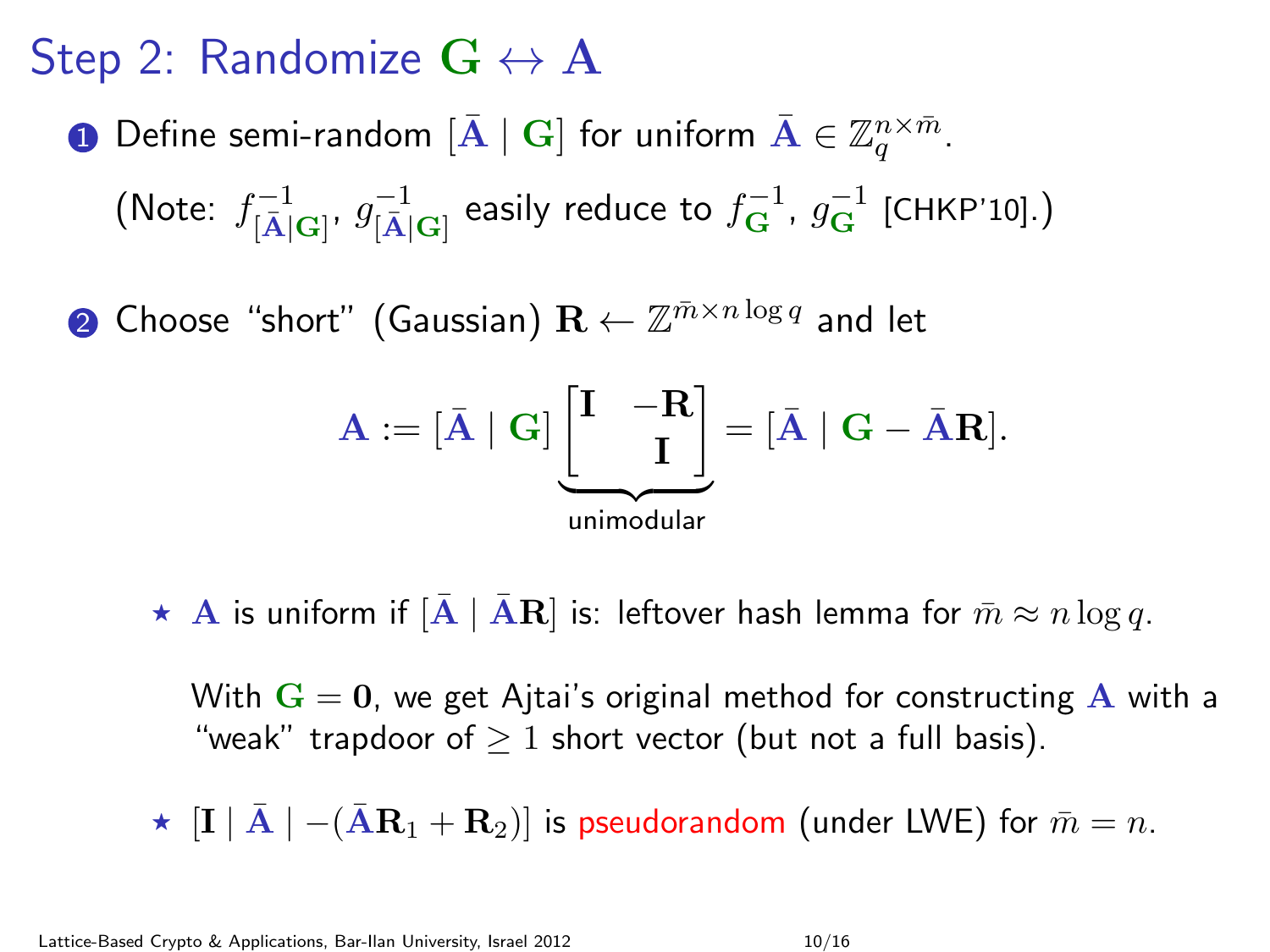$$
\blacktriangleright \text{ We constructed } \mathbf{A} = [\bar{\mathbf{A}} \mid \mathbf{G} - \bar{\mathbf{A}} \mathbf{R}].
$$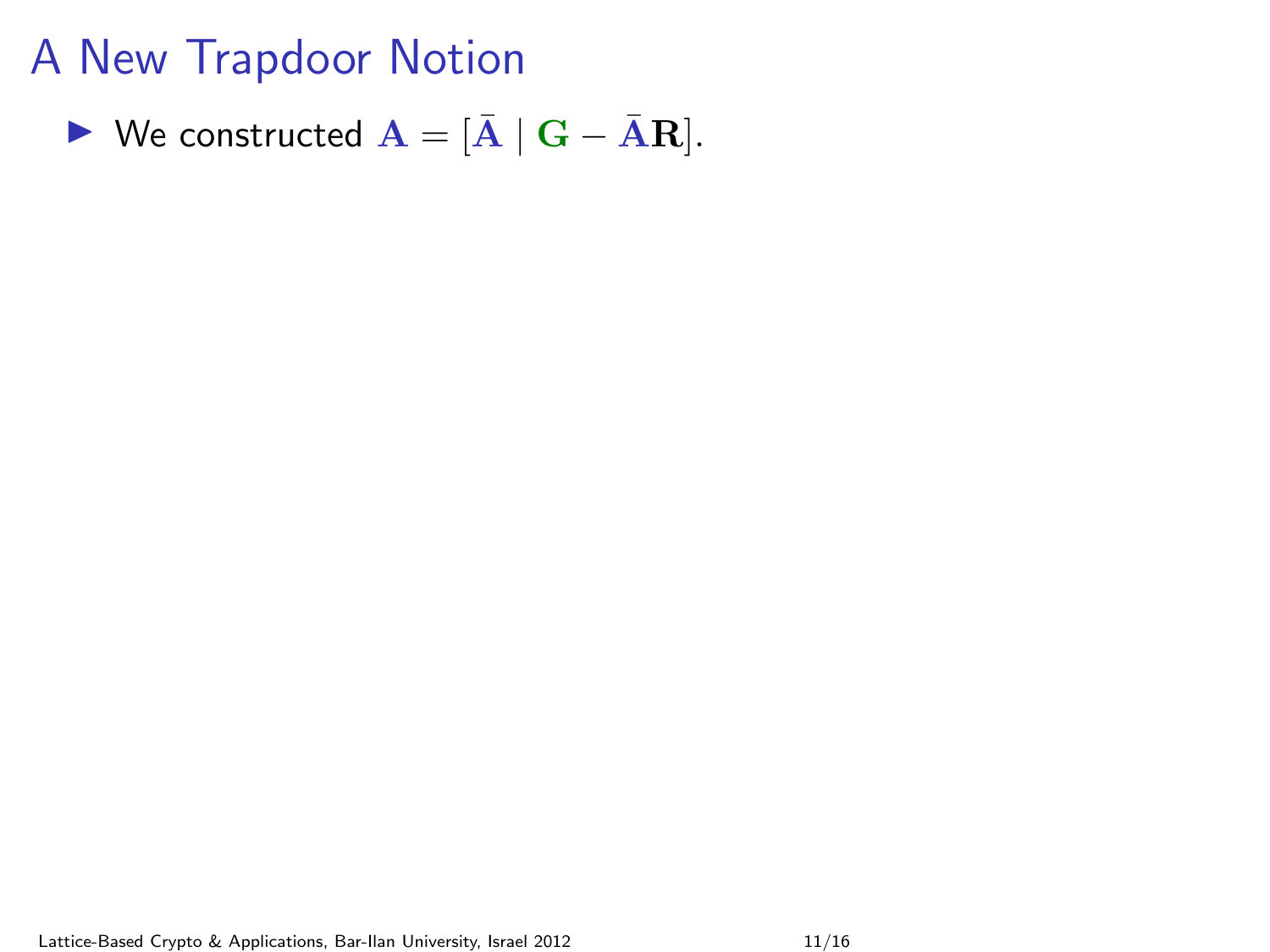$$
\blacktriangleright \text{ We constructed } \mathbf{A} = [\bar{\mathbf{A}} \mid \mathbf{G} - \bar{\mathbf{A}} \mathbf{R}].
$$

### Definition

▶ R is a trapdoor for A with tag  $\mathbf{H} \in \mathbb{Z}_q^{n \times n}$  (H invertible) if  $\mathbf{A} \cdot \begin{bmatrix} \mathbf{R} \\ \mathbf{I} \end{bmatrix} = \mathbf{H} \cdot \mathbf{G}.$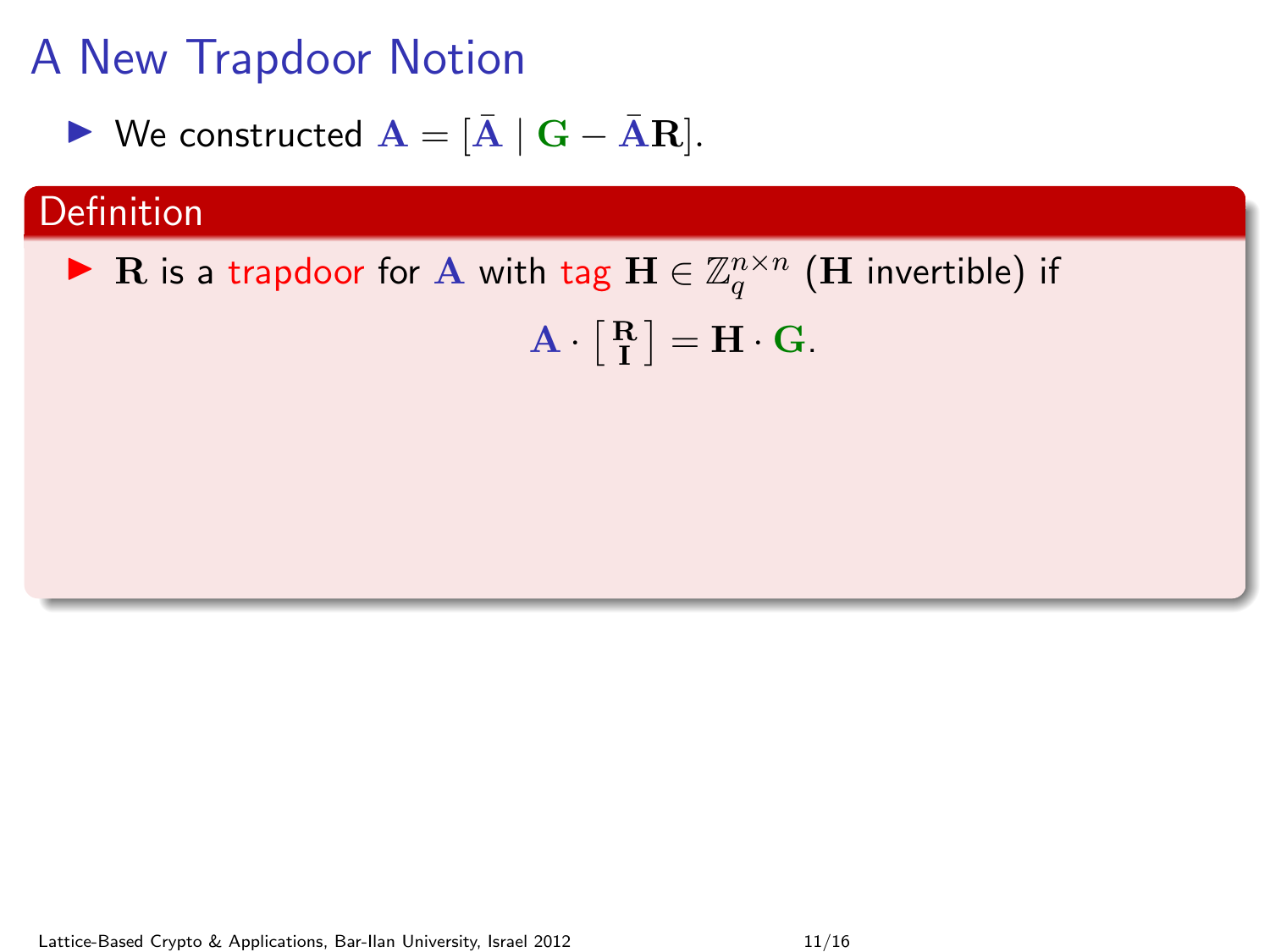$$
\blacktriangleright \text{ We constructed } \mathbf{A} = [\bar{\mathbf{A}} \mid \mathbf{G} - \bar{\mathbf{A}} \mathbf{R}].
$$

### **Definition**

▶ R is a trapdoor for A with tag  $\mathbf{H} \in \mathbb{Z}_q^{n \times n}$  (H invertible) if

$$
\mathbf{A} \cdot \left[ \begin{array}{c} \mathbf{R} \\ \mathbf{I} \end{array} \right] = \mathbf{H} \cdot \mathbf{G}.
$$

The quality of **R** is  $s_1(\mathbf{R}) := \max_{\|\mathbf{u}\|=1}$ 

(smaller is better.)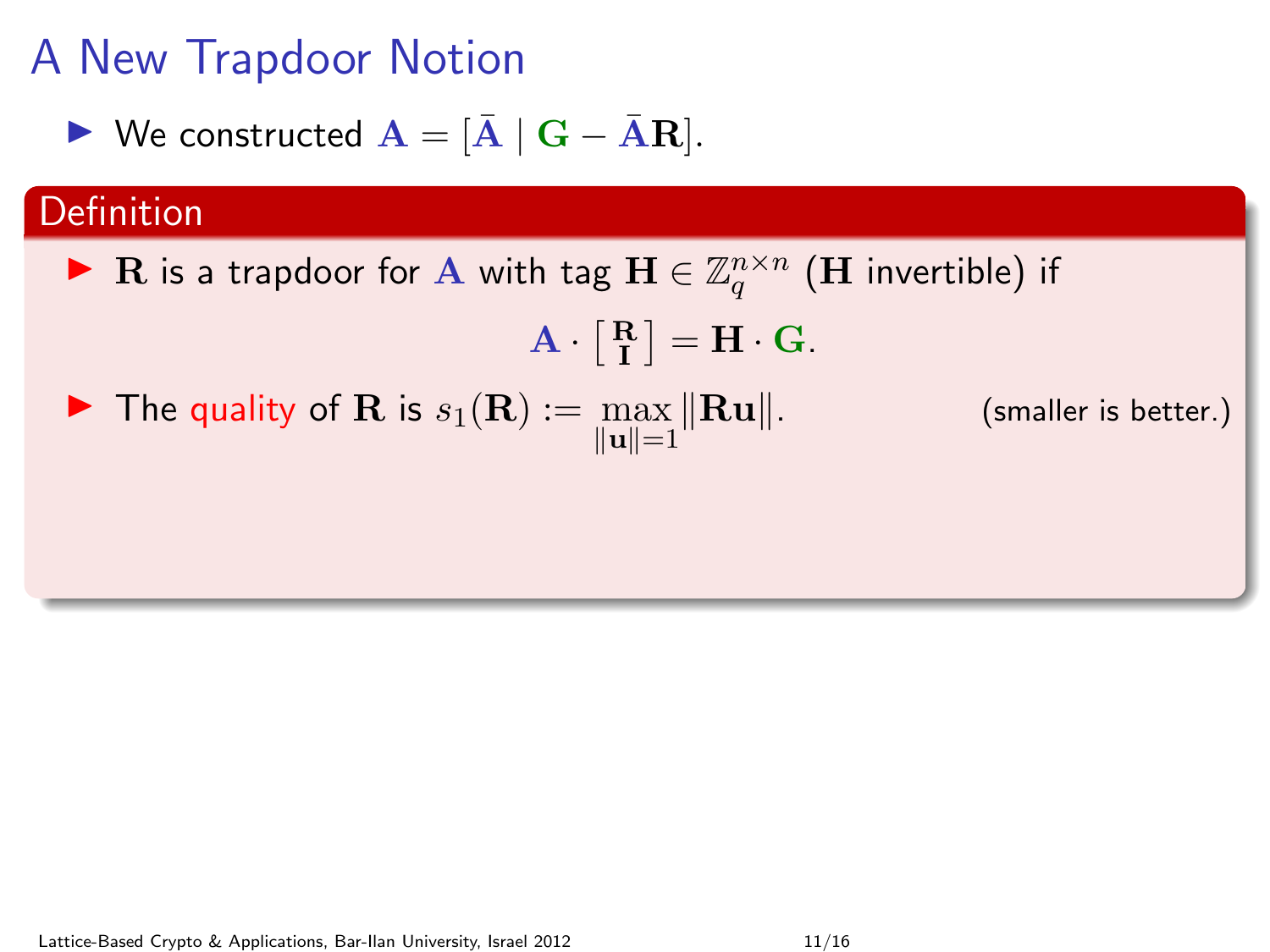$$
\blacktriangleright \text{ We constructed } \mathbf{A} = [\bar{\mathbf{A}} \mid \mathbf{G} - \bar{\mathbf{A}} \mathbf{R}].
$$

### **Definition**

▶ R is a trapdoor for A with tag  $\mathbf{H} \in \mathbb{Z}_q^{n \times n}$  (H invertible) if

$$
\mathbf{A} \cdot \begin{bmatrix} \mathbf{R} \\ \mathbf{I} \end{bmatrix} = \mathbf{H} \cdot \mathbf{G}.
$$

- $\blacktriangleright$  The quality of **R** is  $s_1(\mathbf{R}) := \max ||\mathbf{R}\mathbf{u}||$ .  $\|u\|=1$ (smaller is better.)
- **►** Fact:  $s_1(\mathbf{R}) \approx (\sqrt{\ }$  $rows +$ √ cols)  $\cdot$   $r$  for Gaussian entries w/ std dev  $r.$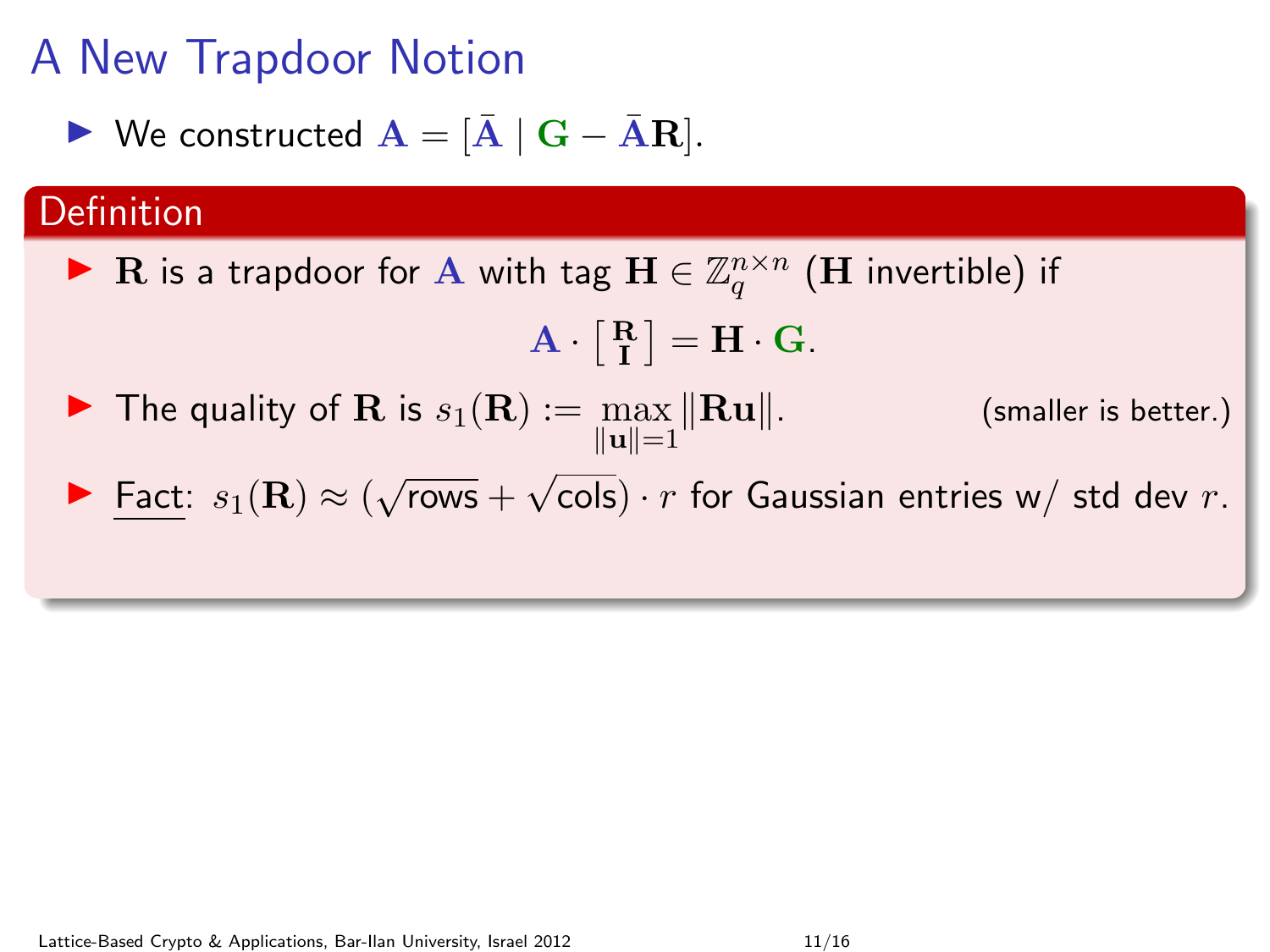$$
\blacktriangleright \text{ We constructed } \mathbf{A} = [\bar{\mathbf{A}} \mid \mathbf{G} - \bar{\mathbf{A}} \mathbf{R}].
$$

#### Definition

▶ R is a trapdoor for A with tag  $\mathbf{H} \in \mathbb{Z}_q^{n \times n}$  (H invertible) if

$$
\mathbf{A} \cdot \begin{bmatrix} \mathbf{R} \\ \mathbf{I} \end{bmatrix} = \mathbf{H} \cdot \mathbf{G}.
$$

- $\blacktriangleright$  The quality of **R** is  $s_1(\mathbf{R}) := \max ||\mathbf{R}\mathbf{u}||$ .  $\|u\|=1$ (smaller is better.)
- **►** Fact:  $s_1(\mathbf{R}) \approx (\sqrt{\ }$  $rows +$ √ cols)  $\cdot$   $r$  for Gaussian entries w/ std dev  $r.$
- ▶ Note: R is a trapdoor for  $A [0 | H' \cdot G]$  w/tag  $(H H')$  [ABB'10].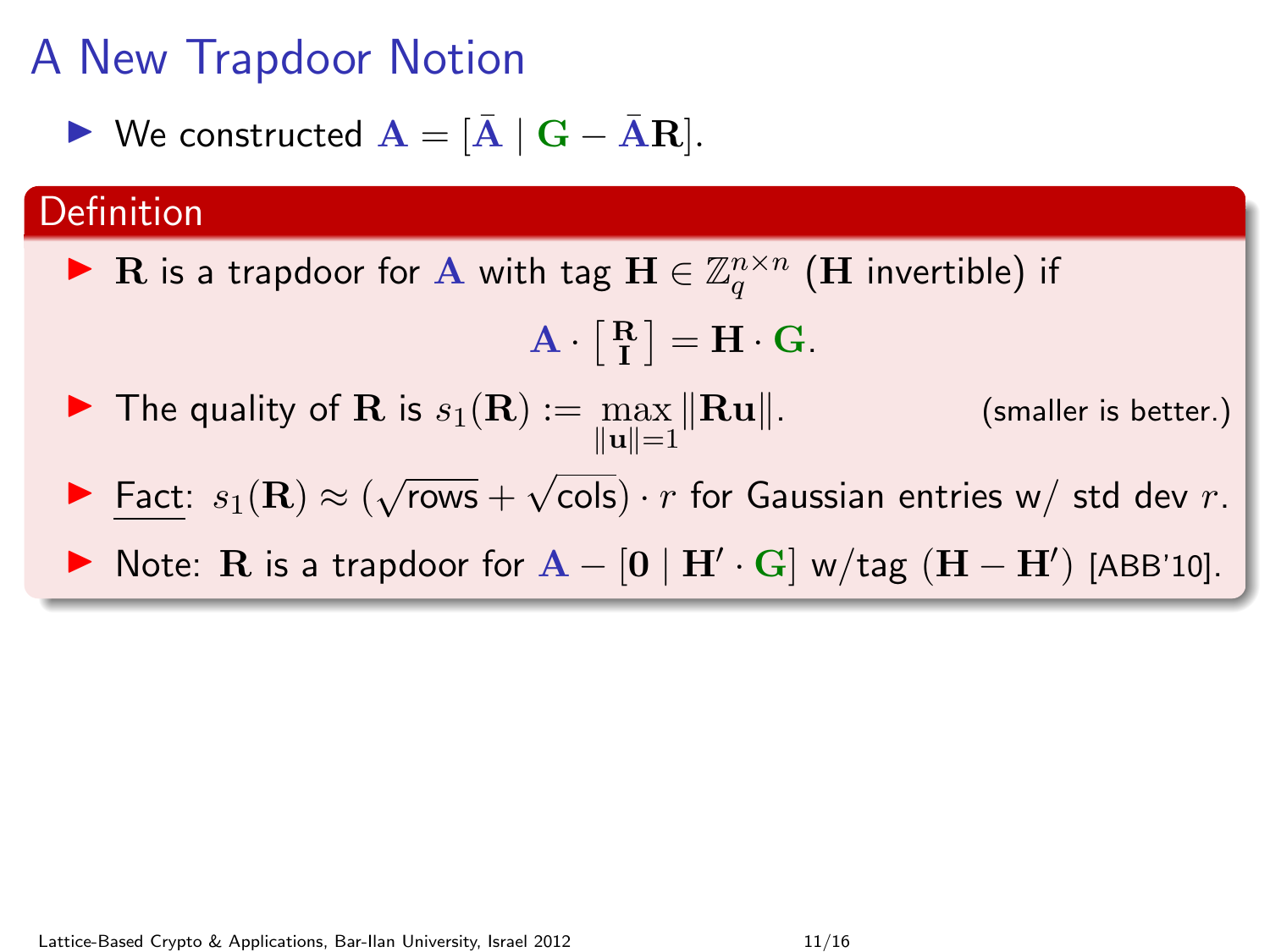$$
\blacktriangleright \text{ We constructed } \mathbf{A} = [\bar{\mathbf{A}} \mid \mathbf{G} - \bar{\mathbf{A}} \mathbf{R}].
$$

#### Definition

▶ R is a trapdoor for A with tag  $\mathbf{H} \in \mathbb{Z}_q^{n \times n}$  (H invertible) if

$$
\mathbf{A} \cdot \begin{bmatrix} \mathbf{R} \\ \mathbf{I} \end{bmatrix} = \mathbf{H} \cdot \mathbf{G}.
$$

- $\blacktriangleright$  The quality of **R** is  $s_1(\mathbf{R}) := \max ||\mathbf{R}\mathbf{u}||$ .  $\|u\|=1$ (smaller is better.)
- **►** Fact:  $s_1(\mathbf{R}) \approx (\sqrt{\ }$  $rows +$ √ cols)  $\cdot$   $r$  for Gaussian entries w/ std dev  $r.$
- ▶ Note: R is a trapdoor for  $A [0 | H' \cdot G]$  w/tag  $(H H')$  [ABB'10].

#### Relating New and Old Trapdoors

Given a basis  $\mathbf S$  for  $\Lambda^\perp(\mathbf G)$  and a trapdoor  $\mathbf R$  for  $\mathbf A,$ we can efficiently construct a basis  $\mathbf{S}_{\mathbf{A}}$  for  $\Lambda^{\perp}(\mathbf{A})$ where  $\|\tilde{\mathbf{S}}_{\mathbf{A}}\| \leq (s_1(\mathbf{R}) + 1) \cdot \|\tilde{\mathbf{S}}\|.$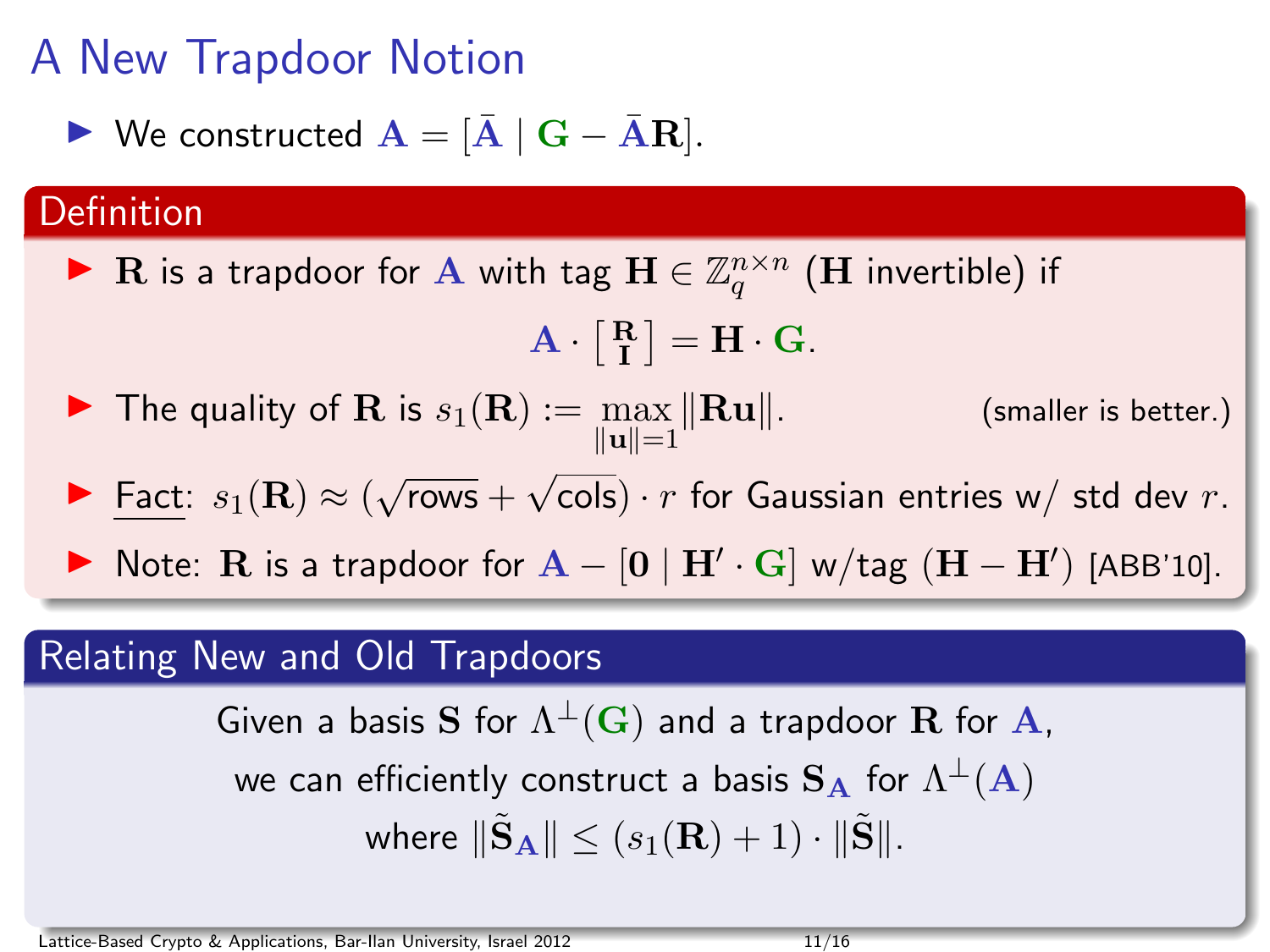$$
\blacktriangleright \text{ We constructed } \mathbf{A} = [\bar{\mathbf{A}} \mid \mathbf{G} - \bar{\mathbf{A}} \mathbf{R}].
$$

#### **Definition**

▶ R is a trapdoor for A with tag  $\mathbf{H} \in \mathbb{Z}_q^{n \times n}$  (H invertible) if

$$
\mathbf{A} \cdot \begin{bmatrix} \mathbf{R} \\ \mathbf{I} \end{bmatrix} = \mathbf{H} \cdot \mathbf{G}.
$$

- $\blacktriangleright$  The quality of **R** is  $s_1(\mathbf{R}) := \max ||\mathbf{R}\mathbf{u}||$ .  $\|u\|=1$ (smaller is better.)
- **►** Fact:  $s_1(\mathbf{R}) \approx (\sqrt{\ }$  $rows +$ √ cols)  $\cdot$   $r$  for Gaussian entries w/ std dev  $r.$
- ▶ Note: R is a trapdoor for  $A [0 | H' \cdot G]$  w/tag  $(H H')$  [ABB'10].

#### Relating New and Old Trapdoors

Given a basis  $\mathbf S$  for  $\Lambda^\perp(\mathbf G)$  and a trapdoor  $\mathbf R$  for  $\mathbf A,$ we can efficiently construct a basis  $\mathbf{S}_{\mathbf{A}}$  for  $\Lambda^{\perp}(\mathbf{A})$ where  $\|\tilde{\mathbf{S}}_{\mathbf{A}}\| \leq (s_1(\mathbf{R}) + 1) \cdot \|\tilde{\mathbf{S}}\|.$ 

(But we'll never need to.)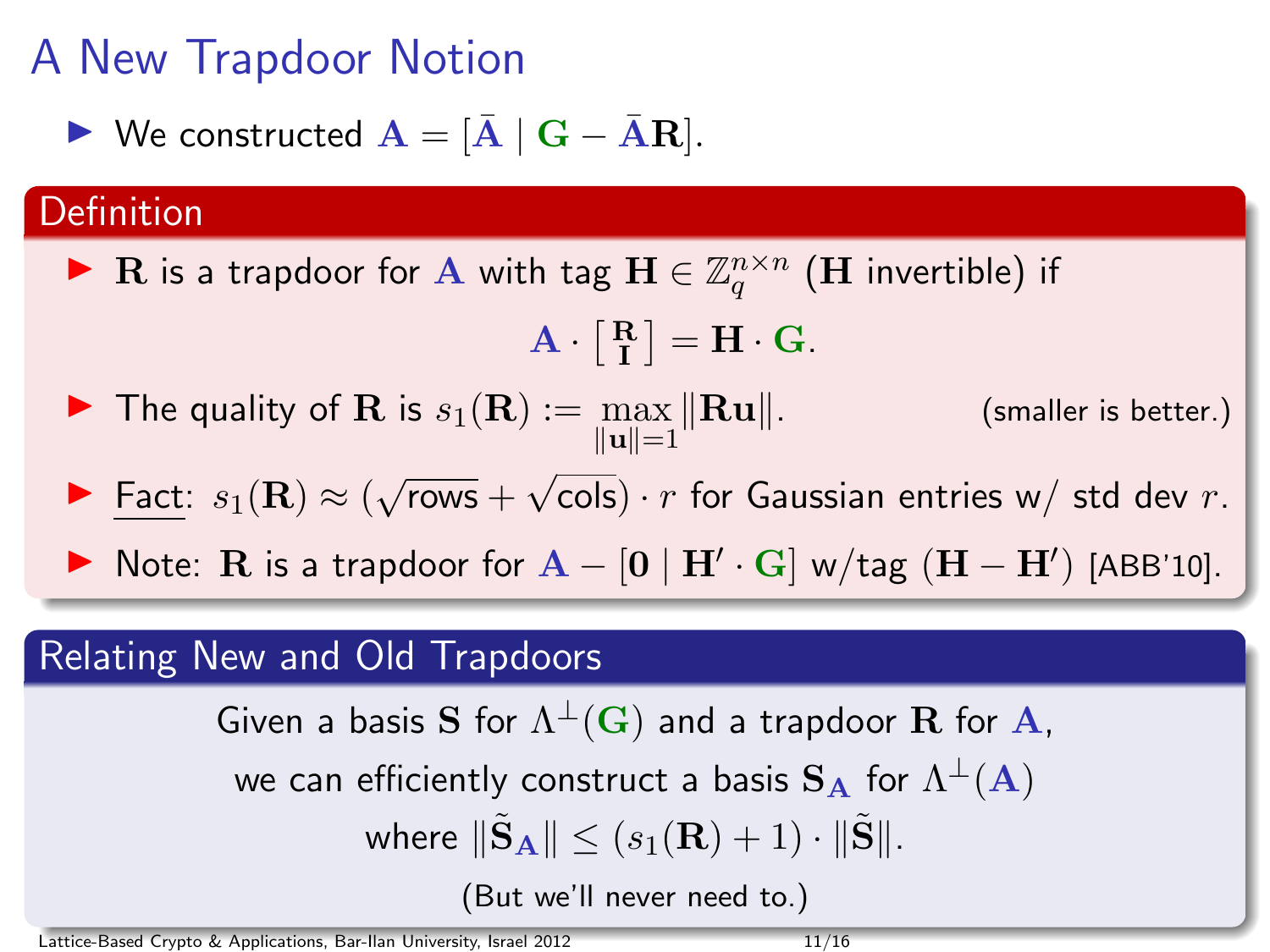Suppose R is a trapdoor for A (w/tag  $H = I$ ):  $A \begin{bmatrix} R \\ I \end{bmatrix} = G$ .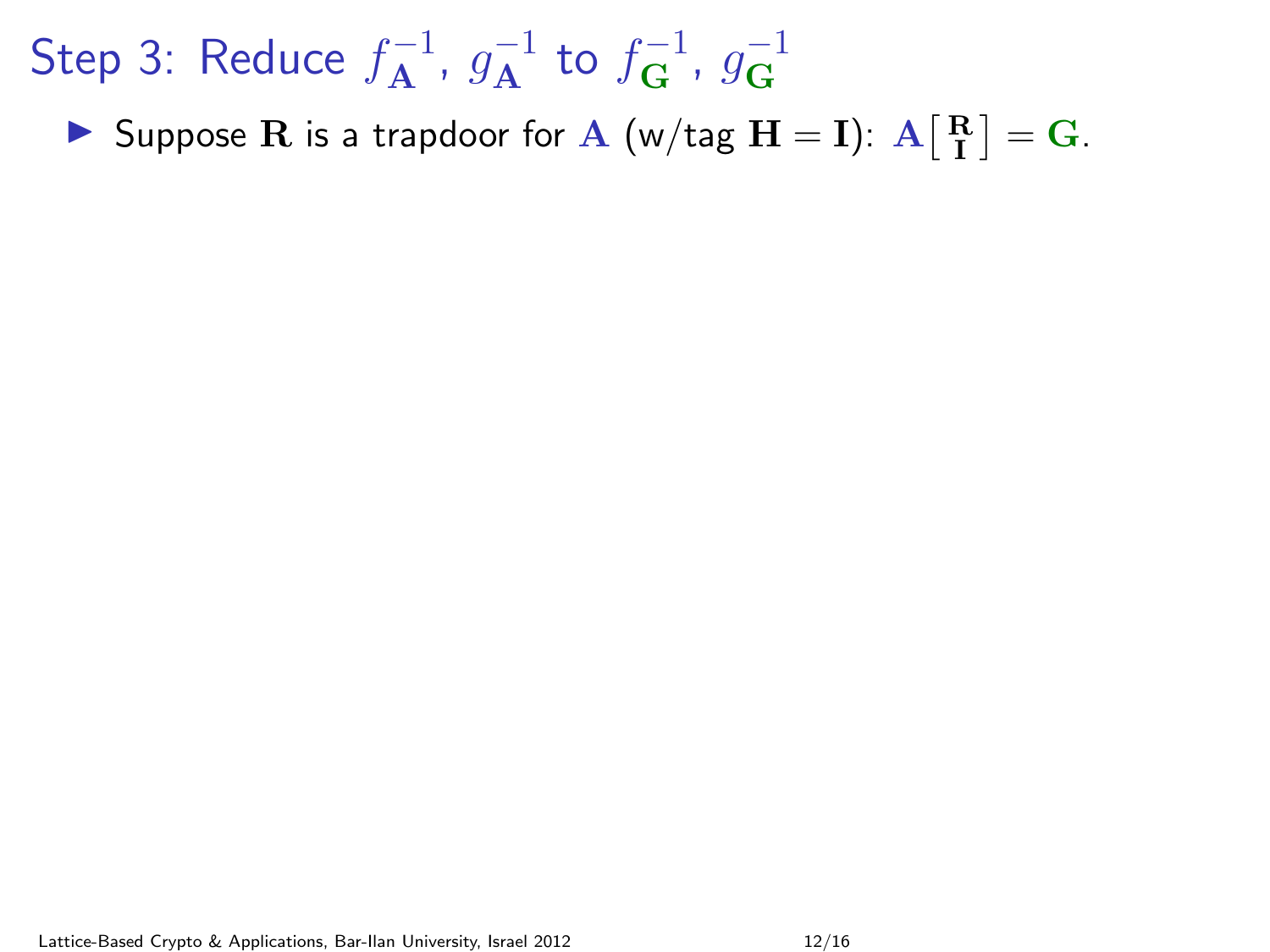Suppose R is a trapdoor for A (w/tag  $H = I$ ):  $A \begin{bmatrix} R \\ I \end{bmatrix} = G$ .

#### Inverting LWE Function

Given  $\mathbf{b}^t = \mathbf{s}^t \mathbf{A} + \mathbf{e}^t$ , recover  $\mathbf s$  from

$$
\mathbf{b}^t \big[ \begin{smallmatrix} \mathbf{R} \\ \mathbf{I} \end{smallmatrix} \big] = \mathbf{s}^t \mathbf{G} + \mathbf{e}^t \big[ \begin{smallmatrix} \mathbf{R} \\ \mathbf{I} \end{smallmatrix} \big].
$$

Works if each entry of  $\mathbf{e}^t \bigl[ \begin{smallmatrix}\mathbf{R}\ \mathbf{I}\end{smallmatrix} \bigr]$  in  $[-\frac{q}{4}$  $\frac{q}{4}, \frac{q}{4}$  $\left|\frac{q}{4}\right\rangle \Leftarrow \left|\left|\frac{q}{4s_1}\right|\left(\frac{R}{R}\right)\right\rangle.$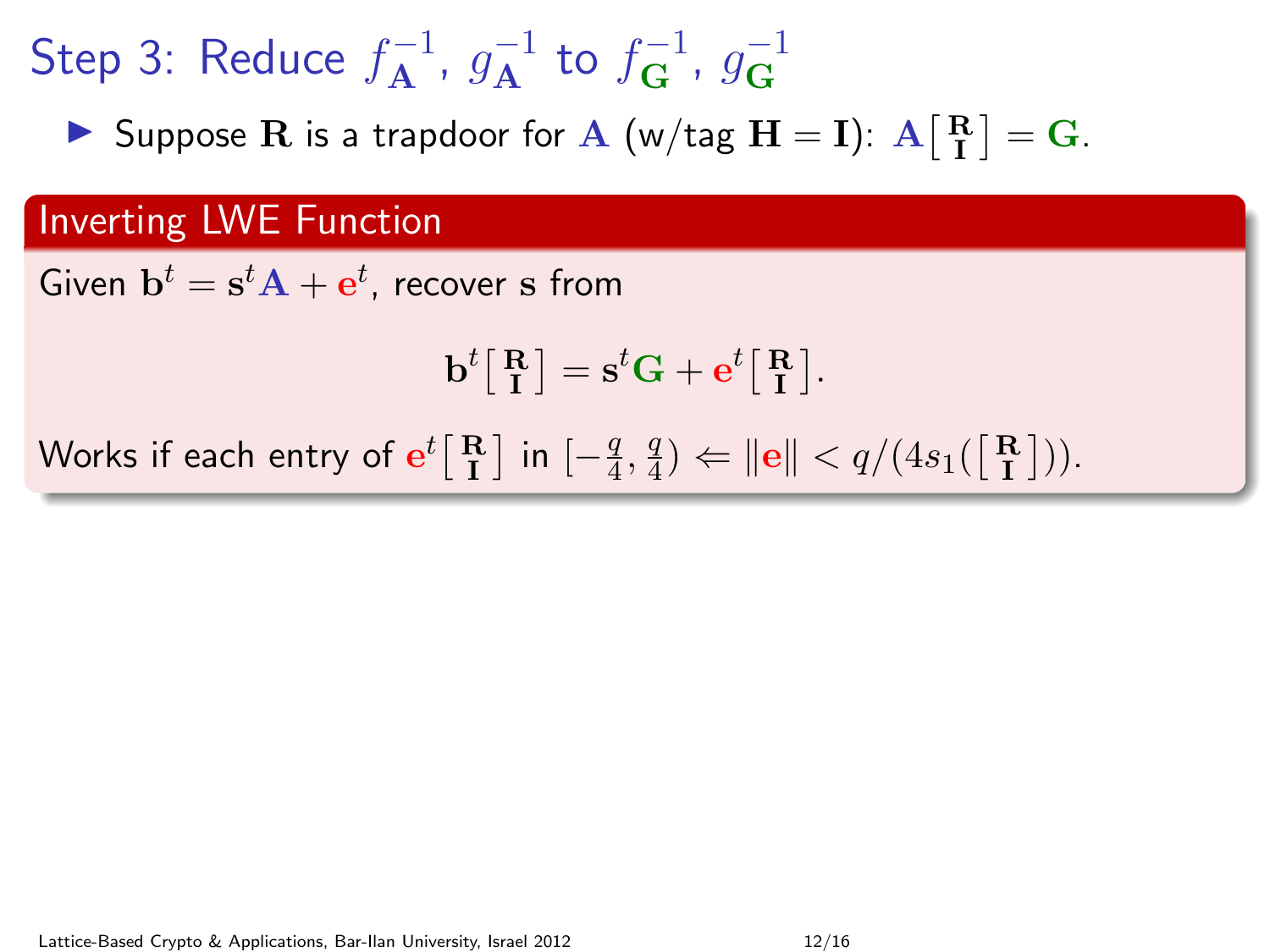Suppose R is a trapdoor for A (w/tag  $H = I$ ):  $A \begin{bmatrix} R \\ I \end{bmatrix} = G$ .

#### Inverting LWE Function

Given  $\mathbf{b}^t = \mathbf{s}^t \mathbf{A} + \mathbf{e}^t$ , recover  $\mathbf s$  from

$$
\mathbf{b}^t \big[ \begin{smallmatrix} \mathbf{R} \\ \mathbf{I} \end{smallmatrix} \big] = \mathbf{s}^t \mathbf{G} + \mathbf{e}^t \big[ \begin{smallmatrix} \mathbf{R} \\ \mathbf{I} \end{smallmatrix} \big].
$$

Works if each entry of  $\mathbf{e}^t \bigl[ \begin{smallmatrix}\mathbf{R}\ \mathbf{I}\end{smallmatrix} \bigr]$  in  $[-\frac{q}{4}$  $\frac{q}{4}, \frac{q}{4}$  $\left|\frac{q}{4}\right\rangle \Leftarrow \left|\left|\frac{q}{4s_1}\right|\left(\frac{R}{R}\right)\right\rangle.$ 

#### Sampling Gaussian Preimages

Given  $\bf{u}$ , sample  $\bf{z} \leftarrow f_{G}^{-1}(\bf{u})$  and output  $\bf{x} = \begin{bmatrix} R \ I \end{bmatrix} \bf{z} \in f_A^{-1}(\bf{u})$  ?

 $\triangleright$  We have  $\mathbf{A}\mathbf{x} = \mathbf{G}\mathbf{z} = \mathbf{u}$  as desired.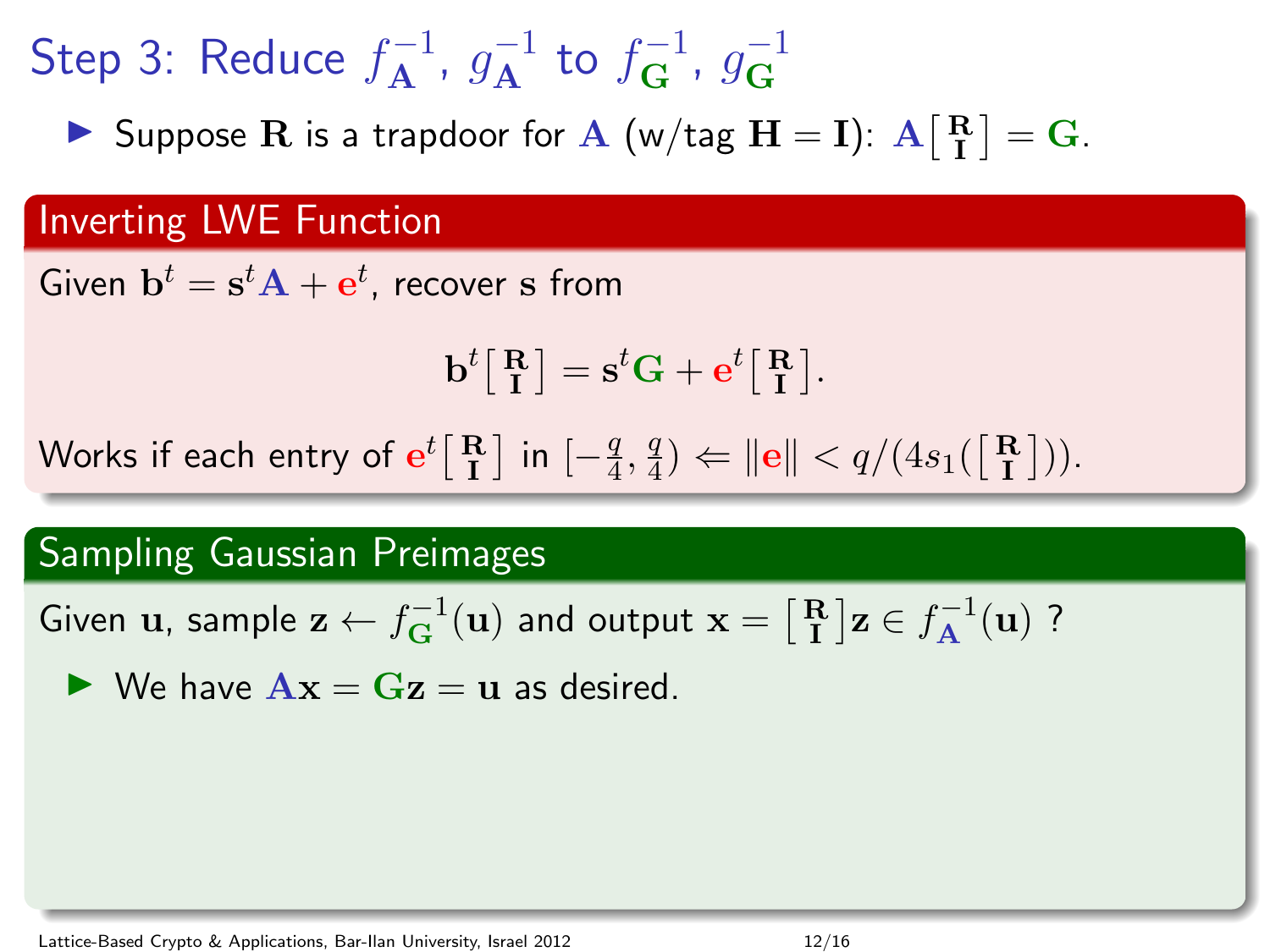Suppose R is a trapdoor for A (w/tag  $H = I$ ):  $A \begin{bmatrix} R \\ I \end{bmatrix} = G$ .

#### Inverting LWE Function

Given  $\mathbf{b}^t = \mathbf{s}^t \mathbf{A} + \mathbf{e}^t$ , recover  $\mathbf s$  from

$$
\mathbf{b}^t \big[ \begin{smallmatrix} \mathbf{R} \\ \mathbf{I} \end{smallmatrix} \big] = \mathbf{s}^t \mathbf{G} + \mathbf{e}^t \big[ \begin{smallmatrix} \mathbf{R} \\ \mathbf{I} \end{smallmatrix} \big].
$$

Works if each entry of  $\mathbf{e}^t \bigl[ \begin{smallmatrix}\mathbf{R}\ \mathbf{I}\end{smallmatrix} \bigr]$  in  $[-\frac{q}{4}$  $\frac{q}{4}, \frac{q}{4}$  $\left|\frac{q}{4}\right\rangle \Leftarrow \left|\left|\frac{q}{4s_1}\right|\left(\frac{R}{R}\right)\right\rangle.$ 

#### Sampling Gaussian Preimages

Given  $\bf{u}$ , sample  $\bf{z} \leftarrow f_{G}^{-1}(\bf{u})$  and output  $\bf{x} = \begin{bmatrix} R \ I \end{bmatrix} \bf{z} \in f_A^{-1}(\bf{u})$  ?

 $\triangleright$  We have  $\mathbf{A}\mathbf{x} = \mathbf{G}\mathbf{z} = \mathbf{u}$  as desired.

 $\blacktriangleright$  Problem:  $\begin{bmatrix} R \ I \end{bmatrix}$ z is non-spherical Gaussian, leaks  $R$ !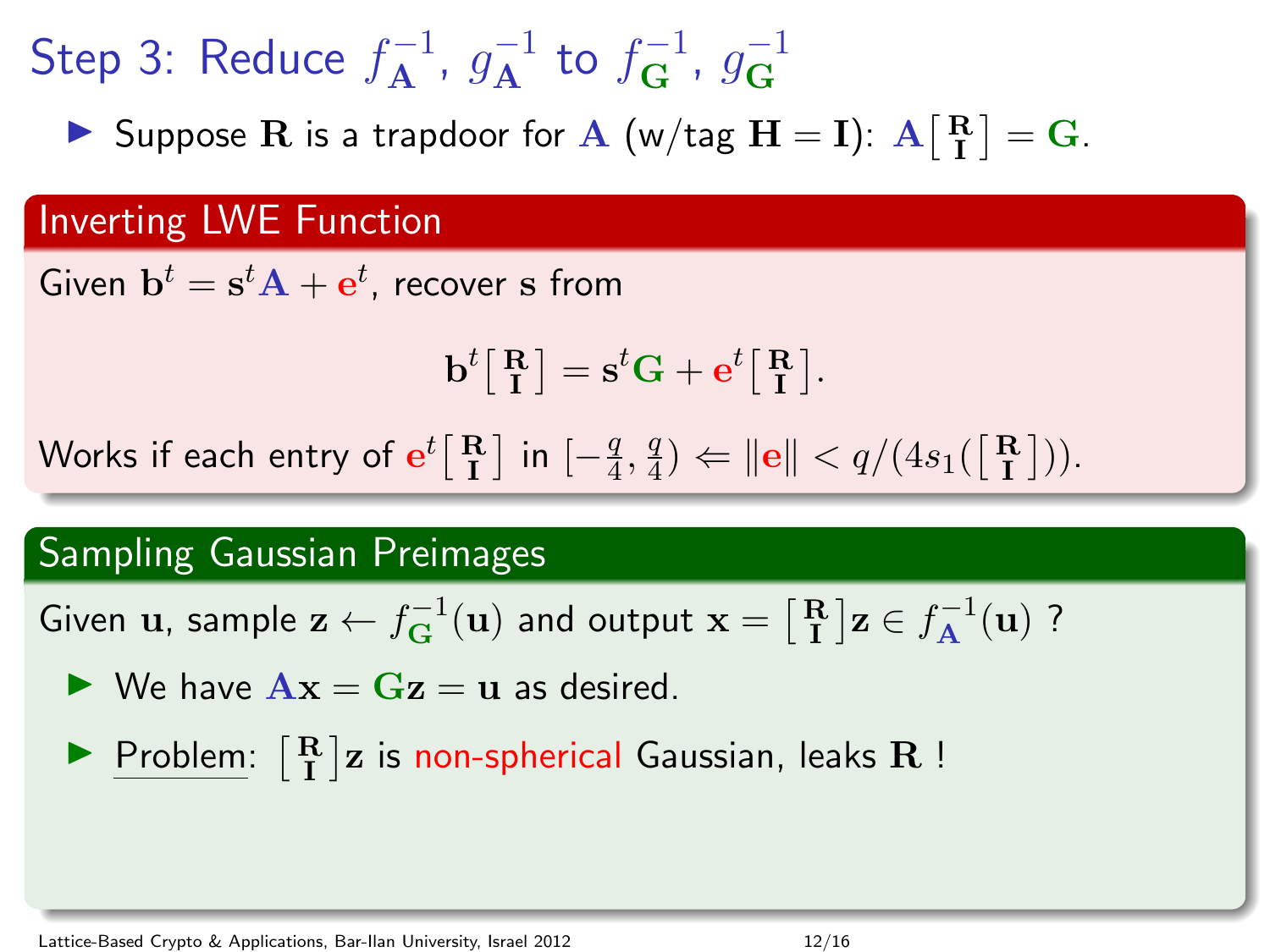Suppose R is a trapdoor for A (w/tag  $H = I$ ):  $A \begin{bmatrix} R \\ I \end{bmatrix} = G$ .

#### Inverting LWE Function

Given  $\mathbf{b}^t = \mathbf{s}^t \mathbf{A} + \mathbf{e}^t$ , recover  $\mathbf s$  from

$$
\mathbf{b}^t \big[ \begin{smallmatrix} \mathbf{R} \\ \mathbf{I} \end{smallmatrix} \big] = \mathbf{s}^t \mathbf{G} + \mathbf{e}^t \big[ \begin{smallmatrix} \mathbf{R} \\ \mathbf{I} \end{smallmatrix} \big].
$$

Works if each entry of  $\mathbf{e}^t \bigl[ \begin{smallmatrix}\mathbf{R}\ \mathbf{I}\end{smallmatrix} \bigr]$  in  $[-\frac{q}{4}$  $\frac{q}{4}, \frac{q}{4}$  $\left|\frac{q}{4}\right\rangle \Leftarrow \left|\left|\frac{q}{4s_1}\right|\left(\frac{R}{R}\right)\right\rangle.$ 

#### Sampling Gaussian Preimages

Given  $\bf{u}$ , sample  $\bf{z} \leftarrow f_{G}^{-1}(\bf{u})$  and output  $\bf{x} = \begin{bmatrix} R \ I \end{bmatrix} \bf{z} \in f_A^{-1}(\bf{u})$  ?

- $\triangleright$  We have  $\mathbf{A}\mathbf{x} = \mathbf{G}\mathbf{z} = \mathbf{u}$  as desired.
- Problem:  $\begin{bmatrix} \mathbf{R} \\ \mathbf{I} \end{bmatrix}$ z is non-spherical Gaussian, leaks  $\mathbf{R}$ !

 $\triangleright$  Solution: use offline 'perturbation' [P'10] to get spherical Gaussian w/ std dev  $\approx s_1({\bf R})$ : output  ${\bf x}={\bf p} + \left[\begin{smallmatrix}{\bf R}\\ {\bf I}\end{smallmatrix}\right]{\bf z}.$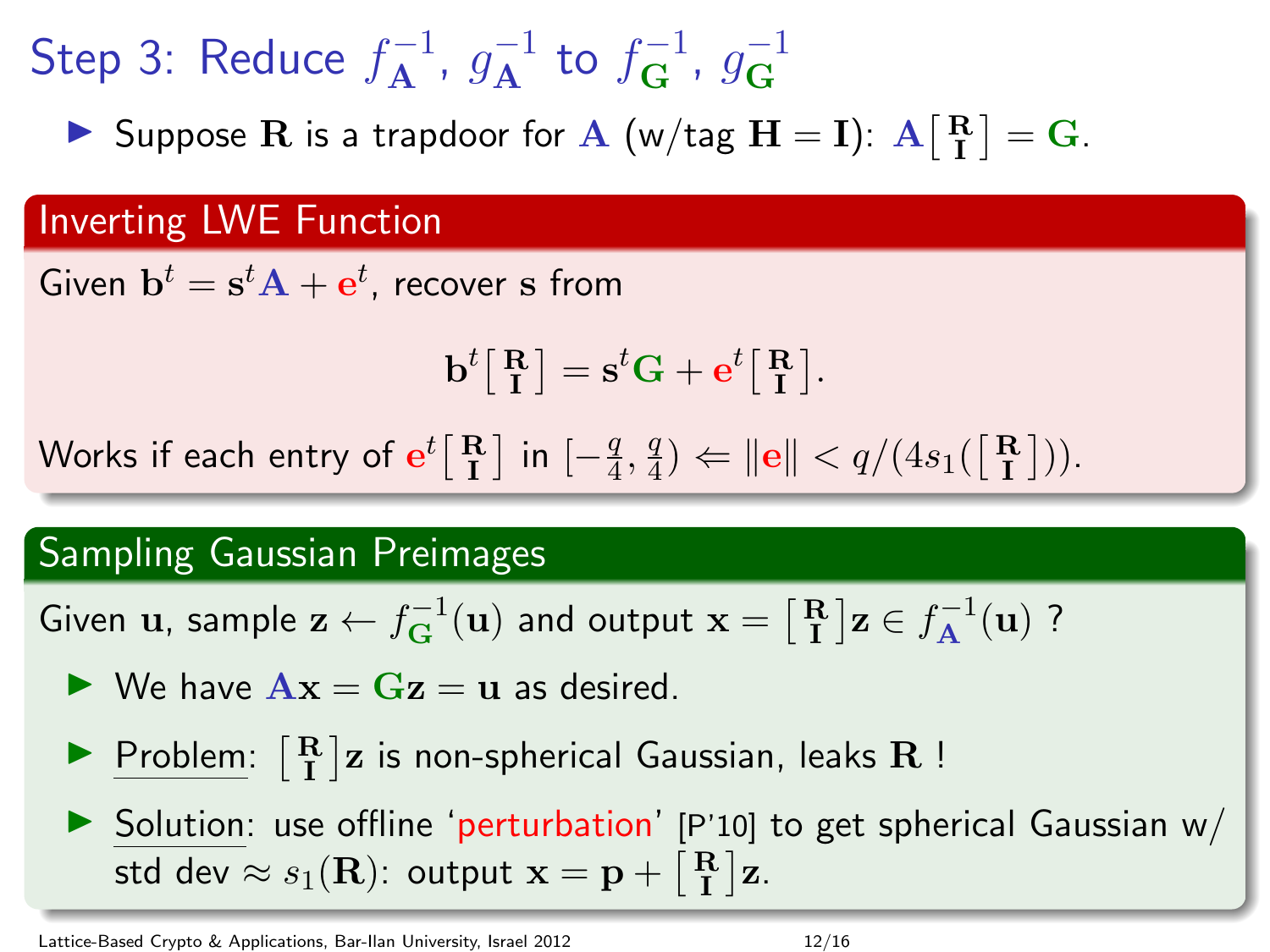**I** Setup: choose  $\mathbf{A} = [\bar{\mathbf{A}} \mid -\bar{\mathbf{A}}\mathbf{R}]$ . Let  $mpk = (\mathbf{A}, \mathbf{u})$ ,  $msk = \mathbf{R}$ .  $(A$  has trapdoor  $R$  with tag  $0.$ )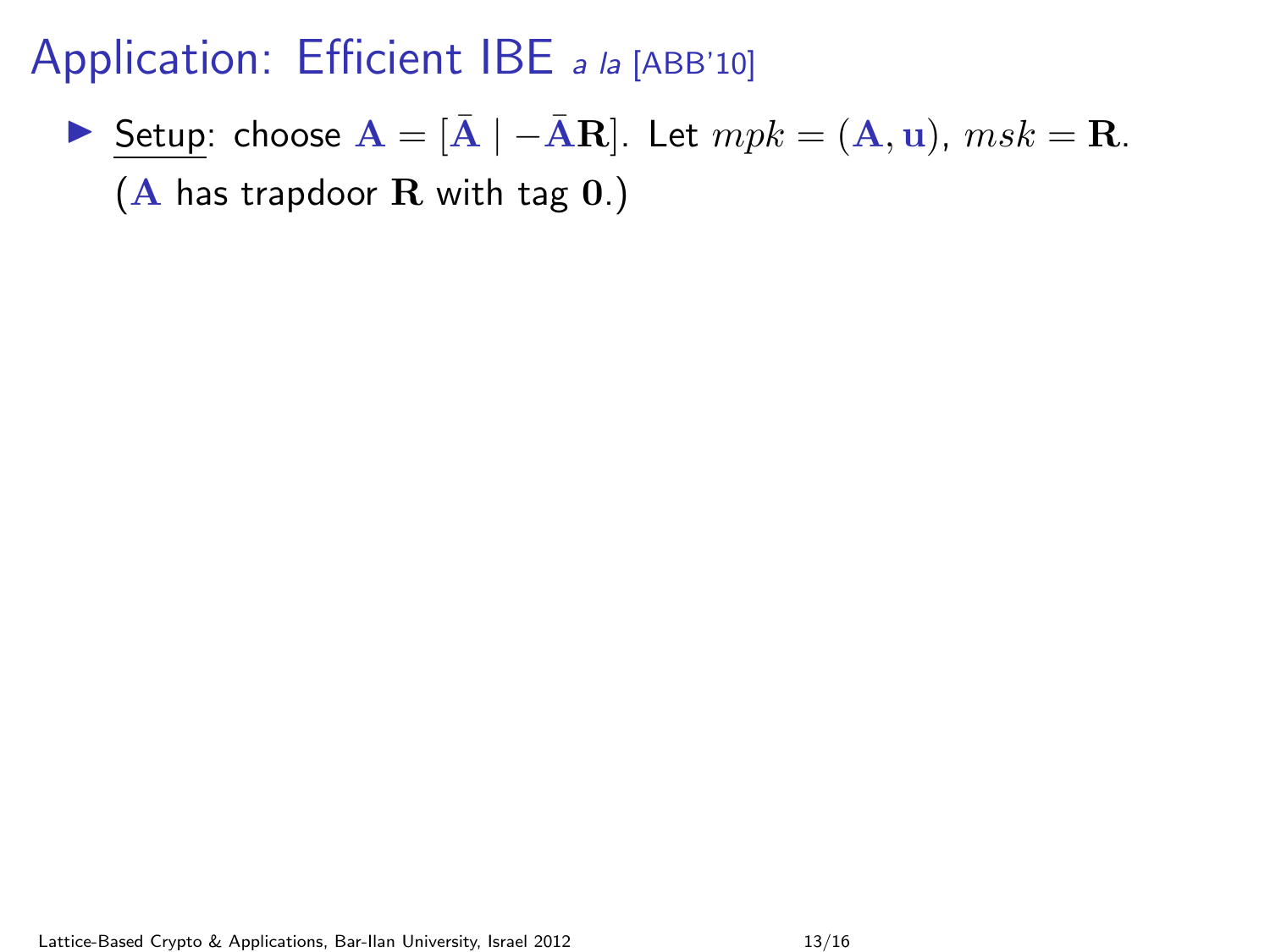- **I** Setup: choose  $\mathbf{A} = [\bar{\mathbf{A}} \mid -\bar{\mathbf{A}}\mathbf{R}]$ . Let  $mpk = (\mathbf{A}, \mathbf{u})$ ,  $msk = \mathbf{R}$ .  $(A$  has trapdoor R with tag  $0.$ )
- **Extract**(**R**, *id*): map  $id \mapsto$  invertible  $\mathbf{H}_{id} \in \mathbb{Z}_q^{n \times n}$ . [DF'94,...,ABB'10] Using  $\mathbf{R}$ , choose  $sk_{id} = \mathbf{x} \leftarrow f_{\mathbf{A}_{id}}^{-1}$  $\overline{\mathbf{A}}_{id}^{-1}(\mathbf{u})$ , where

 $\mathbf{A}_{id} = \mathbf{A} + [\mathbf{0} \mid \mathbf{H}_{id} \cdot \mathbf{G}] = [\mathbf{\bar{A}} \mid \mathbf{H}_{id} \cdot \mathbf{G} - \mathbf{\bar{A}} \mathbf{R}].$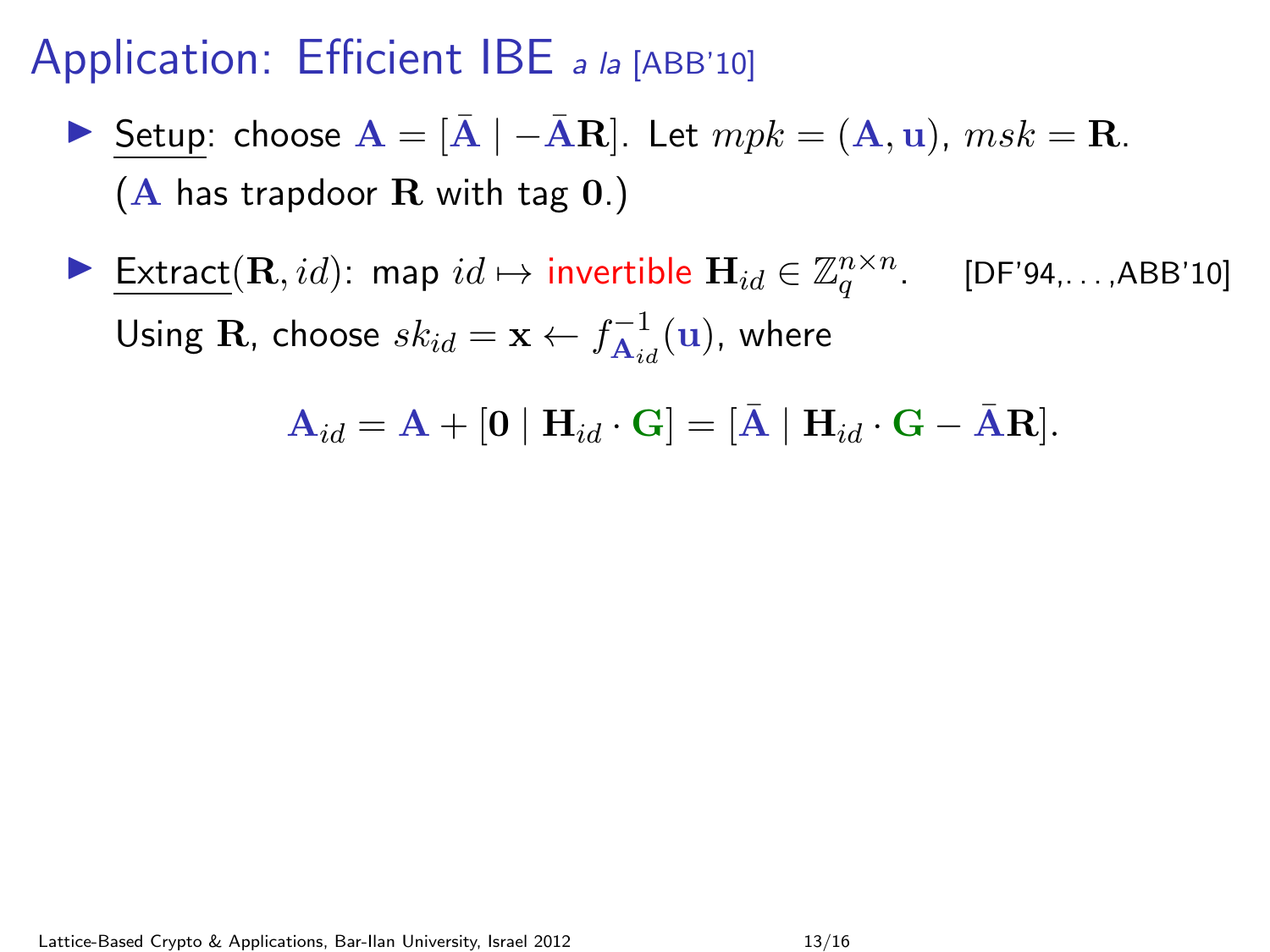- **I** Setup: choose  $\mathbf{A} = [\bar{\mathbf{A}} \mid -\bar{\mathbf{A}}\mathbf{R}]$ . Let  $mpk = (\mathbf{A}, \mathbf{u})$ ,  $msk = \mathbf{R}$ .  $(A$  has trapdoor R with tag  $0.$ )
- ► Extract $(\mathbf{R}, id)$ : map  $id \mapsto$  invertible  $\mathbf{H}_{id} \in \mathbb{Z}_q^{n \times n}$ . [DF'94,...,ABB'10] Using  $\mathbf{R}$ , choose  $sk_{id} = \mathbf{x} \leftarrow f_{\mathbf{A}_{id}}^{-1}$  $\overline{\mathbf{A}}_{id}^{-1}(\mathbf{u})$ , where

 $A_{id} = A + [0 | H_{id} \cdot G] = [\bar{A} | H_{id} \cdot G - AR].$ 

Encrypt to  $A_{id}$ , decrypt using  $sk_{id}$  as in 'dual' system [GPV'08].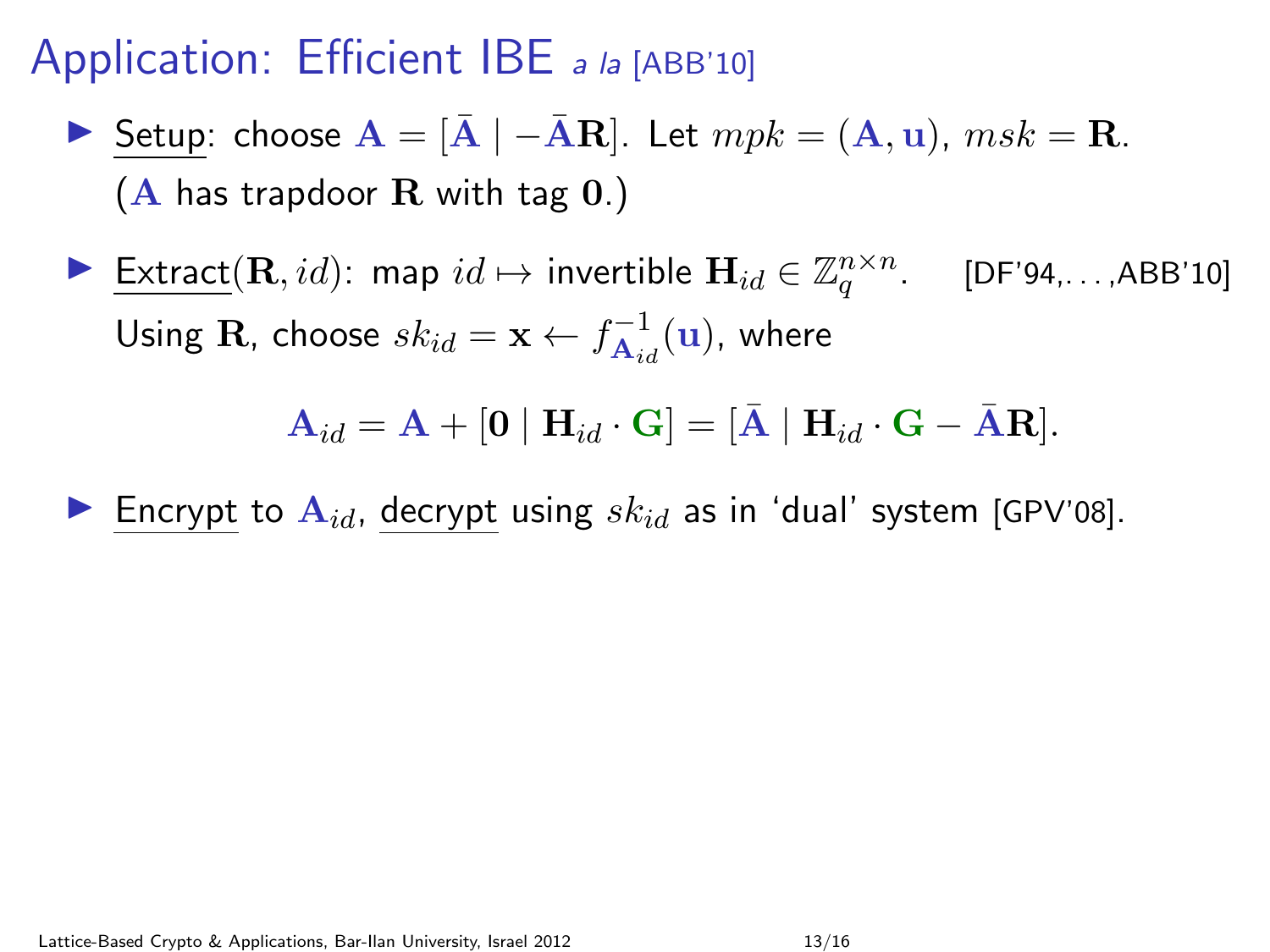- **I** Setup: choose  $\mathbf{A} = [\bar{\mathbf{A}} \mid -\bar{\mathbf{A}}\mathbf{R}]$ . Let  $mpk = (\mathbf{A}, \mathbf{u})$ ,  $msk = \mathbf{R}$ .  $(A$  has trapdoor R with tag  $0.$ )
- ► Extract $(\mathbf{R}, id)$ : map  $id \mapsto$  invertible  $\mathbf{H}_{id} \in \mathbb{Z}_q^{n \times n}$ . [DF'94,...,ABB'10] Using  $\mathbf{R}$ , choose  $sk_{id} = \mathbf{x} \leftarrow f_{\mathbf{A}_{id}}^{-1}$  $\overline{\mathbf{A}}_{id}^{-1}(\mathbf{u})$ , where

$$
\mathbf{A}_{id} = \mathbf{A} + [\mathbf{0} \mid \mathbf{H}_{id} \cdot \mathbf{G}] = [\bar{\mathbf{A}} \mid \mathbf{H}_{id} \cdot \mathbf{G} - \bar{\mathbf{A}} \mathbf{R}].
$$

- Encrypt to  $A_{id}$ , decrypt using  $sk_{id}$  as in 'dual' system [GPV'08].
- ▶ Security ("puncturing"): Given target  $id^*$  (selective security), set up

$$
\mathbf{A} = [\bar{\mathbf{A}} \mid -\mathbf{H}_{id^*} \cdot \mathbf{G} - \bar{\mathbf{A}} \mathbf{R}] \Longrightarrow \mathbf{A}_{id} = [\bar{\mathbf{A}} \mid (\mathbf{H}_{id} - \mathbf{H}_{id^*})\mathbf{G} - \bar{\mathbf{A}}\mathbf{R}].
$$

★  $\mathbf{H}_{id} - \mathbf{H}_{id}$ \* is invertible for all  $id \neq id^*$ , so can extract  $sk_{id}$  using R.  $\,\star\,$   ${\bf A}_{id^*}=[{\bar {\bf A}}\mid -{\bar {\bf A}}{\bf R}]$ , so can embed an LWE challenge at  $id^*.$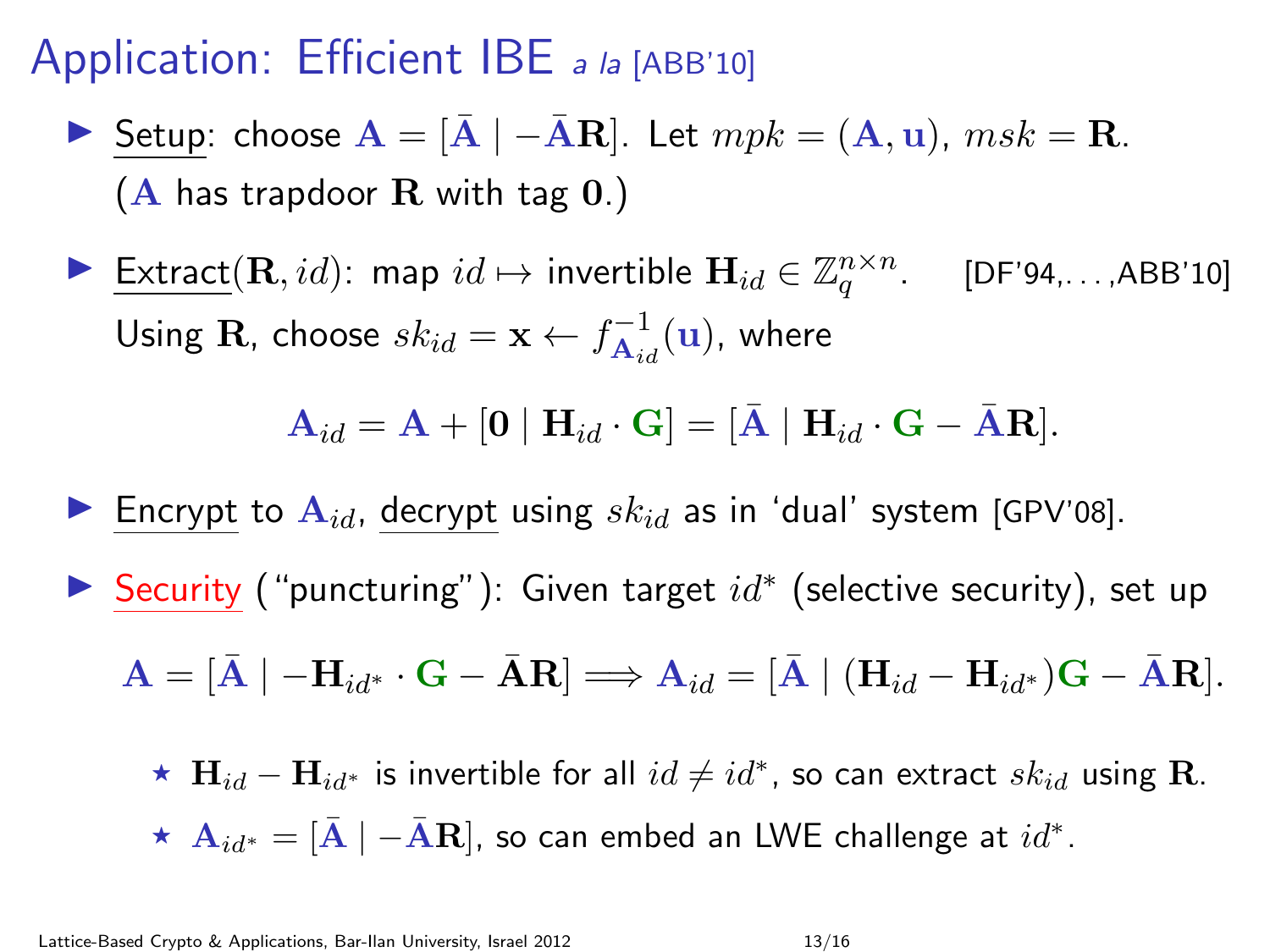Suppose R is a trapdoor for A, i.e.  $A\begin{bmatrix} R \ I \end{bmatrix} = H \cdot G$ .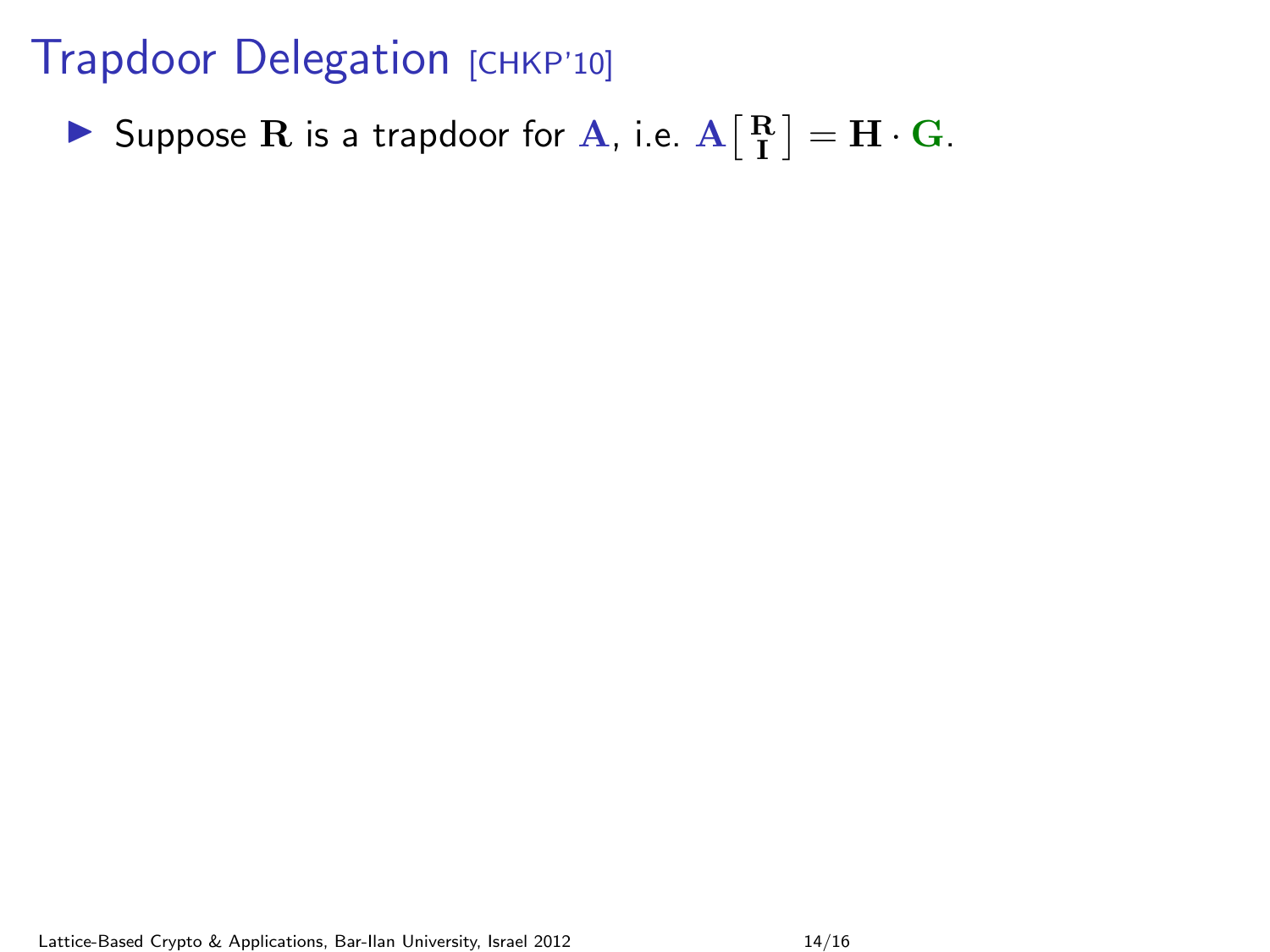- Suppose R is a trapdoor for A, i.e.  $A\begin{bmatrix} R \ I \end{bmatrix} = H \cdot G$ .
- $\blacktriangleright$  To delegate a trapdoor for an extension  $[A \mid A']$  with tag  $\mathbf{H}'$ , just sample Gaussian  $\mathbf{R}'$  s.t.

$$
[\mathbf{A} \mid \mathbf{A}'] [\begin{bmatrix} \mathbf{R}' \\ \mathbf{I} \end{bmatrix} = \mathbf{H}' \cdot \mathbf{G} \iff \mathbf{A}\mathbf{R}' = \mathbf{H}' \cdot \mathbf{G} - \mathbf{A}'.
$$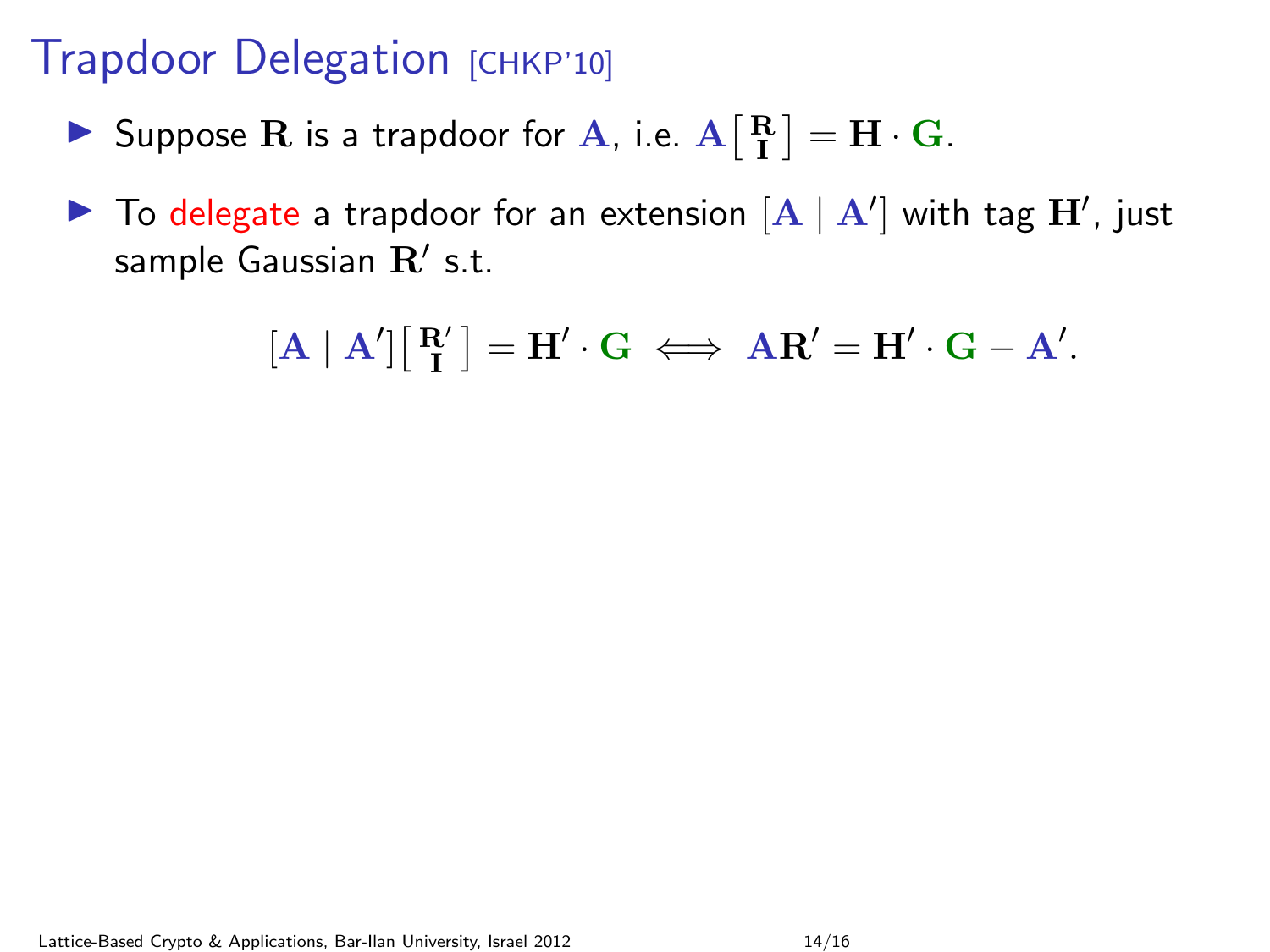- Suppose R is a trapdoor for A, i.e.  $A\begin{bmatrix} R \ I \end{bmatrix} = H \cdot G$ .
- $\blacktriangleright$  To delegate a trapdoor for an extension  $[\mathbf{A} \mid \mathbf{A}']$  with tag  $\mathbf{H}'$ , just sample Gaussian  $\mathbf{R}'$  s.t.

$$
[\mathbf{A}\mid \mathbf{A}']\big[\begin{smallmatrix}\mathbf{R}' \\ \mathbf{I}\end{smallmatrix}\big]=\mathbf{H}'\cdot \mathbf{G} \iff \mathbf{A}\mathbf{R}'=\mathbf{H}'\cdot \mathbf{G}-\mathbf{A}'.
$$

 $\triangleright$  One-way:  $\mathbf{R}'$  reveals nothing about  $\mathbf{R}$ . Useful for HIBE & IB-TDFs [CHKP'10,ABB'10,BKPW'12].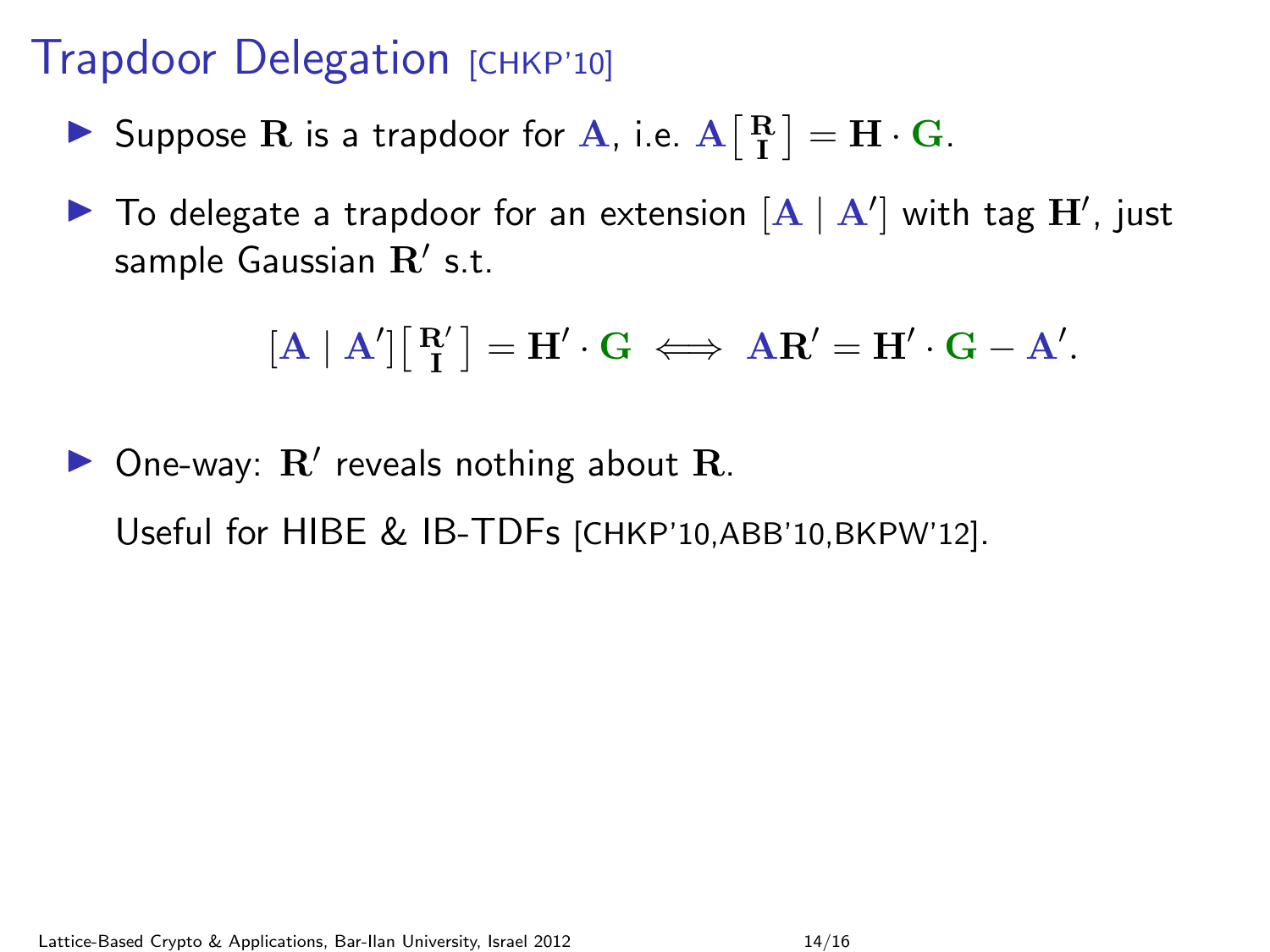- Suppose R is a trapdoor for A, i.e.  $A\begin{bmatrix} R \ I \end{bmatrix} = H \cdot G$ .
- $\blacktriangleright$  To delegate a trapdoor for an extension  $[\mathbf{A} \mid \mathbf{A}']$  with tag  $\mathbf{H}'$ , just sample Gaussian  $\mathbf{R}'$  s.t.

$$
[\mathbf{A}\mid \mathbf{A}']\big[\begin{smallmatrix}\mathbf{R}' \\ \mathbf{I}\end{smallmatrix}\big]=\mathbf{H}'\cdot \mathbf{G} \iff \mathbf{A}\mathbf{R}'=\mathbf{H}'\cdot \mathbf{G}-\mathbf{A}'.
$$

- $\triangleright$  One-way:  $\mathbf{R}'$  reveals nothing about  $\mathbf{R}$ . Useful for HIBE & IB-TDFs [CHKP'10,ABB'10,BKPW'12].
- Note:  $\mathbf{R}'$  is only width $(\mathbf{A}) \times \text{width}(\mathbf{G}) = m \times n \log q$ . So size of  ${\bf R}^\prime$  grows only as  $O(m)$ , not  $\Omega(m^2)$  like a basis does Also computationally efficient:  $n \log q$  samples, no HNF or ToBasis.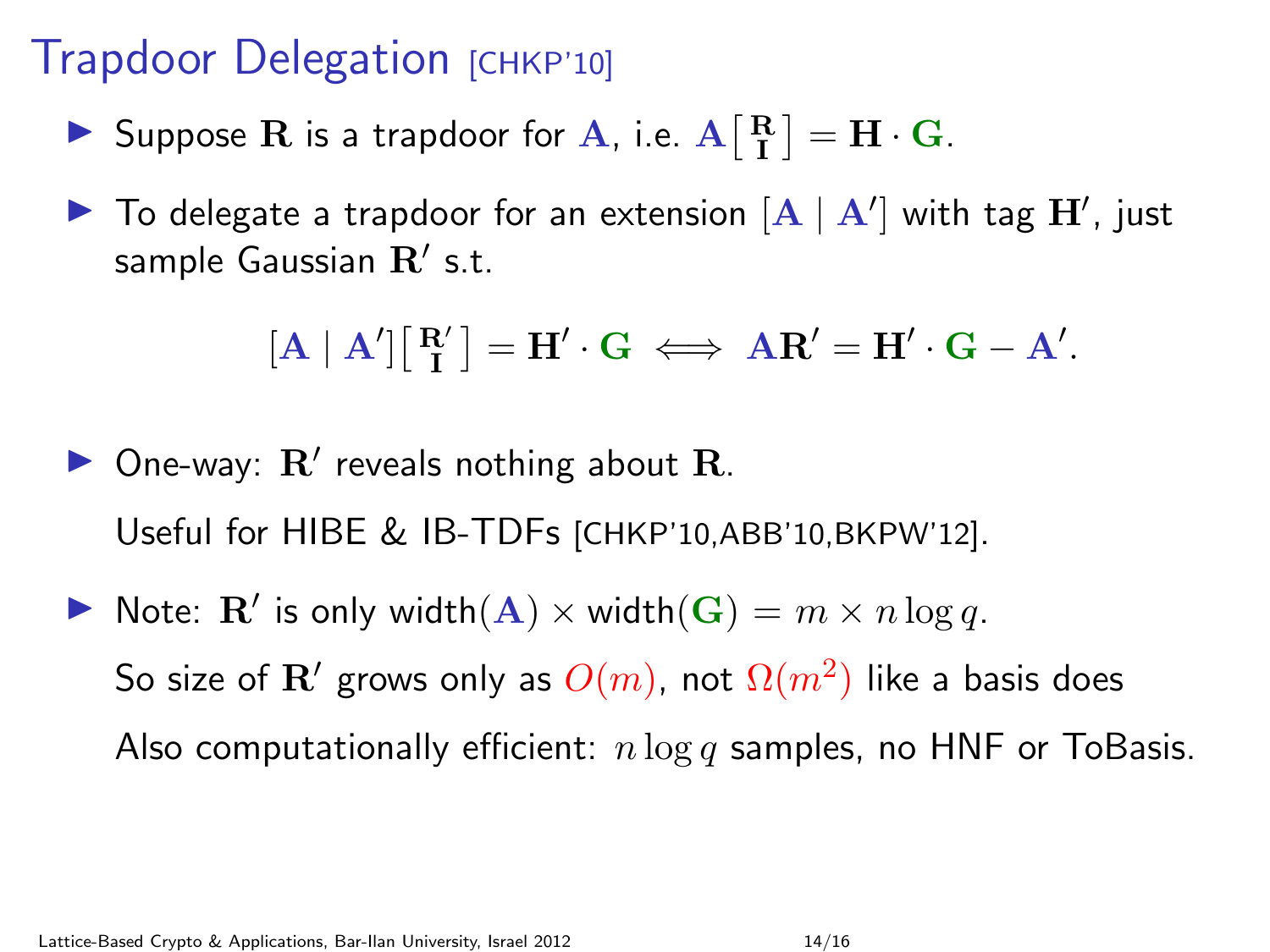# Hierarchical IBE [CHKP'10,ABB'10]

Setup(d): choose  $A_0, \ldots, A_d$  where  $A_{\varepsilon} = [A_0 | A_1]$ has trapdoor  $\mathbf{R}_{\varepsilon}$  for tag 0. Let  $msk = sk_{\varepsilon} = \mathbf{R}_{\varepsilon}$  and  $mpk = {\mathbf{A}_i}$ .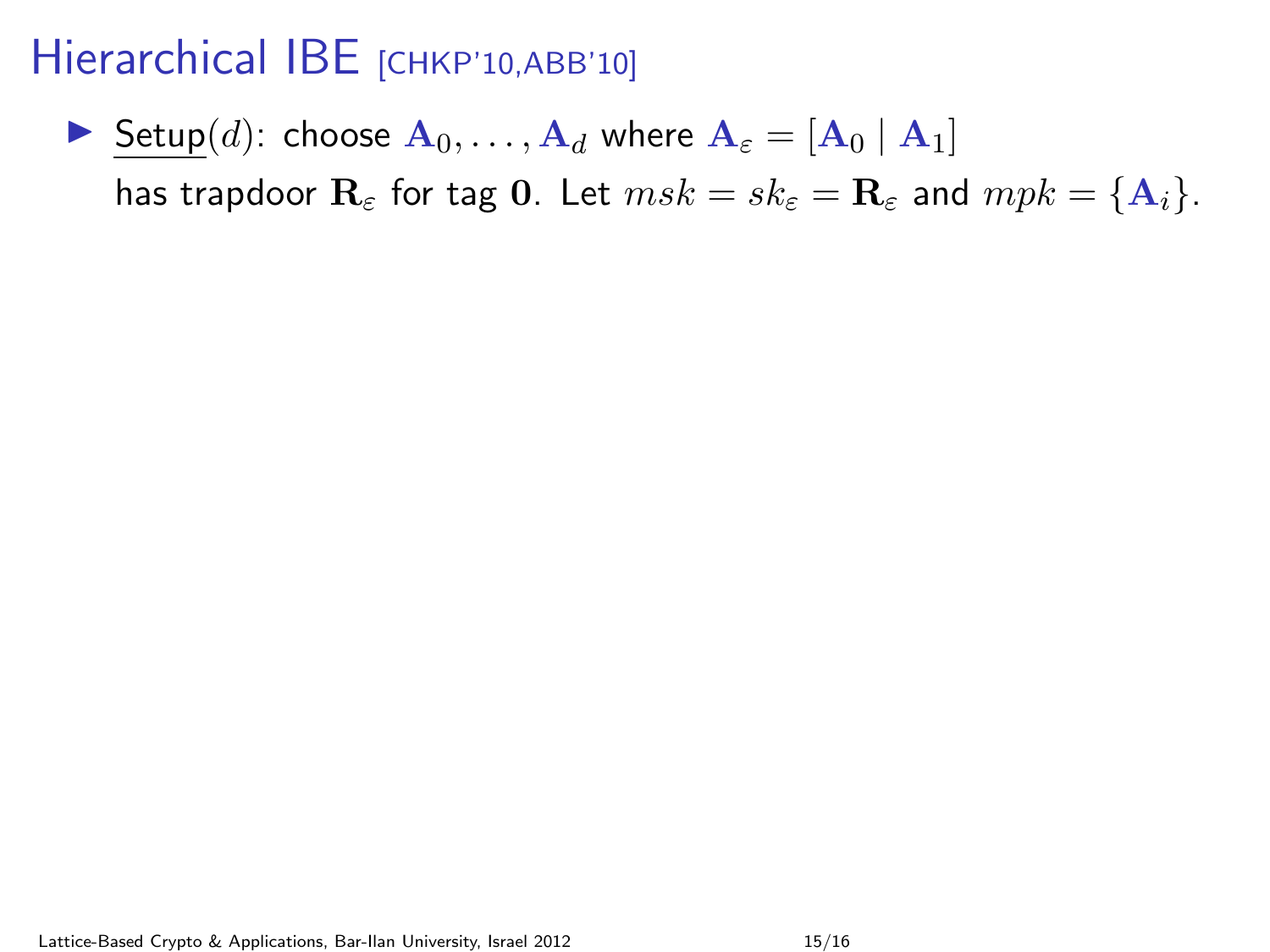## Hierarchical IBE [CHKP'10,ABB'10]

- Setup(d): choose  $A_0, \ldots, A_d$  where  $A_{\varepsilon} = [A_0 | A_1]$ has trapdoor  $\mathbf{R}_{\varepsilon}$  for tag 0. Let  $msk = sk_{\varepsilon} = \mathbf{R}_{\varepsilon}$  and  $mpk = {\mathbf{A}_i}$ .
- ▶ Extract $(id)$ : map  $id = (id_1, \ldots, id_t) \mapsto (\mathbf{H}_{id_1}, \ldots \mathbf{H}_{id_t})$  (invertible). Let

$$
\mathbf{A}_{id} = [\mathbf{A}_0 \mid \mathbf{A}_1 + \mathbf{H}_{id_1} \mathbf{G} \mid \cdots \mid \mathbf{A}_t + \mathbf{H}_{id_t} \mathbf{G} \mid \mathbf{A}_{t+1}].
$$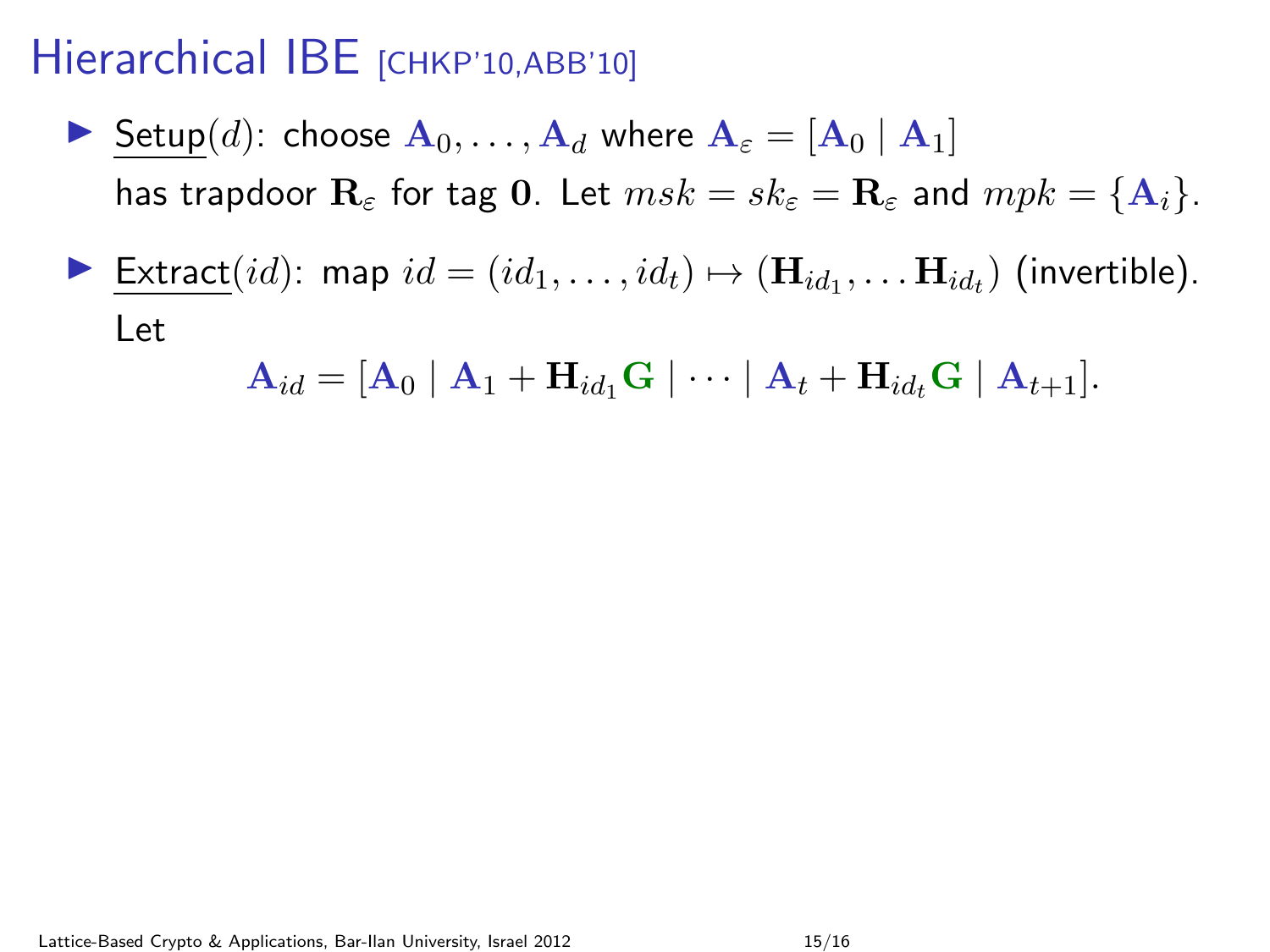## Hierarchical IBE [CHKP'10,ABB'10]

- Setup(d): choose  $A_0, \ldots, A_d$  where  $A_\varepsilon = [A_0 | A_1]$ has trapdoor  $\mathbf{R}_{\varepsilon}$  for tag 0. Let  $msk = sk_{\varepsilon} = \mathbf{R}_{\varepsilon}$  and  $mpk = {\mathbf{A}_{i}}$ .
- ▶ Extract $(id)$ : map  $id = (id_1, \ldots, id_t) \mapsto (\mathbf{H}_{id_1}, \ldots \mathbf{H}_{id_t})$  (invertible). Let

$$
\mathbf{A}_{id} = [\mathbf{A}_0 \mid \mathbf{A}_1 + \mathbf{H}_{id_1} \mathbf{G} \mid \cdots \mid \mathbf{A}_t + \mathbf{H}_{id_t} \mathbf{G} \mid \mathbf{A}_{t+1}].
$$

Delegate  $sk_{id}$  = trapdoor  $\mathbf{R}_{id}$  for  $\mathbf{A}_{id}$  with tag 0.

Using  $\mathit{sk}_{id}$ , can delegate any  $\mathit{sk}_{id'}$  for any nontrivial extension  $\mathit{id}'.$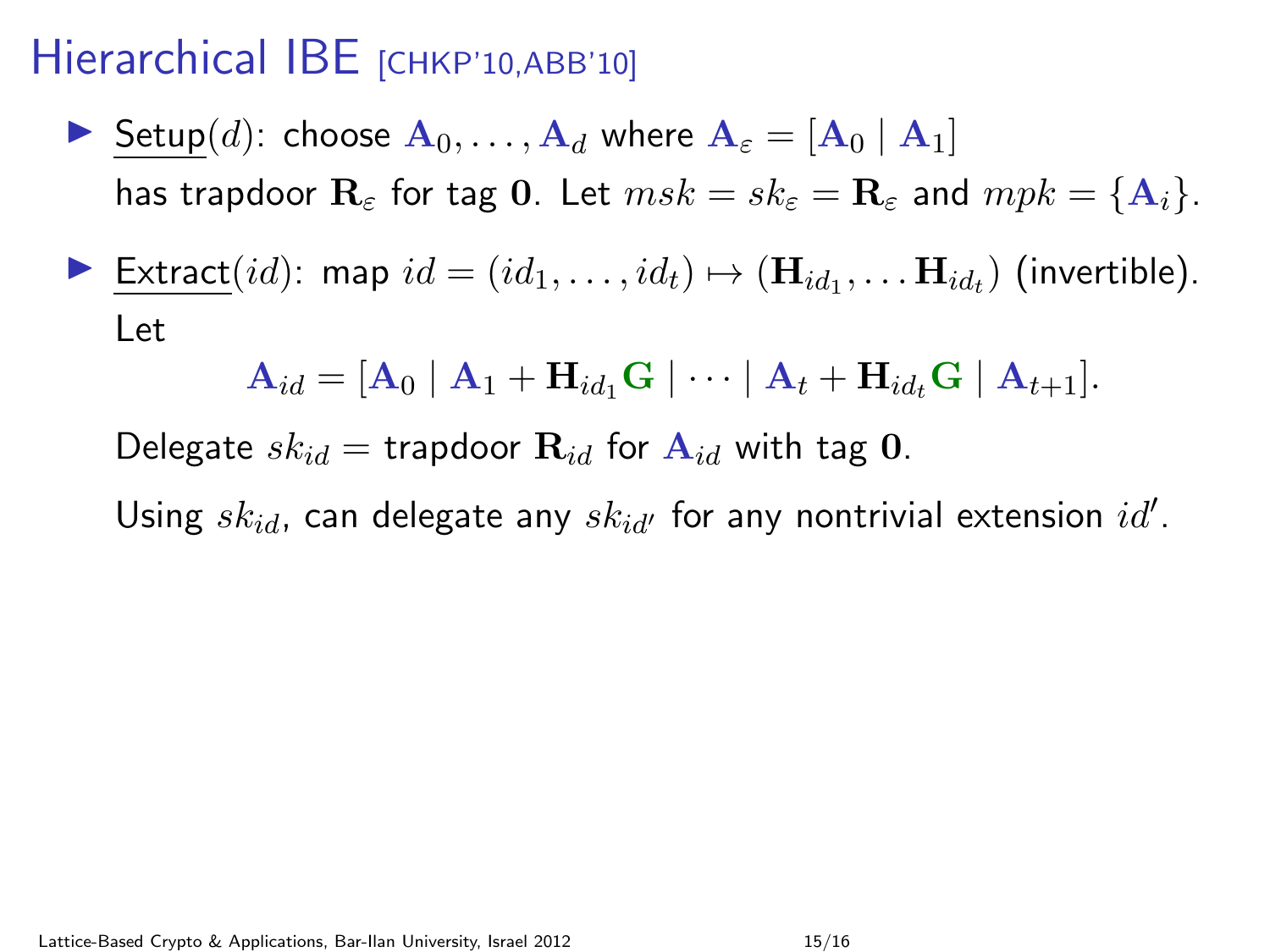## Hierarchical IBE [CHKP'10,ABB'10]

- Setup(d): choose  $A_0, \ldots, A_d$  where  $A_\varepsilon = [A_0 | A_1]$ has trapdoor  $\mathbf{R}_{\varepsilon}$  for tag 0. Let  $msk = sk_{\varepsilon} = \mathbf{R}_{\varepsilon}$  and  $mpk = {\mathbf{A}_i}$ .
- ▶ Extract $(id)$ : map  $id = (id_1, \ldots, id_t) \mapsto (\mathbf{H}_{id_1}, \ldots \mathbf{H}_{id_t})$  (invertible). Let

$$
\mathbf{A}_{id} = [\mathbf{A}_0 \mid \mathbf{A}_1 + \mathbf{H}_{id_1} \mathbf{G} \mid \cdots \mid \mathbf{A}_t + \mathbf{H}_{id_t} \mathbf{G} \mid \mathbf{A}_{t+1}].
$$

Delegate  $sk_{id}$  = trapdoor  $\mathbf{R}_{id}$  for  $\mathbf{A}_{id}$  with tag 0.

Using  $\mathit{sk}_{id}$ , can delegate any  $\mathit{sk}_{id'}$  for any nontrivial extension  $\mathit{id}'.$ 

Encrypt to  $\mathbf{A}_{id}$ , decrypt using  $\mathbf{R}_{id}$  as in [GPV'08].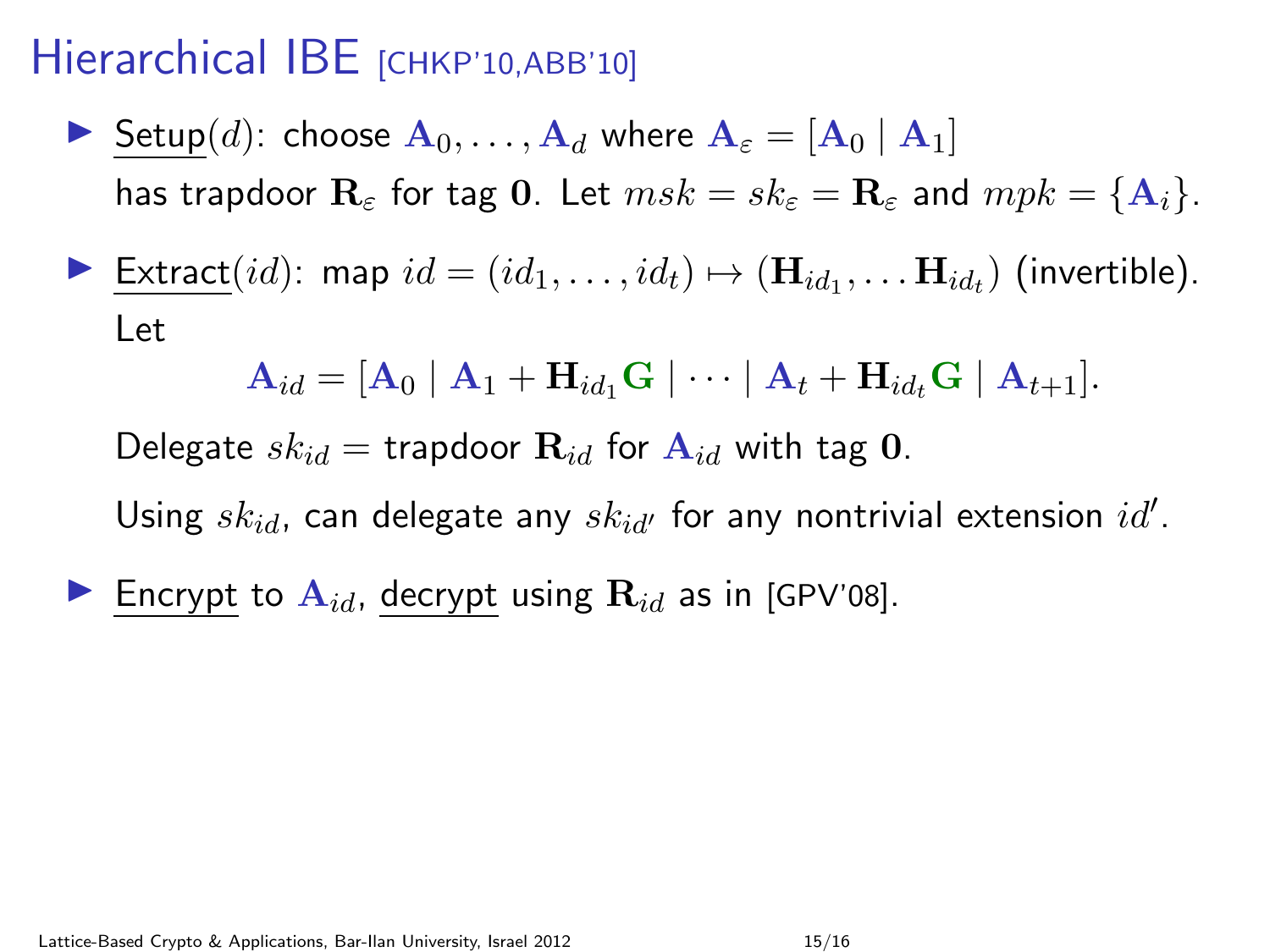## Hierarchical IBE [CHKP'10,ABB'10]

- Setup(d): choose  $A_0, \ldots, A_d$  where  $A_\varepsilon = [A_0 | A_1]$ has trapdoor  $\mathbf{R}_{\varepsilon}$  for tag 0. Let  $msk = sk_{\varepsilon} = \mathbf{R}_{\varepsilon}$  and  $mpk = {\mathbf{A}_i}$ .
- ▶ Extract $(id)$ : map  $id = (id_1, \ldots, id_t) \mapsto (\mathbf{H}_{id_1}, \ldots \mathbf{H}_{id_t})$  (invertible). Let

$$
\mathbf{A}_{id} = [\mathbf{A}_0 \mid \mathbf{A}_1 + \mathbf{H}_{id_1} \mathbf{G} \mid \cdots \mid \mathbf{A}_t + \mathbf{H}_{id_t} \mathbf{G} \mid \mathbf{A}_{t+1}].
$$

Delegate  $sk_{id}$  = trapdoor  $\mathbf{R}_{id}$  for  $\mathbf{A}_{id}$  with tag 0.

Using  $\mathit{sk}_{id}$ , can delegate any  $\mathit{sk}_{id'}$  for any nontrivial extension  $\mathit{id}'.$ 

- Encrypt to  $A_{id}$ , decrypt using  $R_{id}$  as in [GPV'08].
- Security ("puncturing"): Set up  $mpk$ , trapdoor R with tags =  $-id^*$ .